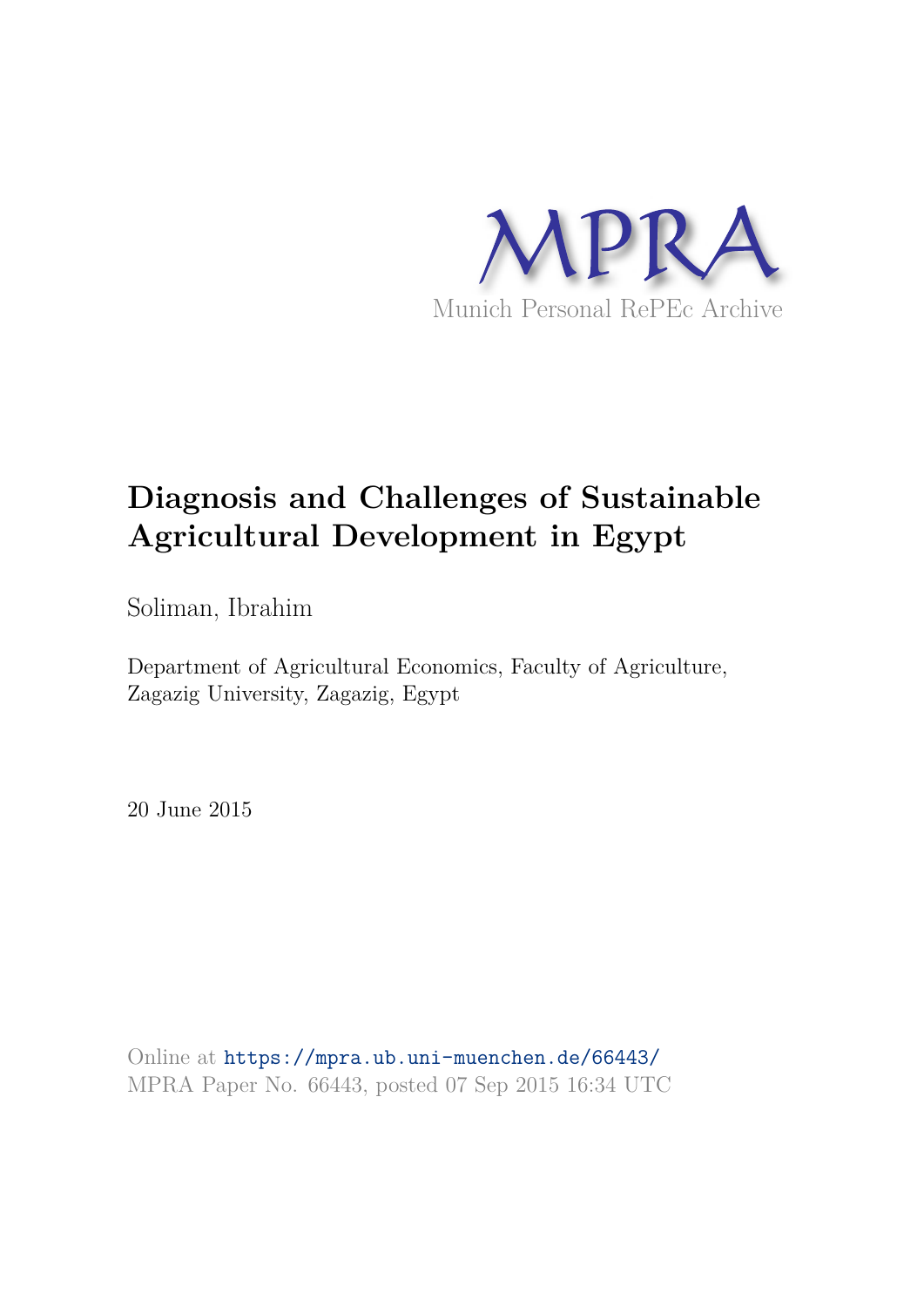## Chapter 2 Diagnosis and Challenges of Sustainable Agricultural Development in Egypt

Ibrahim Soliman

## 2.1 Introduction

Sustainable agricultural development seeks not only to preserve and maintain natural resources, but also to develop them, as future generations would have much more demand quantity-wise and quality-wise for agricultural and food products. Such goals should ensure a balance with the development of livelihoods enjoyed by the individuals concerned. Livelihood should not be restricted to an indicator of sufficient income levels but should also include public health concerns and education standards. The objective of this study was therefore to diagnose the challenges facing sustainable agricultural development in Egypt.

The analysis examined six dimensions: trade trends with an emphasis on agricultural trade; rural poverty indicators and causes; degradation of agricultural resources (soil and irrigation water); agricultural labor employment in relation to migration and the technological packages adopted; public health criteria; and education indicators. The final section was allocated for a profile of the strategy towards rural development.

The deficit in the trade balance showed an increase due to the deterioration of Egyptian exports in the world market, in particular the EU, due to the impacts of non-tariff barriers. Inequalities and rural poverty showed the extent of the unequal distribution of agricultural resources. They also demonstrated whether or not income generated from agriculture was capable of alleviating poverty in small-scale farming households and whether or not poverty in rural Egypt runs deeper than in urban areas. The appraisal of the degradation in natural resources focused on agricultural land and irrigation water. Whereas the agricultural land resources

I. Soliman  $(\boxtimes)$ 

Department of Agricultural Economics, Faculty of Agriculture, Zagazig University, Zagazig, Egypt

e-mail: ibsoliman@hotmail.com

<sup>©</sup> Springer International Publishing Switzerland 2015 M. Petit et al. (eds.), *Sustainable Agricultural Development*, Cooperative Management, DOI 10.1007/978-3-319-17813-4\_2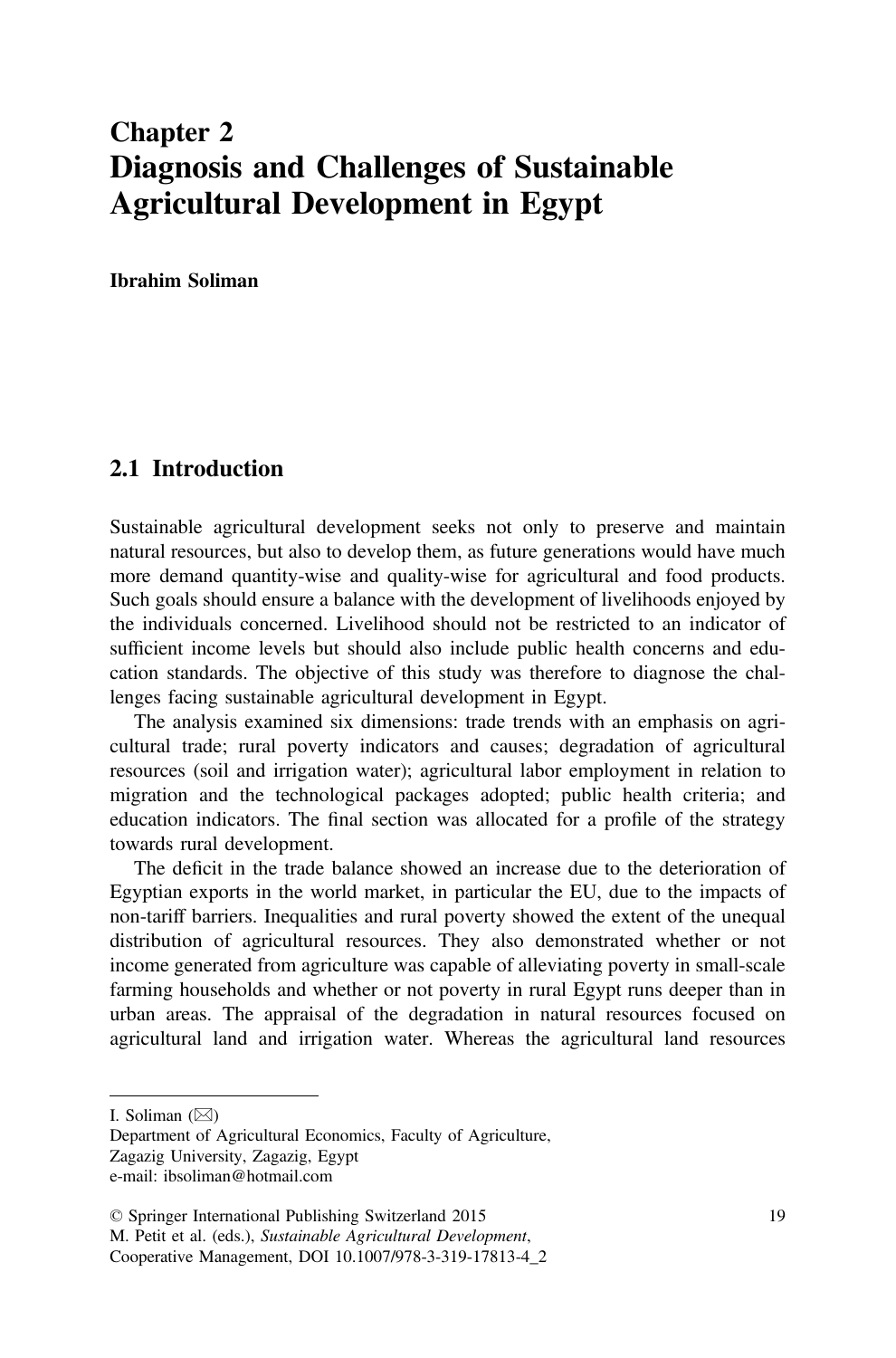analysis concerned social and economic attitudes as well as the deterioration in soil fertility and quality, the analysis dealt with the types of quantitative and qualitative waste in irrigation water resources.

Worrying demographic issues were examined via migration trends and unemployment indicators as well as through the labor force and employment by sector. Public health indicators showed that the imbalance between access to piped water and the sanitation network in rural regions was the worst of all Egyptian regions. While piped water reached 97 % of rural households, only one-third of them have access to the sanitation network and only 13 % of rural households in Upper Egypt had access to sanitation in 2008. The public health indicators recorded 30 beds and 13 doctors for every 10,000 citizens in major cities, there were fewer than 20 beds and 2 doctors per 10,000 citizens in rural towns. Surprisingly, there is a higher ratio of nurses to doctors in rural regions than in urban regions in Egypt. This implies a lack of doctors in rural regions and the preference of rural women to work as nurses in the vicinity of their home villages for social reasons, in particular the fact that other employment opportunities in rural areas for women are rare. Literacy rate estimates would appear to show that the lowest literacy rate is in rural Upper Egypt at about 57 % and that the highest rate is in urban Lower Egypt at around 79 %. The literacy gap between rural and urban areas in Egypt nevertheless fell from 45 % in 1995 to less than 21 % in 2010.

The study was concluded with the definition of a profile for a strategy aimed at rural development in Egypt including a proposed program to alleviate poverty.

## 2.2 Trade Balance Degradation

This section presents some of Egypt's major agricultural trade performance criteria, including export flows, with a special focus on EU markets and the impacts of the revolution of January 25, 2011.

#### 2.2.1 Egyptian Exports to the World Market

The old regime in place before the revolution of January 25, 2011 had introduced a development strategy built on a series of 5-year plans implemented since 1982. The last of these was the sixth development plan (2007–2011). Among the main objectives of that plan was the task of increasing export value with a view to overcoming the considerable trade deficit, in particular with regard to food. Table [2.1](#page-3-0) shows significant annual growth in the value of total exports of about 16.6 % over the period 2007–2011. It was nevertheless smaller than the 21.3 % annual growth in the value of total imports. The Egyptian agricultural exports to the EU represented less than one-fifth of the agricultural imports from the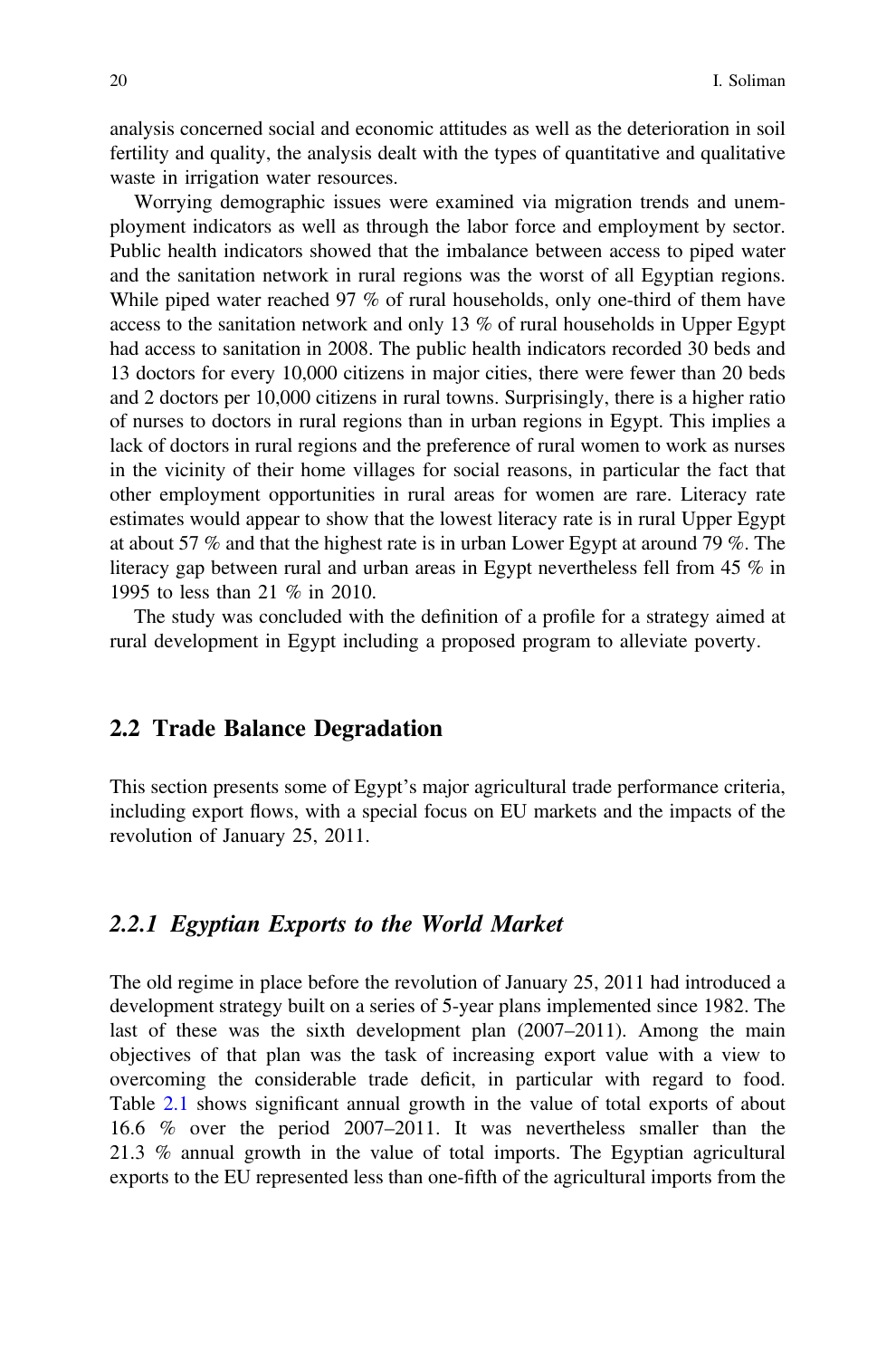| Trade flow                         | Average annual growth $2007-2011$ (%) |
|------------------------------------|---------------------------------------|
| Imports from the rest of the world | 21.3                                  |
| Exports to the rest of the world   | 16.6                                  |
| Imports from EU-27                 | 7.8                                   |
| Exports to EU-27                   | 7.8                                   |
| Agricultural imports from EU-27    | 21.4                                  |
| Agricultural exports to EU-27      | 4.3                                   |

<span id="page-3-0"></span>Table 2.1 Average annual growth rate of Egyptian foreign trade flow 2007–2011

*Sources* Compiled from: (1) Eurostat (Comext, New Cronos), IMF (DoTS)

EU market to Egypt. Therefore, it can be assumed that the agricultural trade balance between the two markets developed in favor of the EU and not Egypt over the final 5-year development plan (2007–2011).

The profile of Egyptian exports over the period 2007–2011 shown in Table 2.2 provides some important indicators. Although total agricultural exports increased significantly over the period, it decreased from US\$2887 million in 2010 to US \$2774 million in 2011 while its share in total exports decreased from 11 to 9 %. It seems that the onset of the revolution of January 25, 2011 had a negative impact on agricultural exports. A dramatic fall in all categories of Egyptian exports, both agricultural and non-agricultural, was observed between 2011 and 2012, as shown in Table [2.3](#page-4-0). The ratio of export earnings to import expenditure (either the total trade or the agricultural trade) also decreased over the period 2011–2012 (Table [2.3](#page-4-0)). This trend implied that the outflow of imports is much more than the inflow of exports, which means increases in the drainage of foreign currency associated with a shrinking of tourism activities. The expected result is a further fall

| Year                                  | 2007   | 2008   | 2009   | 2010   | 2011           |
|---------------------------------------|--------|--------|--------|--------|----------------|
| Total exports in million US\$         | 16,181 | 26.204 | 23,102 | 27.324 | 30,611         |
| Agricultural products, without cotton | 1048   | 1875   | 2819   | 2887   | 2744           |
| Total $(\%)$                          | 6      | 7      | 12     | 11     | 9              |
| Food industries                       | 224    | 536    | 758    | 1355   | 1274           |
| Total $(\% )$                         | 1      | 2      | 3      | 5      | $\overline{4}$ |
| Leather and its products              | 84     | 86     | 108    | 182    | 151            |
| Total $(\% )$                         | 0.52   | 0.33   | 0.47   | 0.67   | 0.49           |
| Cotton and textiles                   | 768    | 1858   | 2210   | 3094   | 3211           |
| Total $(\%)$                          | 4.7    | 7.1    | 9.6    | 11.3   | 10.5           |
| Exports of agricultural origin        | 1076   | 2480   | 3076   | 4631   | 4636           |
| Total $(\%)$                          | 6.6    | 9.5    | 13.3   | 16.9   | 15.1           |

Table 2.2 Share of Egyptian agricultural products in total exports

*Source* Compiled and calculated from CAPMAS, Central Agency for Public Mobilization and Statistics (2013), Nasr City, Cairo, Egypt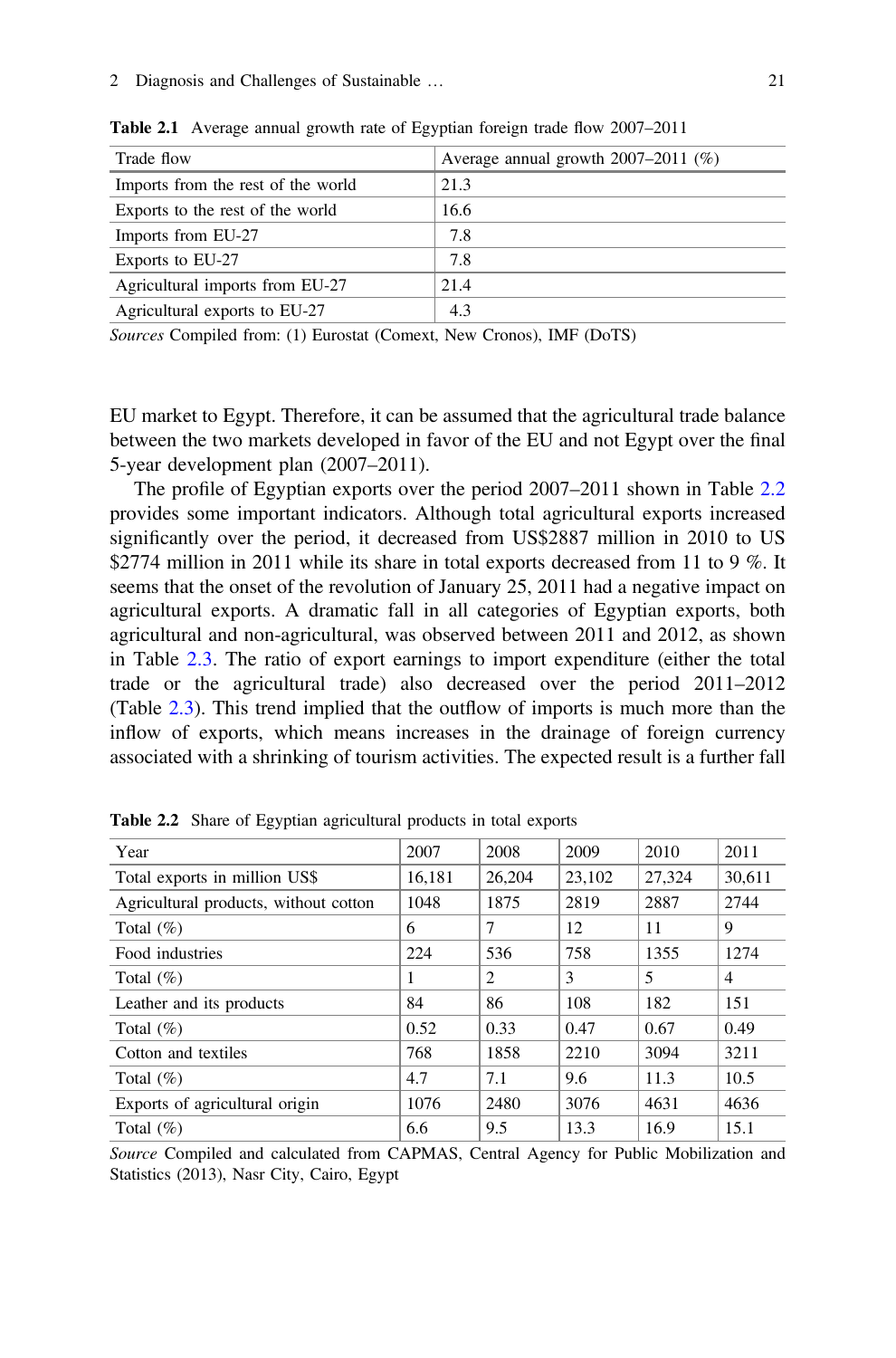| Year                                                |                 | Exports to the world market |                        | Exports to the EU-27 |                 |                       |  |
|-----------------------------------------------------|-----------------|-----------------------------|------------------------|----------------------|-----------------|-----------------------|--|
|                                                     | Jan-Sep<br>2011 | Jan-Sep<br>2012             | Growth<br>Rate $(\% )$ | Jan-Sep<br>2011      | Jan-Sep<br>2012 | Growth<br>Rate $(\%)$ |  |
| Total exports                                       | 23,038          | 21,958                      | $-5$                   | 7630                 | 6485            | $-15$                 |  |
| Total imports                                       | 43,486          | 51,690                      | 19                     | 13,072.8             | 15,441.4        | 18                    |  |
| Exports/imports $(\%)$                              | 53              | 42                          |                        | 58                   | 42              |                       |  |
| Exports of agricultural<br>products, without cotton | 2273            | 1936                        | $-15$                  | 525                  | 449             | $-1.5$                |  |
| Imports of agricultural<br>products, without cotton | 5473            | 5910                        | 8                      | 627                  | 612             | $-2$                  |  |
| Exports/imports $(\%)$                              | 42              | 33                          |                        | 84                   | 73              |                       |  |

<span id="page-4-0"></span>Table 2.3 Influences of January 2011 revolution on Egyptian exports (value in million US\$)

*Source* Compiled from CAPMAS, Central Agency for Public Mobilization and Statistics (2013), Nasr City, Cairo, Egypt



Fig. 2.1 Monthly changes in Egyptian exports (2011–2012)

in foreign currency monetary reserves. Figures 2.1 and [2.2](#page-5-0) confirm the monthly increase in the deficit of the aggregate Egyptian balance of trade over the period January 2011–July 2012.

## 2.2.2 Egyptian Exports to the EU

The EU market is the world's biggest market for Egyptian agricultural product exports. In 2011, Egypt increased exports of agricultural, processed agricultural, fish and fishery products to the EU, with a total value of US\$9404 million, i.e. 15 % more than in 2010 (Table [2.4](#page-6-0)). More than 80 % of these products benefit from dutyfree and quota-free access to the EU market. The main agricultural products exported by Egypt to the EU are fresh table grapes, potatoes, sweet oranges, beans,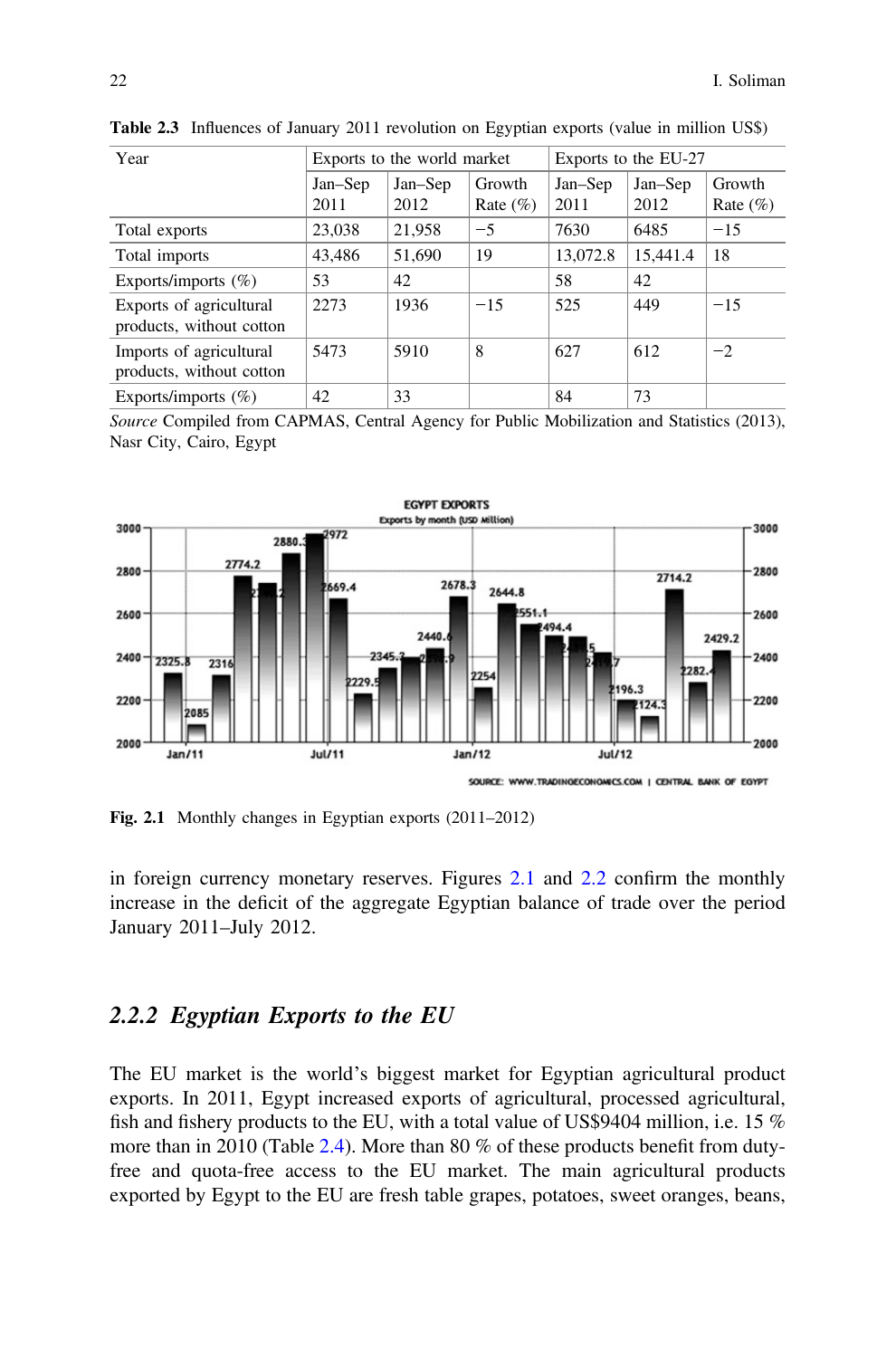<span id="page-5-0"></span>

Fig. 2.2 Monthly changes in Egyptian imports (2011–2012)

onions and strawberries (IMF [2013](#page-44-0)). If other agricultural products exported to EU markets were taken into account, the role of the European market would be vital to Egyptian trade. Surprisingly, Egypt pegged its currency value to that of the US\$ rather than the euro. While the annual growth rate of total Egyptian imports and exports from and to Egypt and the EU was 7.8 %, Egyptian agricultural exports to the EU recorded a growth rate of only 4.3  $\%$ , i.e. less than one-fifth of the comparable rate of agricultural imports from the EU, which was 21.4 % over the period 2007–2011.

#### 2.2.3 Impacts of Non-tariff Barriers

It would appear that non-tariff barriers (NTBs) have a considerable impact on the competitiveness of Egyptian agricultural products on the EU market (Bassiony [2012\)](#page-43-0). The study applied the gravity equation model as a common approach to assessing the impact of domestic and foreign policies on Egyptian trade patterns using cross-sectional data for the year 2010. The results showed that the impacts of NTBs were significant with a positive sign. This indicated that NTBs have a strong trade impact on Egyptian agricultural exports of vegetables and certain roots, tubers, fruits (including fresh oranges), nuts, peeled citrus fruits, melons and cotton. The positive sign may indicate the revealed competitiveness (RC) of these products on the EU market. Egyptian exporters should therefore satisfy EU requirements with regard to non-tariff barriers to raise their share on the EU market. This paper examined six types of measures: sanitary measures, technical barriers to trade, licenses, quotas, prohibitions and financial measures, applied in EU countries. Moreover, it examined the export-related measures applied by the Egyptian government.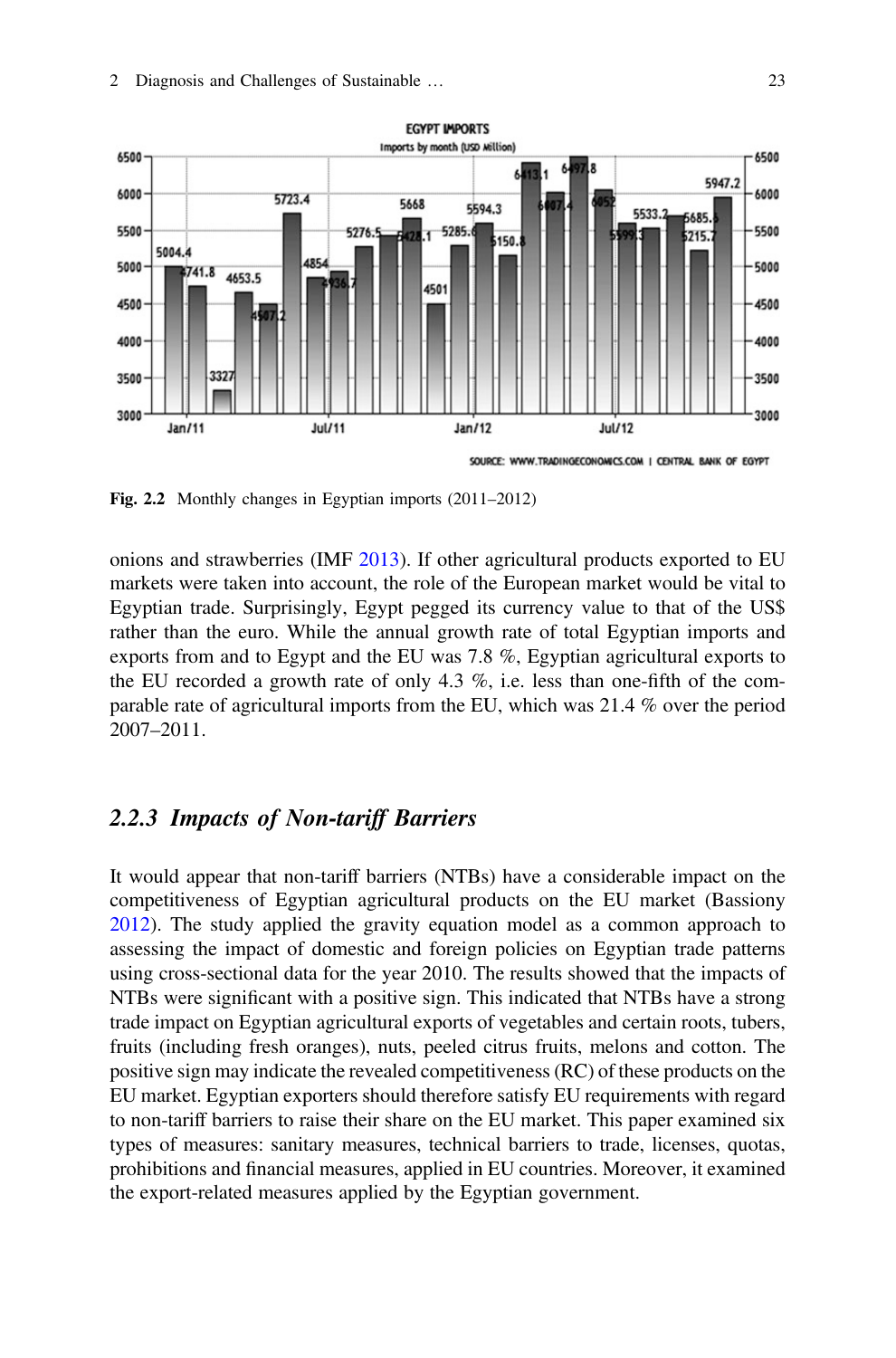| Year                                      | 2007                               |                                      | 2008                               |                                     | 2009                               |                                     | 2010                               |                                     | 2011                               |                                     |
|-------------------------------------------|------------------------------------|--------------------------------------|------------------------------------|-------------------------------------|------------------------------------|-------------------------------------|------------------------------------|-------------------------------------|------------------------------------|-------------------------------------|
|                                           | Exports to<br>the EU-27<br>markets | Total<br>Egyptian<br>exports $(\% )$ | Exports to<br>the EU-27<br>markets | Total<br>Egyptian<br>exports $(\%)$ | Exports to<br>the EU-27<br>markets | Total<br>Egyptian<br>exports $(\%)$ | Exports to<br>the EU-27<br>markets | Total<br>Egyptian<br>exports $(\%)$ | Exports to<br>the EU-27<br>markets | Total<br>Egyptian<br>exports $(\%)$ |
| Total exports                             | 9146                               | 57                                   | 10,704.2                           | 41                                  | 7946                               | 34                                  | 9404                               | 34                                  | 12,363                             | 40                                  |
| Agricultural<br>exports<br>without cotton | 619                                | 59                                   | 579                                | 31                                  | 679                                | 24                                  | 666                                | 23                                  | 707                                | 26                                  |
| Food<br>industries                        | 99                                 | 44                                   | 108                                | 20                                  | 74                                 | 10                                  | 169                                | 12                                  | 151                                | 12                                  |
| Leather and its<br>products               | 51                                 | 60                                   | 74                                 | 86                                  | 70                                 | 65                                  | 121                                | 66                                  | 127                                | 84                                  |
| Cotton.<br>textiles.<br>clothes           | 652                                | 85                                   | 1022                               | 55                                  | 892                                | 40                                  | 1036                               | 33                                  | 1195                               | 37                                  |
| Exports of<br>agricultural<br>origin      | 1420                               | 67                                   | 1794                               | 41                                  | 1714.7                             | 29                                  | 1991.6                             | 26                                  | 2180                               | 30                                  |

<span id="page-6-0"></span>Table 2.4 Egyptian exports to the EU markets (value in million US\$)

*Source* Compiled and calculated from CAPMAS, Central Agency for Public Mobilization and Statistics (2013), Nasr City, Cairo, Egypt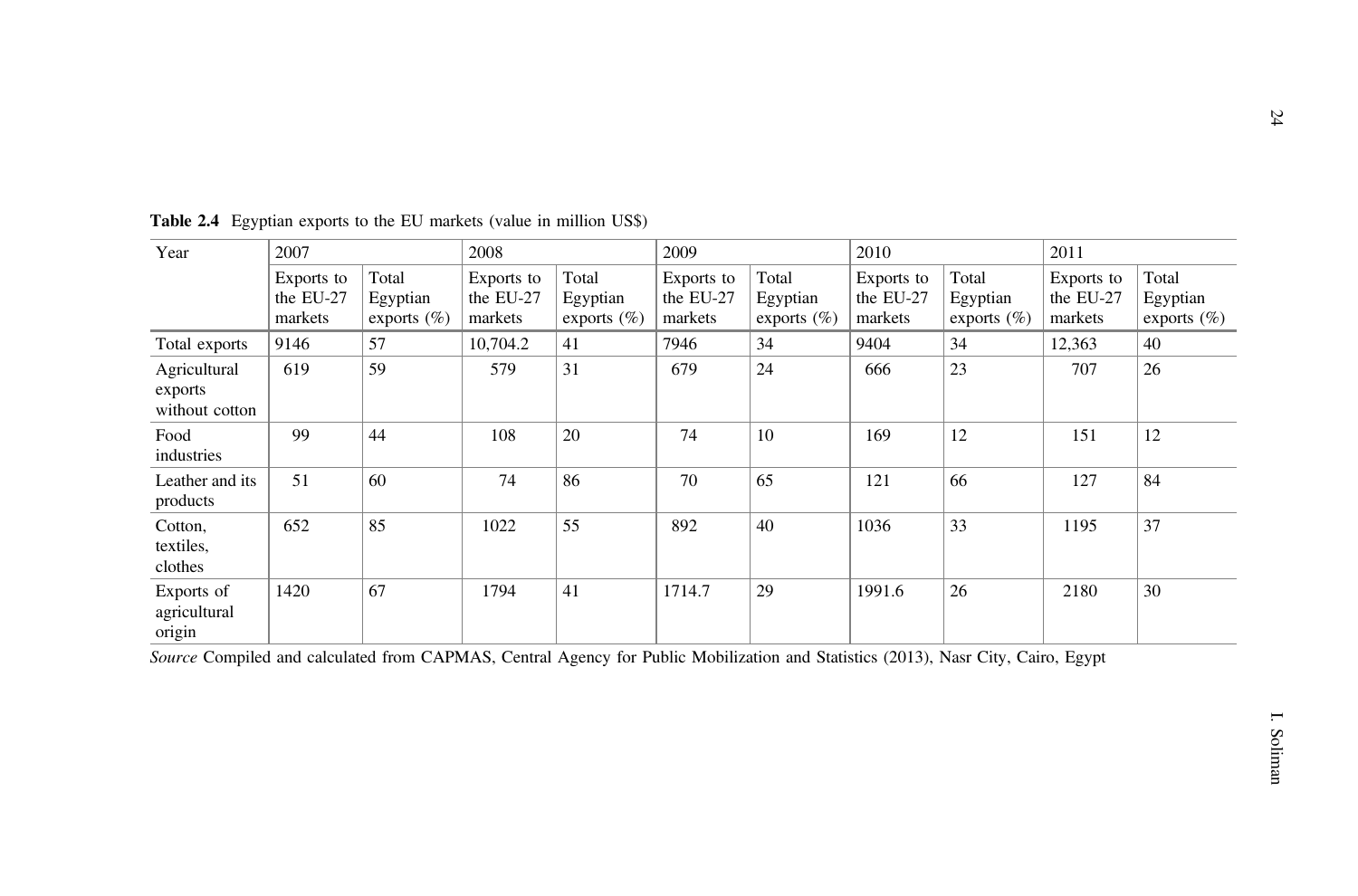All agricultural products sold in the EU, either imported or locally produced, must comply with EU requirements in terms of food safety. This involves an integrated approach (from farm to fork) covering food and feed safety, animal health and welfare as well as plant health. Consequently, in the case of food products of animal origin, only establishments that comply with these requirements are approved with a view to exporting to the EU (Delegation of the European Union to Egypt [2013\)](#page-44-0). Therefore, the available approach to expand agricultural product exports from Egypt to EU markets are to comply with these requirements, otherwise such constraints would restrict efforts to develop Egyptian exports.

#### 2.3 Inequalities and Rural Poverty

To assess the poverty level and performance indicators, the study used data from successive household budget surveys conducted by Egypt's Central Agency of Statistics and Public Mobilization (CAPMAS) between 1975 and 2009. These surveys allowed some major indicators for the standard of living in rural and urban regions of the country to be estimated (Table [2.5\)](#page-8-0). The table shows that while food price levels rose at an annual rate of 9.4 % in rural regions between 2000 and 2005, it increased at an annual rate of 2.1 % in urban regions. This shows the bias of the Egyptian government in favor of urban areas at the expense of rural areas with respect to food price subsidy policy and market control functions.

Table [2.5](#page-8-0) also shows that the parity current income (the ratio of rural annual per capita income to urban income)<sup>1</sup> rose from 55 % in the year 2000 to 84 % in 2005 at the current price level. However, at the constant price level of 2000, this ratio decreased from 55 % in 2000 to only 39 % in 2005. This was due to a rapid decrease in the real annual rural per capita income at 9 % while it decreased by only 2 % in urban areas. Consequently, the standard of living in rural regions was much lower than in urban regions and worsened over time due to price inflation, which reflected less economic growth and more poverty depth in rural than urban regions.

## 2.3.1 How Large Are the Inequalities in Agricultural Resource Distribution?

In general, the Egyptian farming system has two major features. It is highly intensive in production and too fragmented in farm size pattern. The first Egyptian land reform law was enacted in September 1953. It limited land holdings to 84 ha

<sup>&</sup>lt;sup>1</sup>Instead of annual income, total annual expenditure was used as the household budget surveys were unable to measure income precisely.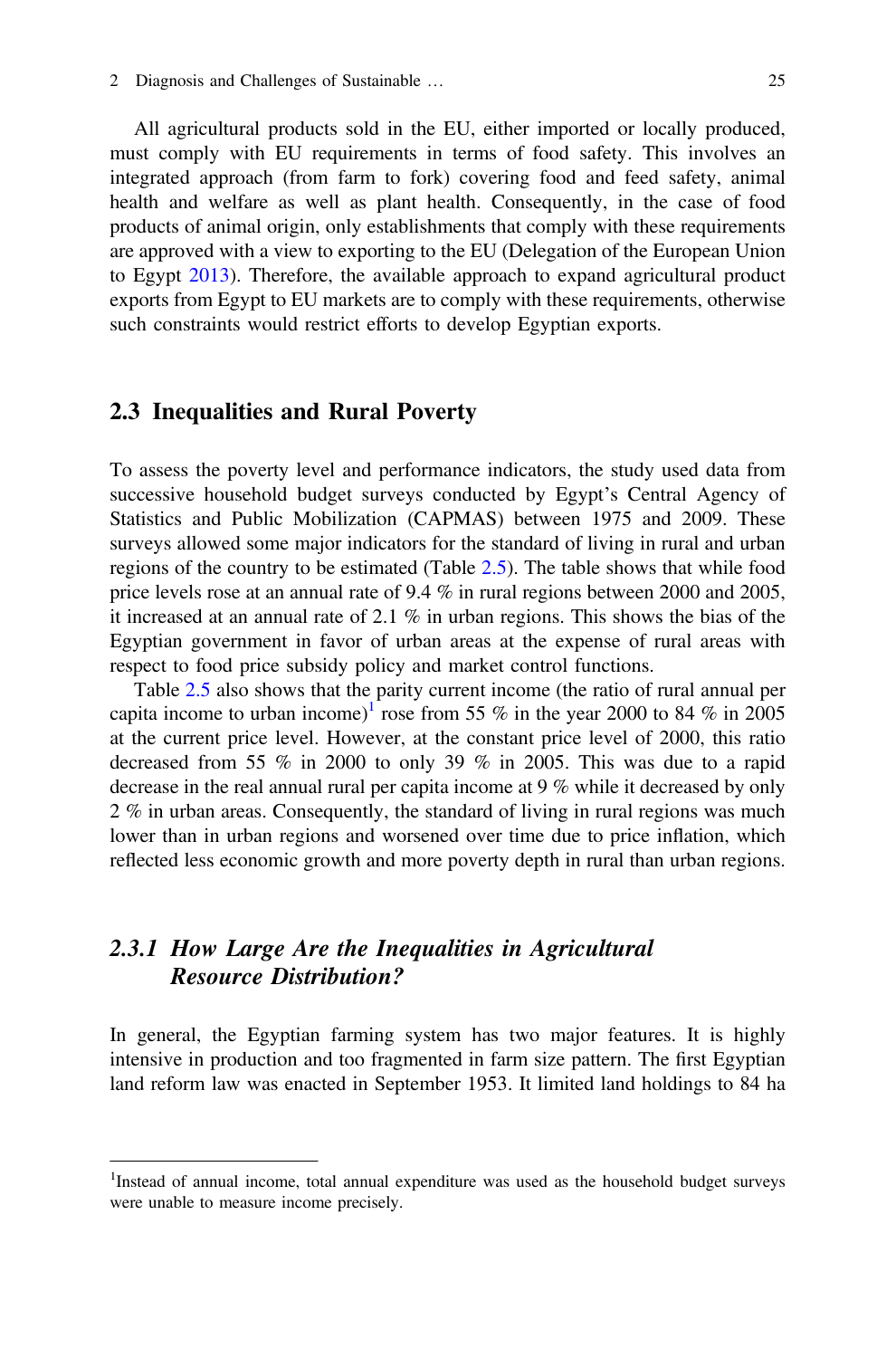| Economic indicators                                          | 2000  |       |       |       |
|--------------------------------------------------------------|-------|-------|-------|-------|
|                                                              | Urban | Rural | Urban | Rural |
| Average value/kg of food consumed                            | 2.73  | 1.43  | 2.97  | 2.29  |
| Annual food price inflation rate $(\%)$                      |       |       | 2.10  | 9.40  |
| Annual per capita expenditure (L. E.)                        | 2653  | 1455  | 2769  | 2328  |
| Expenditure (rural/urban), where $2000 = 100$ (%)            | 100   | 55    | 100   | 84    |
| Annual growth rate between the two successive periods $(\%)$ |       |       | 0.90  | 7.71  |
| Real annual per capita expenditure (L. E.)                   | 2653  | 1455  | 2391  | 928   |
| Expenditure (rural/urban), where $2000 = 100$ (%)            | 100   | 55    | 100   | 39    |
| Annual economic growth rate between 2000 and 2005 (%)        |       |       | $-2$  | $-9$  |
|                                                              |       |       |       |       |

<span id="page-8-0"></span>Table 2.5 Indicators of standard of living in Egyptian rural and urban regions

*Source* Estimated from Central Agency for Public Mobilization and Statistics (CAPMAS), "The Household Budget Survey of Egypt", from the surveys of 2000 and 2005, Cairo, Nasr City, Egypt

 $(200 \text{ Feddan}^2)$  for a family (parents and children under 21 years of age) and to 41 ha (100 Feddan) for a single person. The second law was passed in 1969, adjusting the size of land holdings to half the limit established by the first law, i.e. 40 ha per family and 20 ha per single person. The period between the two laws saw another presidential decree, referred to as the nationalization decree enacted in 1961, which placed all firms under state management, including those in the agricultural sector. Tenant farmers benefitted considerably from the land reform law, which established numerous barriers protecting them from landowners when the latter wanted to repossess their land from the tenant. Furthermore, the law set land rent at 7 times the land property tax. Under that past regime the tenants used to bequeath the rented land by dividing it between their sons and daughters, thereby exacerbating land fragmentation through increasingly small farm sizes. However, the land market was completely liberalized in 1997 when the land reform law was cancelled, a fact which had a dramatic impact on land holding patterns.

Tables [2.6](#page-9-0) and [2.7](#page-9-0) present the relative frequency distribution of agricultural land holdings in Egypt from the period before the Egyptian Revolution in July 1952 until the year 2000, covering all structural changes in the land holding policy of Egypt. Unfortunately, no recent data on farm structure is available beyond 2000.

Estimates of the GINI coefficient and the Lorenz curve are two parameters used to assess the equality and justice of wealth and resources in an economy. The GINI coefficient is useful in illustrating the principal factors that characterize equality and inequality in nation states and communities within these states. When focusing on social equity, the GINI coefficient serves as a useful guide (Litchfield [1999\)](#page-44-0). Expressed as a percentage, the GINI coefficient ranges between zero, which means full equality of the probability distribution of the variable concerned, and 100 %, i.e. full inequality (Lui 1997). The GINI coefficient was therefore estimated by this

 $^{2}$ 1-Feddan = 4200 m<sup>2</sup>.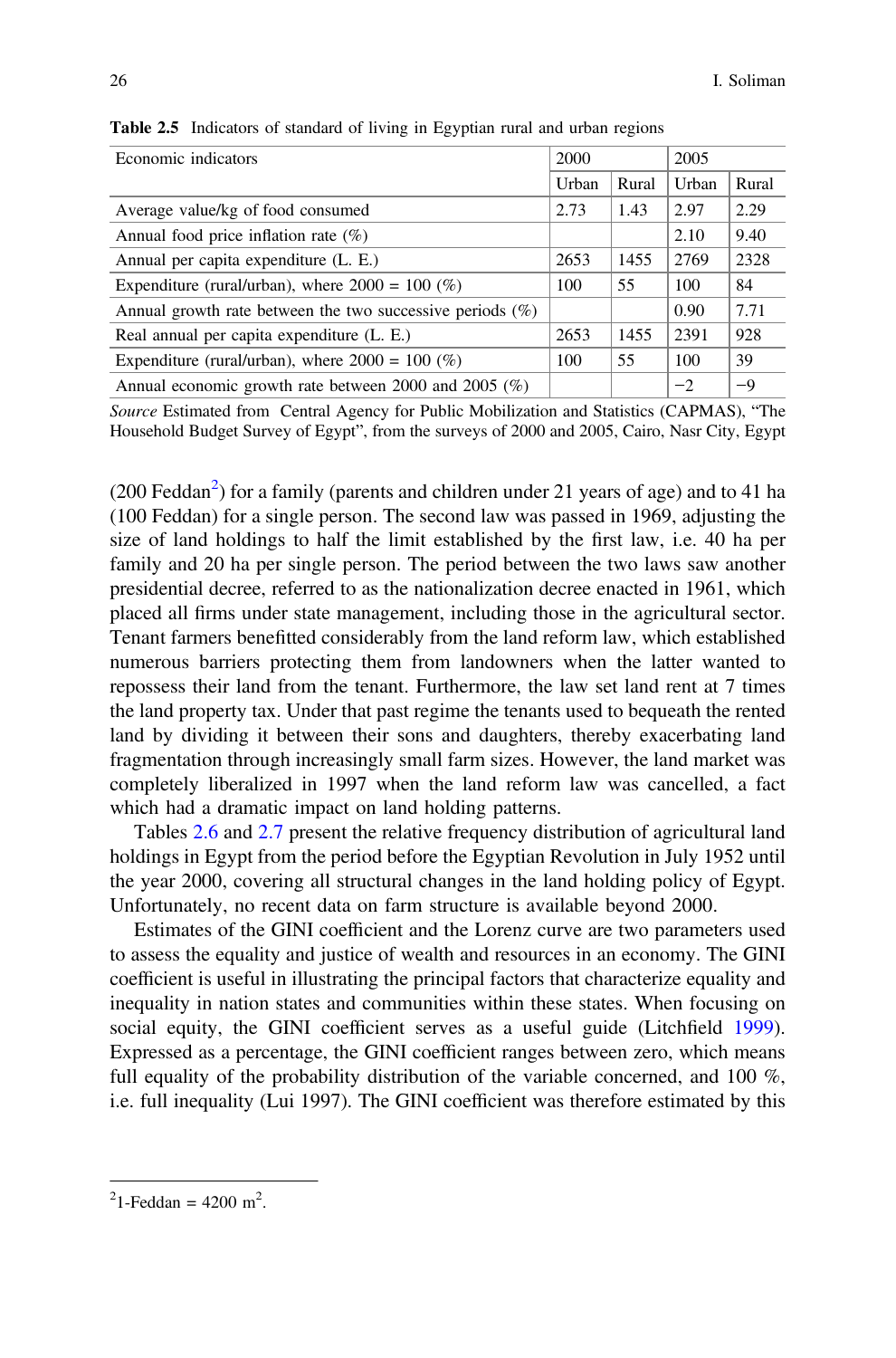| Land holding category (Feddan) | Before 1952    |             | After the 1st reform<br>law, in 1953 |             |  |
|--------------------------------|----------------|-------------|--------------------------------------|-------------|--|
|                                | Numbers $(\%)$ | Area $(\%)$ | Numbers $(\%)$                       | Area $(\%)$ |  |
| $\langle 2 \rangle$            | 94.3           | 35.4        | 94.4                                 | 46.5        |  |
| $\frac{1}{2}$                  | 97.1           | 44.2        | 97.0                                 | 55.3        |  |
|                                | 98.8           | 54.9        | 98.6                                 | 66.0        |  |
| $\frac{4-}{8-}$                | 99.6           | 65.8        | 99.6                                 | 79.7        |  |
| $\overline{21}$                | 99.8           | 73.0        | 99.8                                 | 86.9        |  |
| $\frac{1}{42}$                 | 99.9           | 80.3        | 99.9                                 | 94.1        |  |
| $84+$                          | 100            | 100         | 100                                  | 100         |  |
| <b>GINI</b> coefficient        | 61.1           |             | 49.4                                 |             |  |

<span id="page-9-0"></span>Table 2.6 Distribution pattern of agricultural land holdings before and after land reform low

*Source* Compiled and calculated from the Ministry of Agriculture and Land Reclamation ([2009\)](#page-45-0)

| Land holding<br>category<br>(in Feddan) | Contemporary to the<br>nationalization Acts in<br>1961 |              | After the 2nd land reform<br>law in July 1969 |              | In 2000, after the<br>law of land holding<br>liberalization |              |
|-----------------------------------------|--------------------------------------------------------|--------------|-----------------------------------------------|--------------|-------------------------------------------------------------|--------------|
|                                         | Numbers $(\%)$                                         | Area $(\% )$ | Numbers $(\% )$                               | Area $(\% )$ | Numbers $(\% )$                                             | Area $(\% )$ |
| $\langle 2 \rangle$                     | 94.1                                                   | 52.1         | 95.8                                          | 56.3         | 90.4                                                        | 47.8         |
| $2 -$                                   | 96.7                                                   | 60.6         | 98.1                                          | 66.0         | 96.7                                                        | 63.4         |
| $4-$                                    | 98.8                                                   | 71.2         | 99.2                                          | 75.8         | 98.9                                                        | 75.2         |
| $8-$                                    | 99.6                                                   | 84.7         | 99.7                                          | 85.0         | 99.7                                                        | 85.5         |
| $21 -$                                  | 99.8                                                   | 91.8         | 99.9                                          | 91.5         | 99.9                                                        | 89.5         |
| $42 -$                                  | 100                                                    | 100          | 100                                           | 100          | 100                                                         | 100          |
| <b>GINI</b><br>coefficient              | 43.3                                                   |              | 40.3                                          |              | 44.9                                                        |              |

Table 2.7 Distribution pattern of agricultural land holdings (1969–2000)

*Source* Compiled and calculated from the Ministry of Agriculture and Land Reclamation ([2009](#page-45-0))

study for the frequency distribution of farm holdings of agricultural land in Egypt over the period running from before 1992 until 2000.

The estimated GINI coefficient of land holding distribution shows that the lower the GINI coefficient, the greater the fragmentation in terms of land holding size. Before the first land reform law (during the Egyptian royal era), it was about 61.1 % before falling to 49.4 % after the first land holding law was introduced, indicating a shift towards greater equality. After the nationalization decrees of 1961, the GINI coefficient fell even further to 43.3 % due to the absence of economic incentives to establish large farms with stagnation in the land market. The absence of incentives was the result of several factors. Among these is the fact that the land reform law prevented owners from repossessing land from the tenants, even if they did not pay their rent on a regular basis. The rent was set at a too low rate—only 7 times the land tax, which was in itself very low at US\$7–10 per hectare. By the time the second land reform law was introduced in 1969, the GINI coefficient had decreased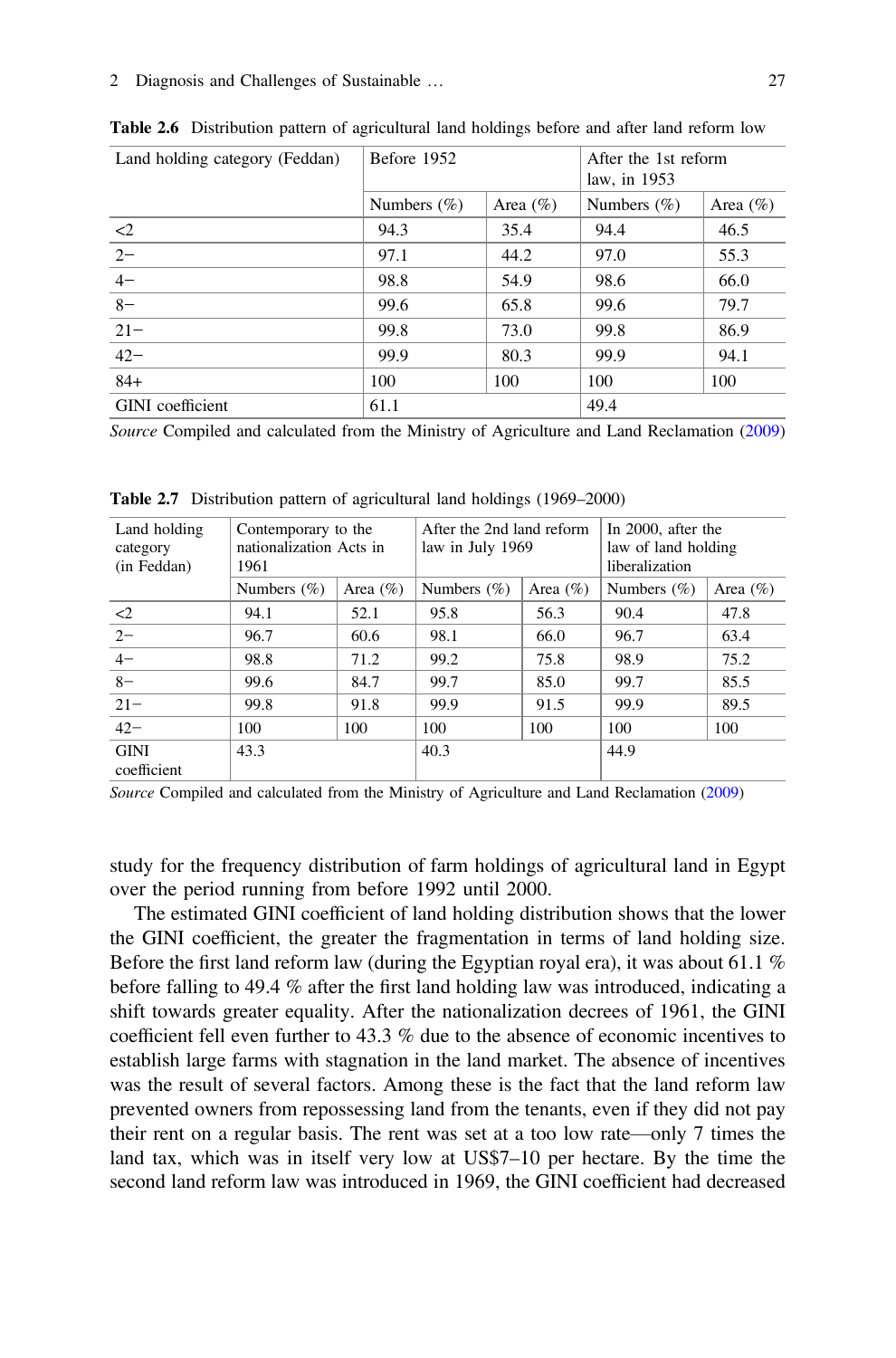| Category of farm area (Feddan) | No. holdings $(\%)$ | Farm area $(\% )$ | No. cattle $(\%)$ | No. buffalo $(\%)$ |
|--------------------------------|---------------------|-------------------|-------------------|--------------------|
| <1                             | 34.72               | 6.17              | 16.81             | 21.54              |
| 1 to less than 2               | 26.11               | 12.49             | 20.07             | 26.92              |
| 2 to less than 3               | 18.87               | 15.47             | 19.03             | 23.67              |
| 3 to less than 4               | 8.35                | 9.84              | 10.50             | 9.32               |
| 4 to less than 5               | 3.64                |                   | 5.36              | 5.71               |
| Sub-total                      | 5.63                |                   | 71.77             | 87.16              |
| 5 to less than 6               | 49.61               | 8.16              | 6.32              | 6.12               |
| 6 to less than 7               | 1.58                | 4.62              | 2.84              | 2.63               |
| 7 to less than 10              | 1.10                | 4.62              | 1.97              | 1.61               |
| 10 to less than $15$           | 0.50                | 2.95              | 1.00              | 0.85               |
| 15 to less than 20             | 0.51                | 4.26              | 0.85              | 0.69               |
| 20 to less than 30             | 0.34                | 4.52              | 0.77              | 0.59               |
| 30 to less than 50             | 0.16                | 3.54              | 0.40              | 0.28               |
| $50+$                          | 0.04                | 17.73             | 0.11              | 0.07               |
| Total                          | 100                 | 100               | 100               | 100                |

<span id="page-10-0"></span>Table 2.8 Share of small farms in land holding patterns of Egypt

Source Compiled and calculated from the Ministry of Agriculture, Egypt [\(2010](#page-45-0))

even further to 40.3 %. In the year 2000, i.e. three years after the liberalization of the land market following the cancellation of the land ownership limits and the decision to allow land rent to be determined by the market mechanism, the GINI coefficient had rebounded slightly around 45 %, i.e. towards less equity. Therefore, land holding patterns changed to reflect a much higher centralization of larger farm sizes. Small farms, therefore, still account for the majority of agricultural land holdings in Egypt. By Egyptian standards, small farms measure less than 5 Feddan (less than 2 ha) (Soliman et al. [2012](#page-45-0)). Table 2.8 shows that 91.68 % of holdings are smaller than 5 Feddan, accounting for 49.61 % of land, i.e., less than 10 % of the owners hold almost half the agricultural land area. Nevertheless, small farmers hold the majority of livestock in Egypt, i.e.  $71.77\%$  of cattle and 87.16 % of dairy buffaloes. Livestock is seen as a sort of capital intensification on small farms to generate a daily income for the family (Soliman et al. [2012\)](#page-45-0).

## 2.3.2 Does Agricultural Income Alleviate Household Poverty on Small Farms?

Table [2.9](#page-11-0) presents the household income structure in both rural and urban regions in Egypt. While agricultural activities are the main source of income in rural areas, i.e. about 62 %, such activities represent only 16 % in urban regions (some urban citizens hold agricultural assets in rural areas). While income from wages and salaries accounts for almost one third of urban household income, this figure is only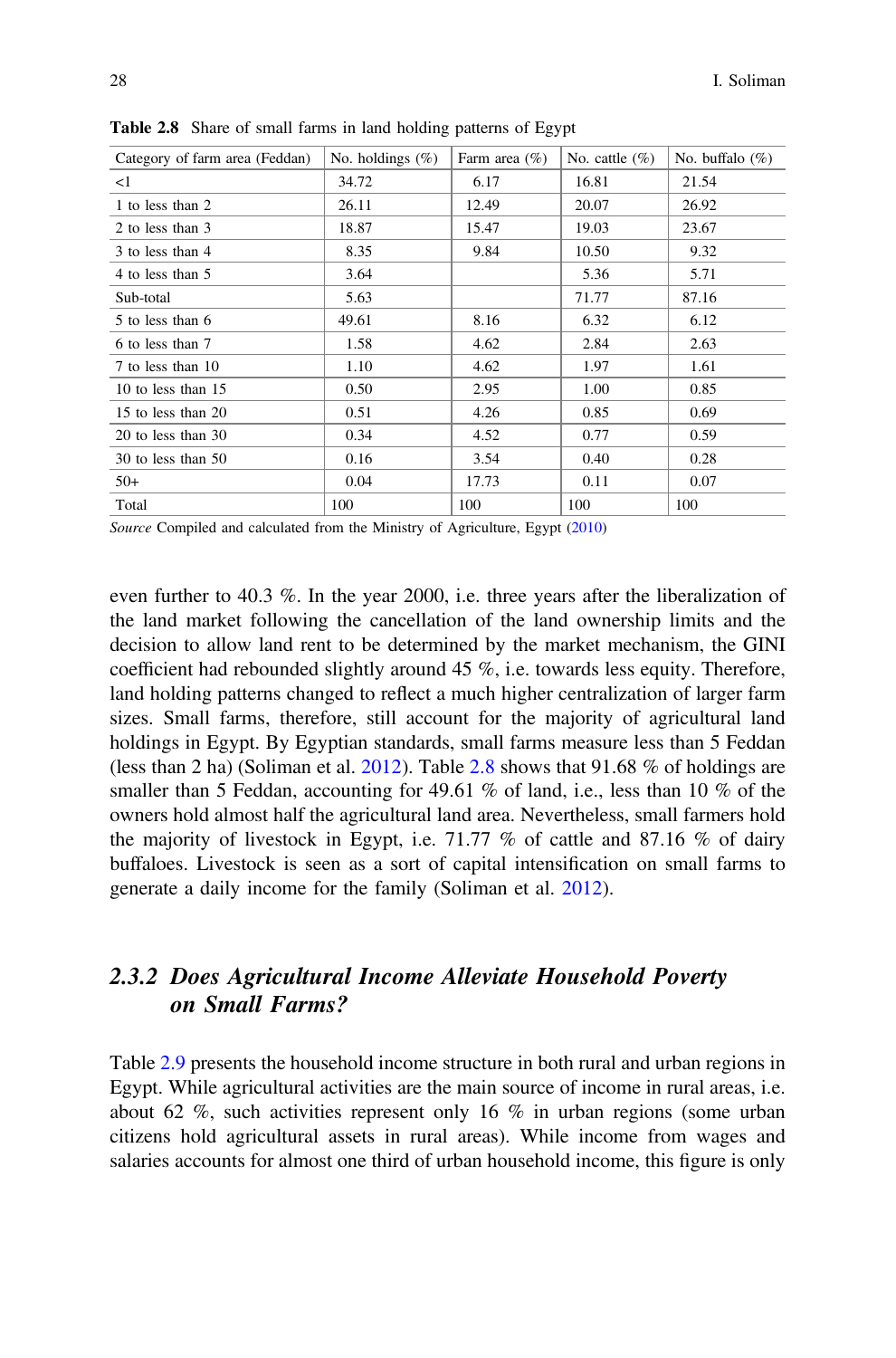| Source of income            |                         | Urban | Rural | All sample |
|-----------------------------|-------------------------|-------|-------|------------|
| Agricultural income         | Owned agricultural land | 9.57  | 44.53 | 28.06      |
|                             | Agricultural machinery  | 2.38  | 2.92  | 2.66       |
|                             | Agricultural projects   | 1.74  | 1.13  | 1.41       |
|                             | Farm animals            | 2.13  | 13.39 | 8.09       |
|                             | Sub-total $(1)$         | 15.82 | 61.97 | 40.22      |
| Other sources of income     | Residential buildings   | 6.38  | 1.62  | 3.86       |
|                             | Financial activities    | 19.54 | 10.71 | 14.87      |
|                             | Commercial projects     | 24.05 | 7.52  | 15.31      |
|                             | Sub-total $(2)$         | 49.97 | 19.85 | 34.04      |
|                             | Wages and salaries (3)  | 34.21 | 18.18 | 25.74      |
| Total (L.E./household/year) |                         | 100   | 100   | 100        |

<span id="page-11-0"></span>Table 2.9 Role of agriculture in rural household income in 1999/2000

*Source* Calculated from Had-hood, Mashhour [\(1999](#page-44-0))

18 % in rural regions. The remainder of the income is derived from residential building rent, commercial projects and financial activities. Such sources represent about half of an urban household's income but only one-fifth of household income in rural regions. In other words, until the end of the last century, the opportunities for non-agricultural sources of income in rural areas were much more limited than urban. However, it would appear that the size of the agricultural share changed drastically during the first decade of the current century.

As shown in Table [2.8,](#page-10-0) the small-scale farmers represent the majority of agricultural landholders in Egypt. Poverty measurements should therefore focus on this category of the agricultural community in Egypt. Accordingly, a recent farm sample survey consisting of 120 small-scale farm holdings from 4 villages in the Sharkia Governorate, where the University of Zagazig is located, was conducted under the supervision of the author. The purpose of this survey was to investigate small-scale farmers' economics for the agricultural year 2010/2011. Table 2.10, presents the

| Source of income                    | L.E./year | US\$/year | $\%$ |
|-------------------------------------|-----------|-----------|------|
| Sale of crops                       | 4478      | 740       | 18   |
| Income from livestock business      | 8296      | 1371      | 33   |
| Income from poultry business        | 236       | 39        |      |
| Working for other farmers           | 876       | 145       | 3    |
| Salaries from non-agricultural jobs | 10,145    | 1677      | 40   |
| Remittances from working abroad     | 1200      | 198       |      |
| Total income                        | 25,231    | 4170      | 100  |

Table 2.10 Sources of small farm income

*Source* Estimated from a new sample survey of 120 farms, supervised by the author for the agricultural year 2010/2011 in four villages of the Sharkia Governorate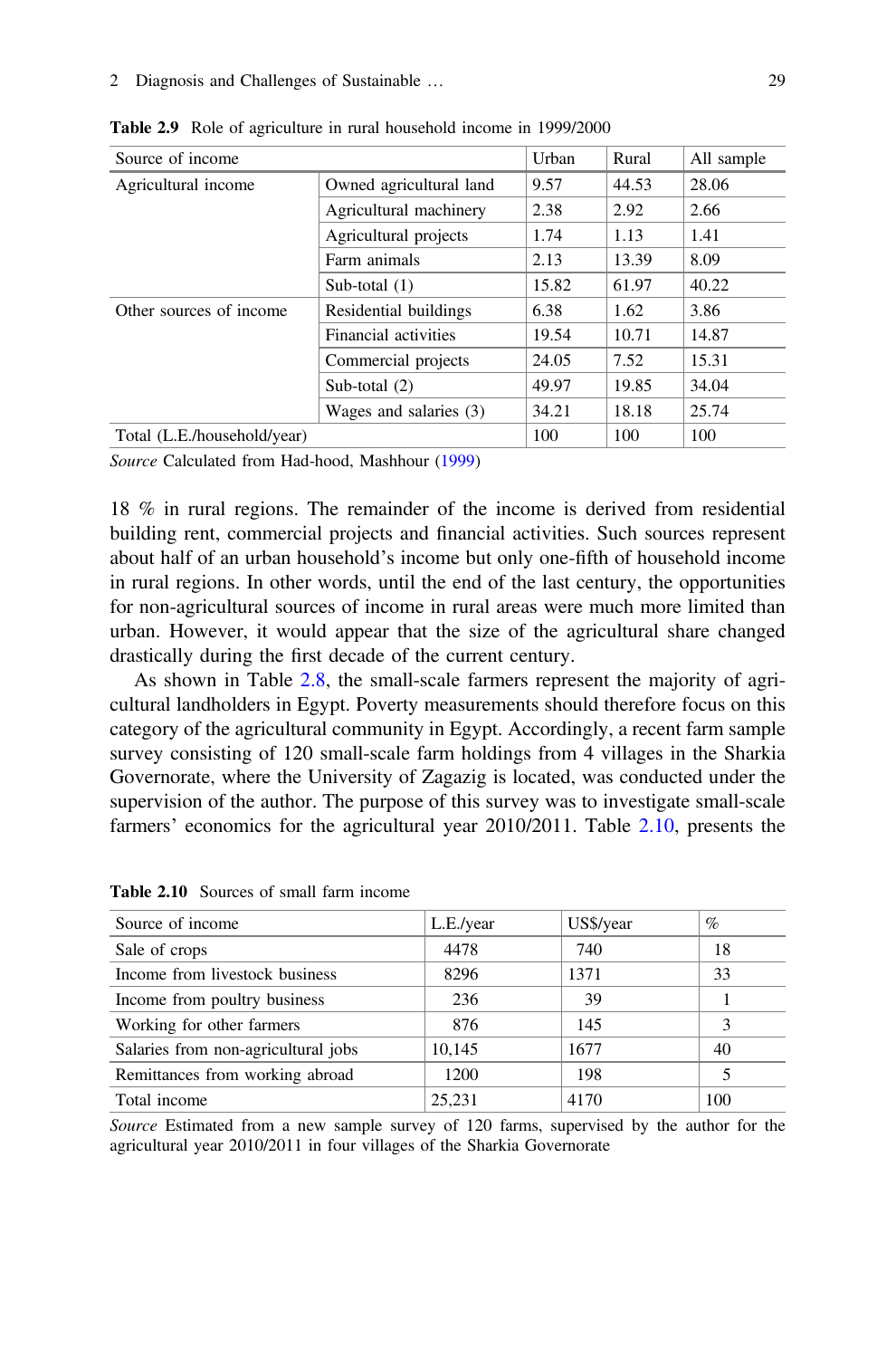annual average of the share of agricultural and non-agricultural income in the earnings of small-scale farms. It showed that while 52 % of the total annual income of a farm household was generated by agricultural activities, 48 % was derived from non-agricultural activities. This would imply that the share of agricultural income decreased in 2010/2011 in comparison to the results presented in Table [2.9](#page-11-0) for the year 1999/2000, i.e. from 62 to 52 %. It would also appear that small-scale farmers could not generate higher agricultural income due to the limited land endowments available. It is quite clear from Table [2.10](#page-11-0) that whereas the sale of arable crops provided only 18 % of annual household income, livestock provided 33 % and poultry provided 1 %. Livestock activities rather than crops have therefore become the major source of agricultural income for the majority of farm households in Egypt. Among non-agricultural income sources, wages from non-agricultural jobs represent the majority, i.e. 40 % of annual small-scale farm household income, followed by the share of remittances from working abroad (5 %) and finally working for other farmers (3 %).

Accordingly, the increase in the non-agricultural population in rural areas will in time prove to be a major burden on the national economy of Egypt. In other words, rural communities will become residential regions for employees rather than mainly being home to farmers and agricultural workers as it was fifty years ago.

According to the small-scale farms survey mentioned above, the average household size was 5.2 people per farm. Considering the poverty threshold of US \$2/capita/day determined by the World Bank, the author assessed the extent to which the annual earnings of small-scale farm households were sufficient to surpass the poverty threshold. Summing all income sources from agricultural activities earned by small-scale farming households, including working as a laborer on other farms as shown in Table [2.10](#page-11-0), the daily per capita income would not surpass US \$1.2, i.e. there would be a poverty gap of 40 % between the minimum income level of US\$2/capita/day and actual agricultural earnings. It had not only that but agricultural income sources provided US\$1.03/capita/day, which would hardly even exceed the absolute poverty line. However, the average daily per capita income per household (agricultural and non-agricultural) would be US\$2.2, a little (10 %) above the poverty threshold (US\$2/capita/day).

## 2.3.3 Is Poverty in Rural Egypt Less Deep Than in Urban Areas?

While the gross national product (GNP) per capita expresses a national average of wealth, it does not provide an insight into the levels of actual wealth distribution to individuals within the state. Accordingly, the GINI coefficient illustrates the principal factors that characterize equality and inequality for communities within states, serving as a useful guide focusing on social equity. GINI coefficients can be put to good use as a means of assessing the impacts of economic and social reform and to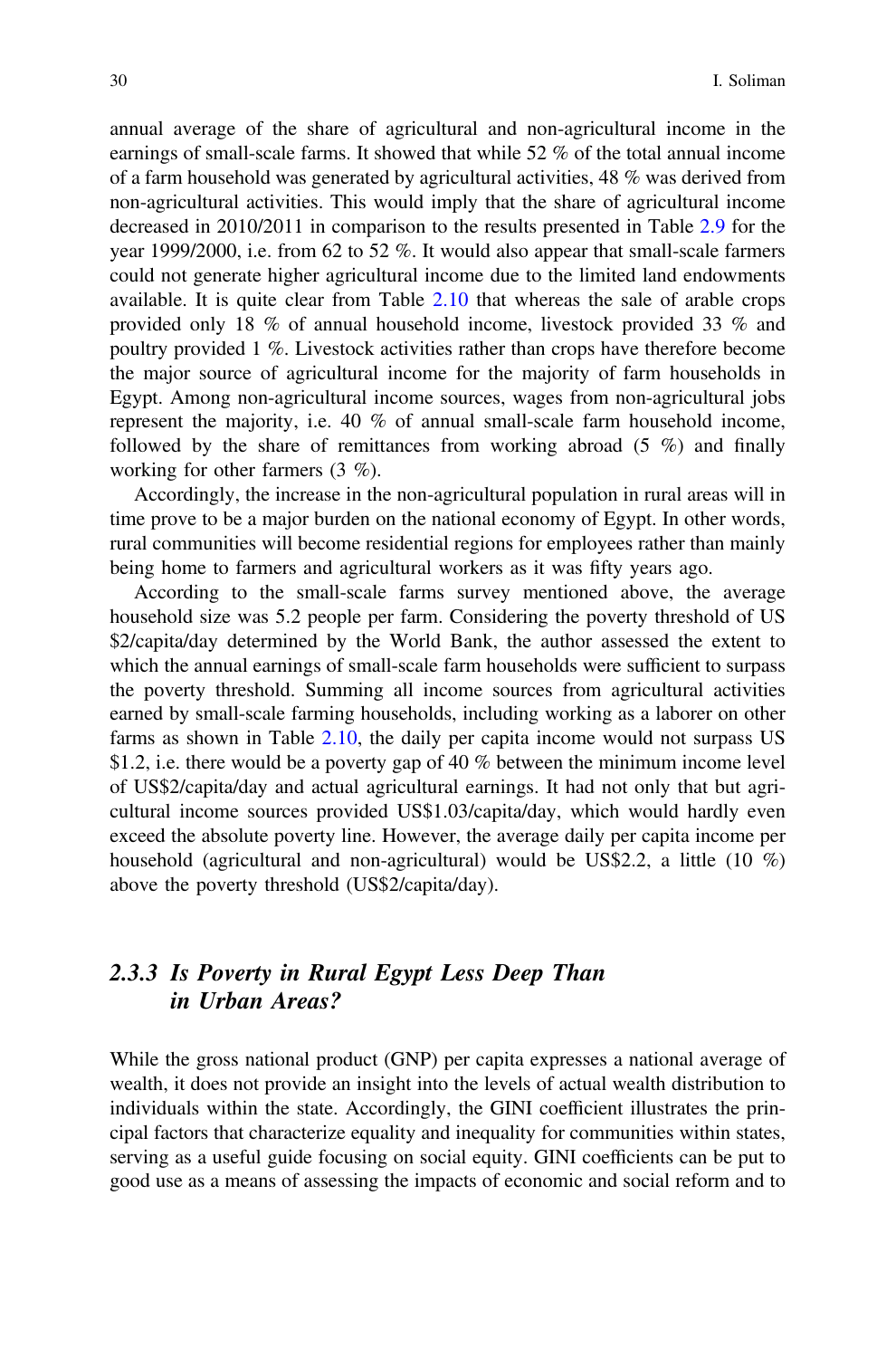forecast trends towards civil violence and rural to urban migration rates (Litchfield [1999\)](#page-44-0). Consequently, that study estimated GINI coefficients from the household expenditure surveys that were conducted in Egypt between 1974/1975 and 2009/ 2010 (CAPMAS). The estimates concerned both urban and rural regions.

The poverty rates, as shown in Table 2.11, indicate the concentration of the poor in rural areas, particularly those in Upper Egypt. Even though rural regions are poorer than urban ones, the inequality in income distribution is less marked in rural areas than urban regions in Egypt. Nevertheless, greater income distribution equality associated with a lower income level than in urban areas is a disadvantage as it means that poverty is widespread and deeper in rural areas than in urban areas.

The estimate of the rural/urban parity food price ratio, shown in Table [2.12](#page-14-0), shows that the level of food prices had apparently decreased between 1975 and the end of last century. This was due to a very low rate of inflation in food prices in rural regions in comparison to urban regions over the period 1990–2000. Although the last decade of the 20th century was an era of drastic changes in the Egyptian economy, shifting from a centrally-planned economy to a free market system, it seems that rural regions resisted food price inflation due to a high rate of consumption of farm-produced products. The consumption of home-produced items is valued at cost price. The monetary burden of such a cost represents only the inputs purchased (Soliman and Eid [1995\)](#page-45-0).

However, the rural/urban parity food price ratio increased rapidly during the last decade (2000–2010). The food price inflation rate in rural regions exceeded that

|                       |                        |                                            |                                   | 0J 11                                          |                  |                                                       |       |
|-----------------------|------------------------|--------------------------------------------|-----------------------------------|------------------------------------------------|------------------|-------------------------------------------------------|-------|
| Region                | Expend/capita<br>(EGP) | Income share<br>of the lowest<br>$40\%$ of | <b>GINI</b><br>coefficient $(\%)$ | Poor persons<br>(of total<br>population $\%$ ) |                  | Wages of poor<br>households (%) of<br>total employees |       |
|                       | people $(\%)$          |                                            | Ultra<br>poor $(\%)$              | Total<br>(%)                                   | Income<br>$(\%)$ | Total<br>wages $(\%)$                                 |       |
| Urban<br>governorates | 5832                   | 20.10                                      | 35                                | 0.50                                           | 6.90             | 43.50                                                 | 4.60  |
| Lower<br>Egypt        | 3556                   | 26.30                                      | 23                                | 2.00                                           | 14.20            | 41.00                                                 | 10.30 |
| Urban                 | 4327                   | 15.10                                      | 27                                | 0.80                                           | 7.30             | 38.40                                                 | 4.90  |
| Rural                 | 3275                   | 32.30                                      | 20                                | 2.50                                           | 16.70            | 41.40                                                 | 12.50 |
| <b>Upper Egypt</b>    | 2916                   | 23.40                                      | 28                                | 12.80                                          | 36.90            | 41.00                                                 | 27.70 |
| Urban                 | 3879                   | 12.80                                      | 33                                | 6.30                                           | 21.30            | 41.60                                                 | 14.70 |
| Rural                 | 2501                   | 43.7                                       | 23                                | 15.60                                          | 43.70            | 40.90                                                 | 34.60 |
| Egypt                 | 3712                   | 22.30                                      | 31                                | 6.10                                           | 21.60            | 41.30                                                 | 15.20 |
| Urban                 | 4843                   | 20.70                                      | 34                                | 2.60                                           | 11.00            | 41.40                                                 | 7.20  |
| Rural                 | 2924                   | 26.00                                      | 22                                | 8.50                                           | 28.90            | 41.20                                                 | 21.80 |

Table 2.11 Income distribution and poverty in urban and rural Egypt

Source Estimated from CAPMAS (Center Agency for Public Mobilization and Statistics of Egypt) [\(2010b](#page-44-0)), Household Income Expenditure and Consumption Sample Survey (HIECS) of 2008/2009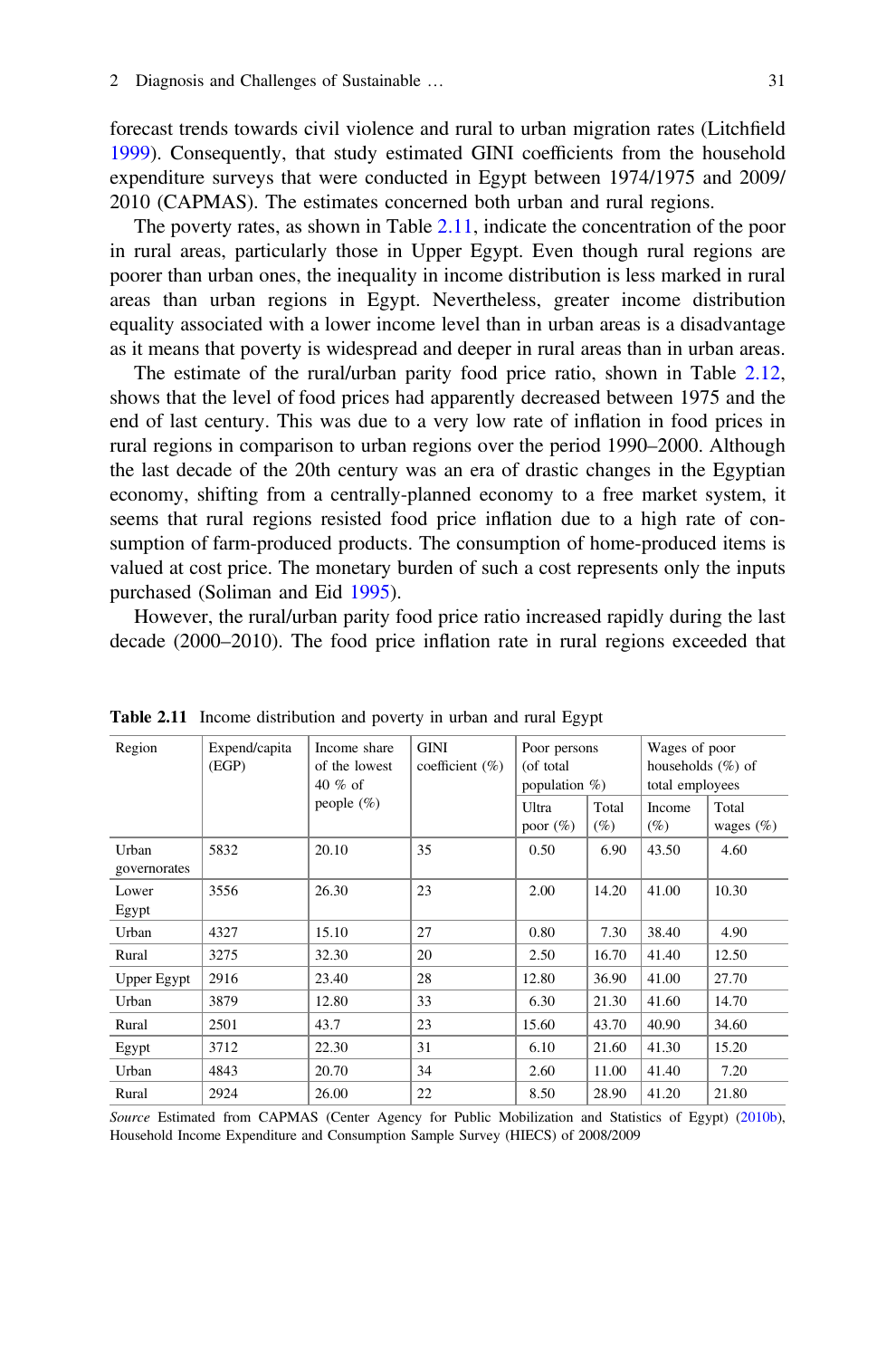| Region                   | Urban                                |                             |                                                | Rural                                |                                            |                                                                                |                             |  |
|--------------------------|--------------------------------------|-----------------------------|------------------------------------------------|--------------------------------------|--------------------------------------------|--------------------------------------------------------------------------------|-----------------------------|--|
| Comparative<br>indicator | Average value/kg<br>of food consumed | Food prices<br>index $(\%)$ | Annual food<br>prices inflation<br>rate $(\%)$ | Average value/kg<br>of food consumed | Food prices:<br>inflation<br>index $(\% )$ | Annual food prices: inflation<br>rate between two successive<br>periods $(\%)$ | parity food<br>price $(\%)$ |  |
| 1975                     | 0.14                                 | 100                         |                                                | 0.12                                 | 100                                        |                                                                                | -86                         |  |
| 1990                     | 1.55                                 | 1107                        | 16.0                                           | 1.39                                 | 1158                                       | 16.3                                                                           | 90                          |  |
| 1995                     | 1.74                                 | 1243                        | 2.3                                            | 1.25                                 | 1042                                       | $-2.1$                                                                         | 72                          |  |
| 2000                     | 2.73                                 | 1950                        | 9.0                                            | 1.43                                 | 1192                                       | 2.7                                                                            | 52                          |  |
| 2005                     | 2.97                                 | 2121                        | 2.1                                            | 2.29                                 | 1908                                       | 9.4                                                                            | 77                          |  |
| 2009                     | 3.40                                 | 2431                        | 3.4                                            | 3.13                                 | 2606                                       | 7.8                                                                            | 92                          |  |

<span id="page-14-0"></span>Table 2.12 Trend of food price level inflation rate in rural versus urban Egypt

*Source* Estimated from CAPMAS [\(2010b\)](#page-44-0)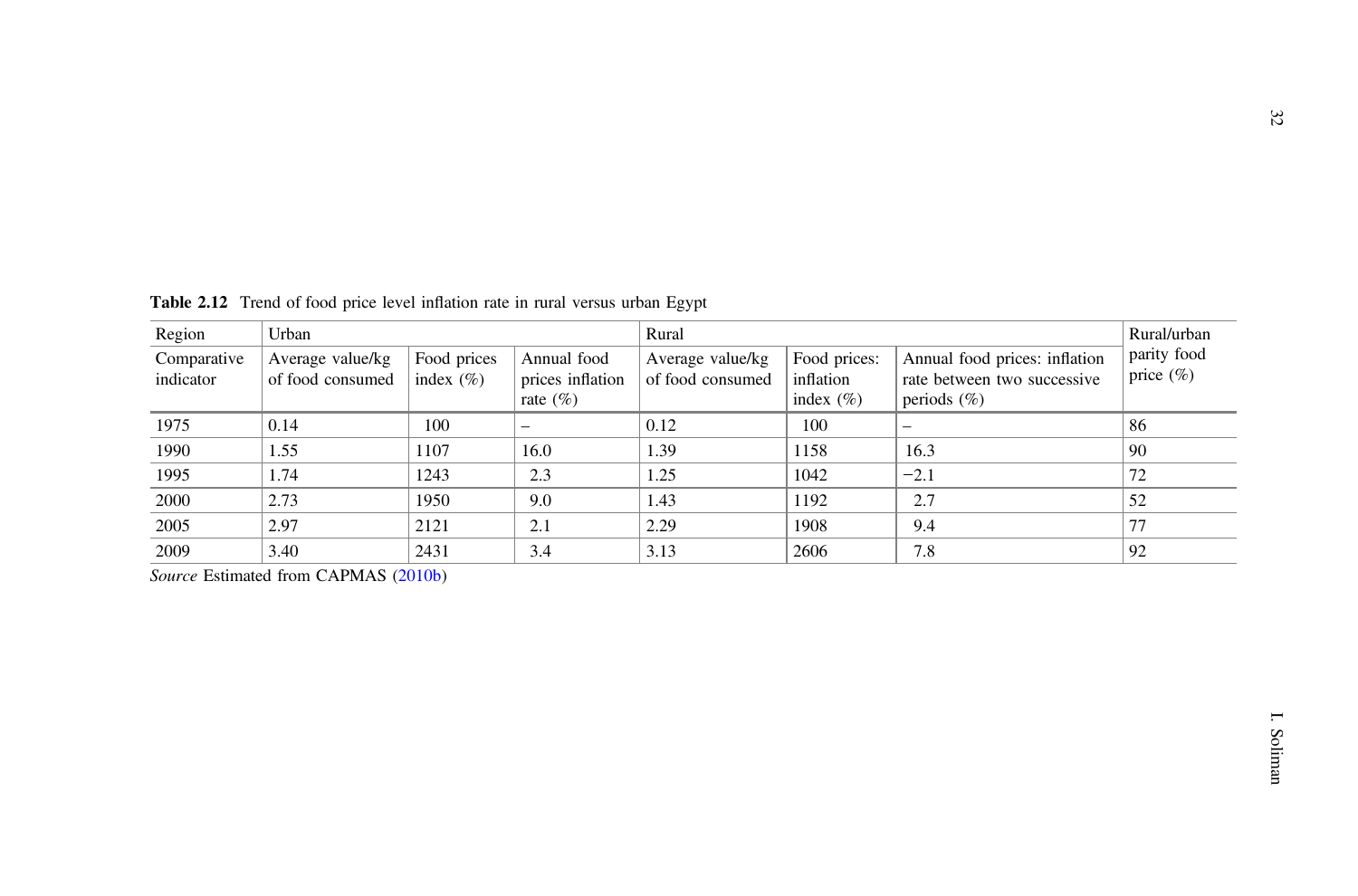observed in urban regions by a relatively large margin. This was due to heavy subsidization of food items devoted to urban regions compared to rural areas. It was also due to the urbanization of wide tracts of rural land adjacent to cities, thereby increasing the demand for food commodities in these newly urbanized rural regions. A third reason may stem from the changes in rural consumers' behavior towards simulating the behavior observed in urban regions due to the expansion of communication tools, commercial promotions and the media.

Egyptian statistics lack a continuous estimation of CPI for both urban and rural regions. Therefore, as food consumption expenditure represents more than 50 % of total household expenditure in most Egyptian households, the estimated index presented in Table [2.12](#page-14-0) was applied to obtain the real annual per capita income in both urban and rural areas over the period 1975–2010. As shown in Table [2.13](#page-16-0), dramatic changes occurred in the Egyptian economy during the period 1975–1990, moving from a centrally planned economy to a free market economy without a proper institutional policy view (Hazell et al. [1995\)](#page-44-0). These changes generated severe disadvantages, which outweighed the few advantages. In reality, both urban and rural communities suffered from reduced purchasing power with negative economic growth in both communities. The great expansion in foreign investments, mainly from the West, was combined with significant positive economic growth between 1990 and 1995. Real income and economic growth then deteriorated until 2010, in both the urban and rural communities, due to a distortion of the applied economic policies. Successive governments over the period 2005–2010, i.e. until the January revolution, focused attention on the rent and paper economy, a fact which was only reflected in certain categories of urban communities, while the rural regions did not derive any benefit from this policy. The urban households in the categories which did benefit therefore enjoyed advantages in terms of economic growth while the rural real economy deteriorated. Accordingly, the new regime should emphasize rural development to bridge the rural/urban development gap as quickly as possible.

Sørli et al. [\(2004](#page-46-0)) claimed that the lack of economic and political opportunities among the communities within a certain country provide a fertile soil for frustration and opposition. They added that poor countries or groups within a nation, trapped in poverty, have a greater propensity for violent conflict with a higher probability of conflict breaking out than the global average. Bloomberg and Hess ([2002\)](#page-43-0) stated that "reduced levels of domestic economic activity tend to create incentives for increased external and internal conflict, which in turn reinforces low levels of domestic economic activity". Therefore, a conflict-poverty trap emerges where conflict plays a role in reducing capital accumulation and the lack of capital accumulation results in further conflict. Nevertheless, there is a recognized causal relationship between inequity and violence with Collier [\(1999](#page-44-0)), concluding that even if economic inequity is significant in causing civil war, the "Collier and Hoeffler model of civil war" lacks the means of measuring its influence.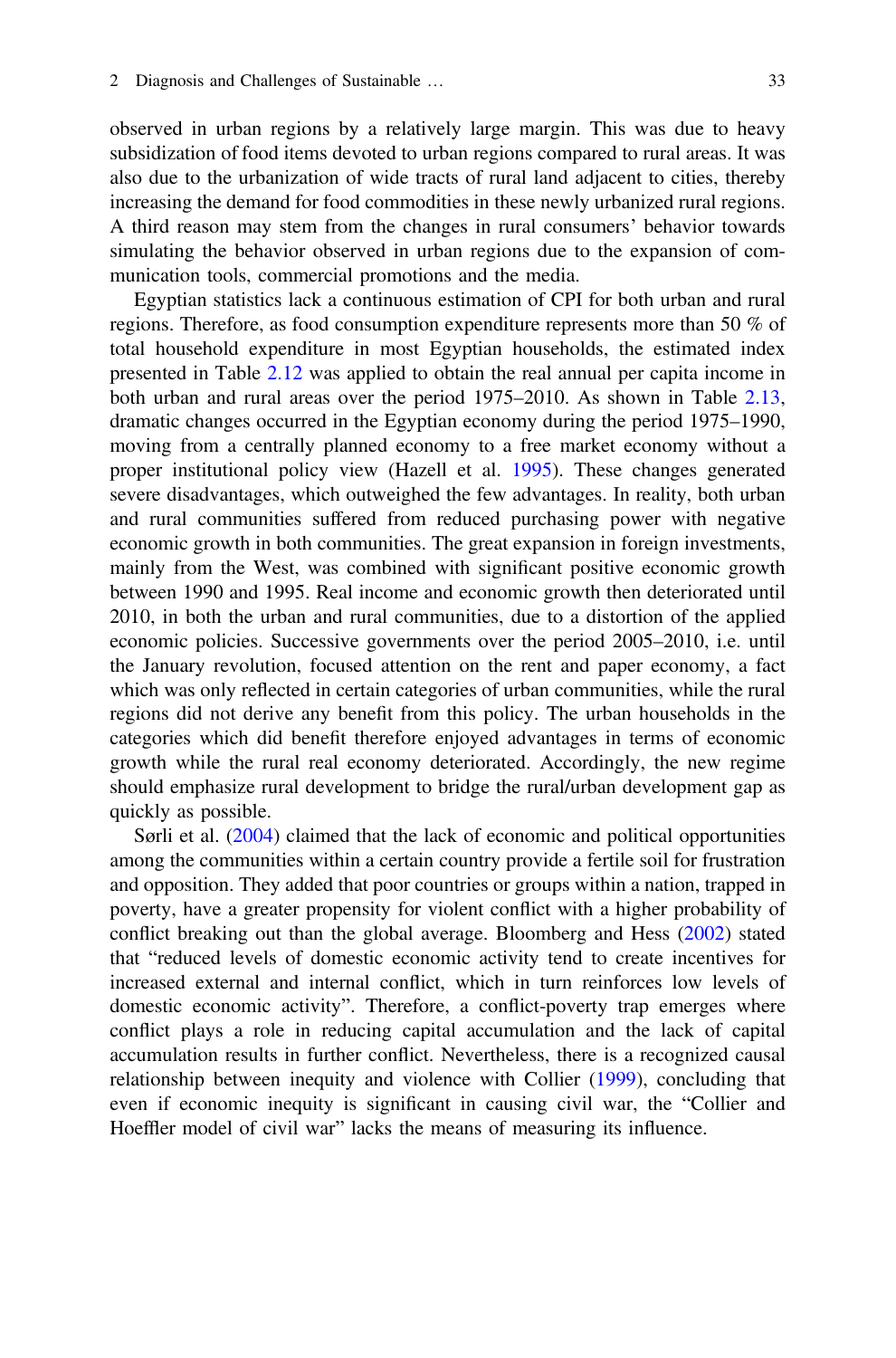| Region | Urban                                                                     |      |                                       |                                    | Rural                                                                  |                          |                                                |                                           |  |  |  |
|--------|---------------------------------------------------------------------------|------|---------------------------------------|------------------------------------|------------------------------------------------------------------------|--------------------------|------------------------------------------------|-------------------------------------------|--|--|--|
| Year   | Annual per capita<br>Annual<br>expenditure (EPD)<br>growth<br>rate $(\%)$ |      | Real annual per<br>capita expenditure | Economic<br>growth<br>rate $(\% )$ | Annual per capita<br>Annual growth<br>expenditure (EPD)<br>rate $(\%)$ |                          | Real annual per<br>capita expenditure<br>(EPD) | Annual<br>economic<br>growth rate $(\% )$ |  |  |  |
| 1975   | 103                                                                       | -    | 103                                   |                                    | 63                                                                     | $\overline{\phantom{0}}$ | 63                                             |                                           |  |  |  |
| 1990   | 1058                                                                      | 15.5 | 96                                    | $-0.50$                            | 703                                                                    | 16.1                     | 61                                             | $-0.25$                                   |  |  |  |
| 1995   | 1793                                                                      | 10.6 | 144                                   | 8.24                               | 1038                                                                   | 7.8                      | 100                                            | 9.92                                      |  |  |  |
| 2000   | 2653                                                                      | 7.8  | 136                                   | $-1.17$                            | 1455                                                                   | 6.8                      | 122                                            | 4.06                                      |  |  |  |
| 2005   | 2769                                                                      | 0.9  | 131                                   | $-0.83$                            | 2328                                                                   | 9.4                      | 122                                            | $-0.02$                                   |  |  |  |
| 2009   | 4843                                                                      | 11.2 | 199                                   | 8.48                               | 2924                                                                   | 4.6                      | 112                                            | $-1.69$                                   |  |  |  |

<span id="page-16-0"></span>Table 2.13 Income level and income distribution in rural versus urban Egypt

*Source* Estimated from Table [2.5](#page-8-0) and CAPMAS ([2010b](#page-44-0))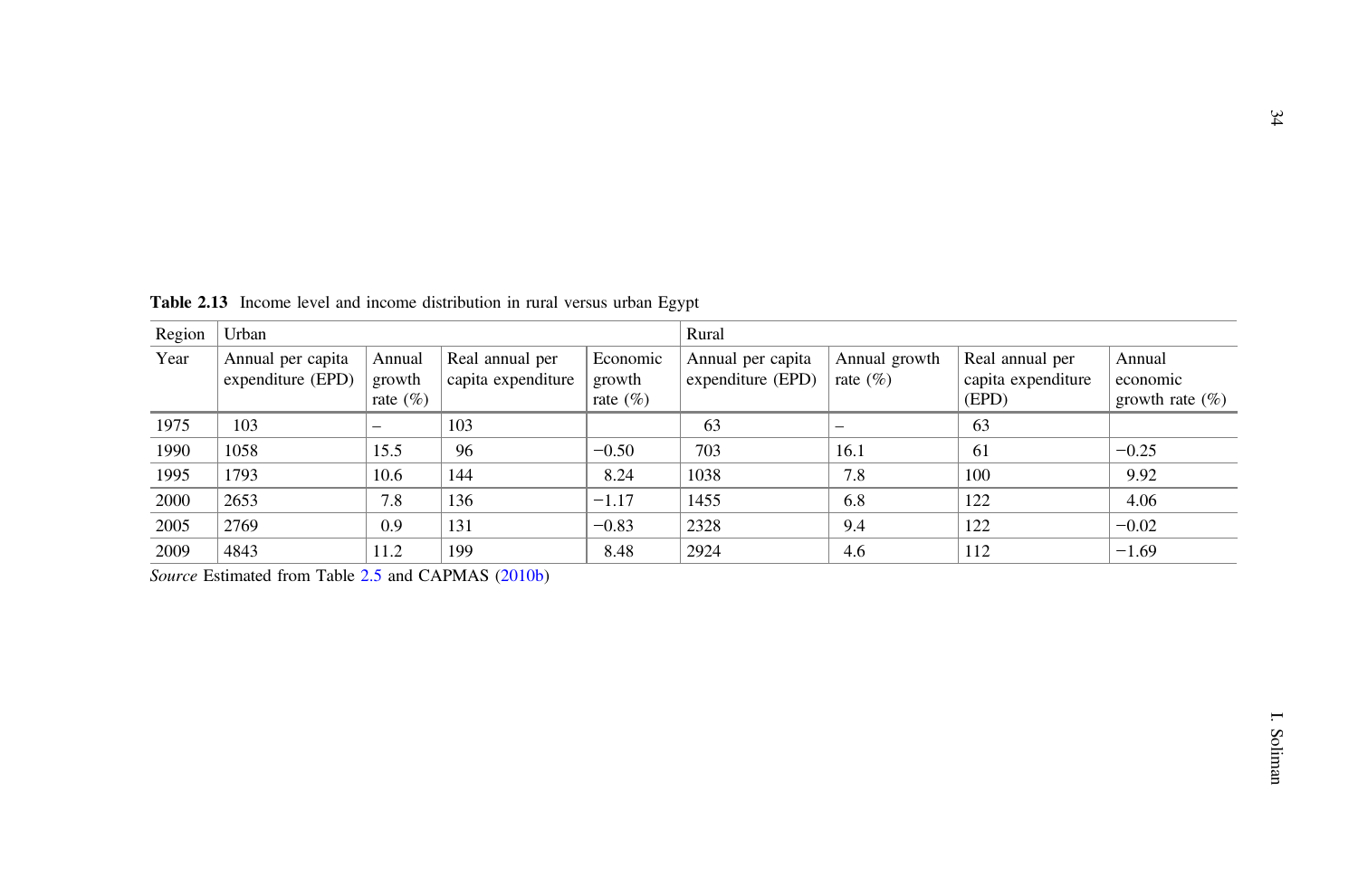## 2.4 Degradation of Natural Resources

Each community has granted a stockpile of natural resources and human resources. Man has generated a new economic factor—capital—using natural resources together with technology to satisfy the growing quantitative and qualitative demands of the population of such a community. The expanded demands therefore exacerbate the scarcity of these limited natural resources. The Egyptian economy has suffered considerably from the impacts of this economic process as a result of the policies adopted over the past five decades, in particular with regard to agricultural land and water resources (Soliman [2006a,](#page-45-0) [b\)](#page-45-0).

At the turn of the twenty-first century, the Egyptian economy is therefore confronted with a major challenge. It has to create a new development system aimed at ensuring an efficient combination of natural resources and human resources while curbing the depletion of agricultural land and water resources both in quantitative and qualitative terms. Sustainable development should ensure that future generations have their share of present-day resources and this share should be developed by taking into account the increasing quantitative and qualitative future demand due to the evolution of civilization and expected economic and social development (Soliman [1995\)](#page-45-0). This section aims to investigate the changes that have occurred in the natural agricultural resources in Egypt over the past four decades, focusing on the quantitative and qualitative deterioration of these resources.

It should be noted that the agricultural and water resource management policies implemented in Egypt have lacked social costs and price implementation which caused the market to fail, thereby exacerbating the deterioration in the quantity and quality of both natural resources.

## 2.4.1 Agricultural Land Resources

Despite the scarcity of data and accurate information regarding the area of agricultural land appropriated for non-agricultural use, the study tried to extrapolate the validity of the data available to obtain a time trend for the changes in these areas. The study also tried to identify the classification patterns of non-agricultural uses to specify the economic attitudes of rural communities towards land use. The study used a procedural definition for the pattern of appropriations of agricultural land for non-farming purposes. Some of the non-agricultural uses were associated with agricultural development, such as animal and poultry production and agricultural industries. However, the argument is still valid that while these purposes are concerned with agricultural activities, they eliminate fertile agricultural land within the Nile Delta which is difficult to offset in the absence of the Nile flood.

The study used several methods to track the appropriation of agricultural land for non-agricultural purposes between 1970 and 2012. The official time-series statistics show the total agricultural land and the reclaimed land as presented in Table [2.14](#page-18-0).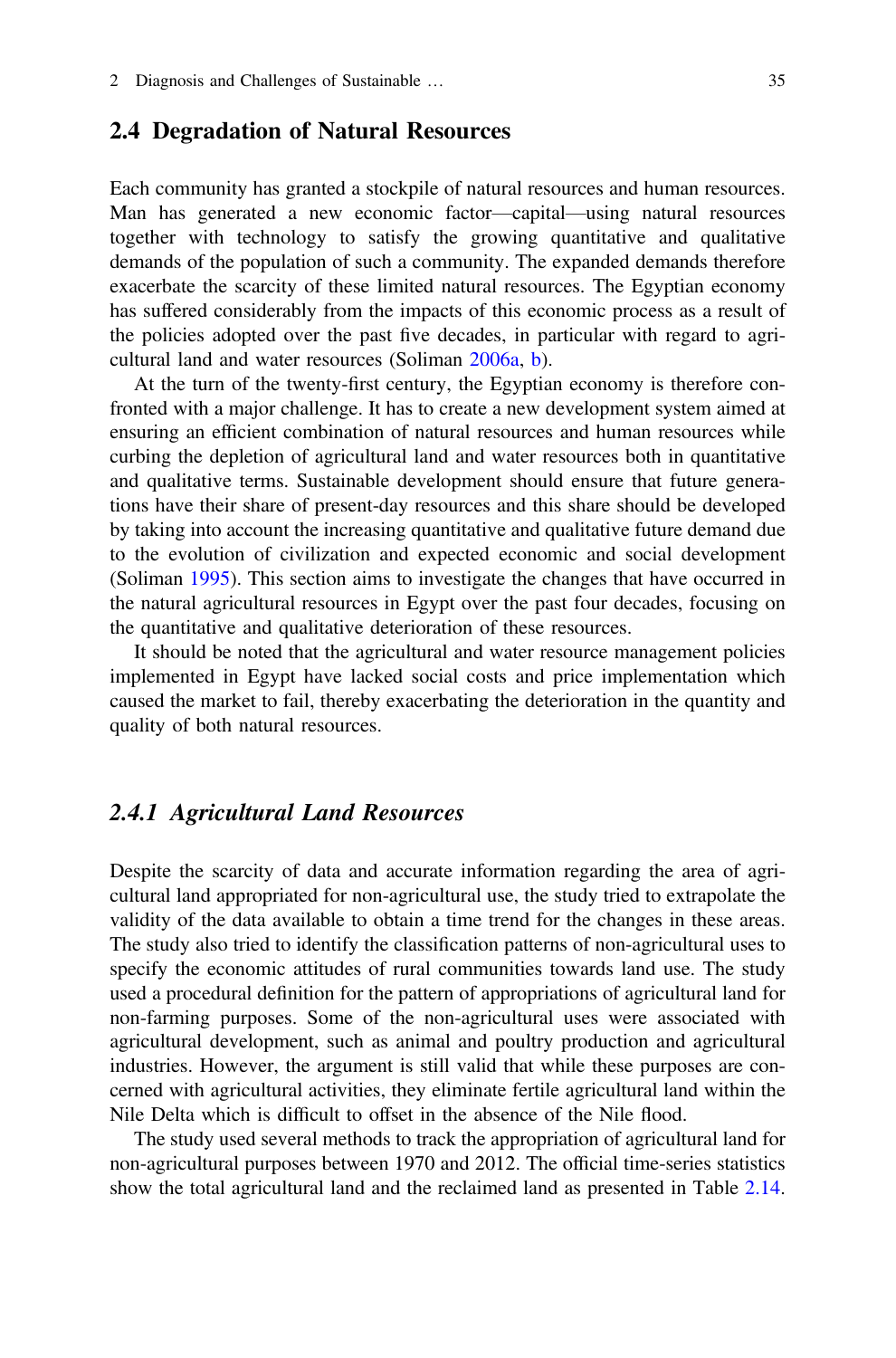| Year                | Agricultural land | Annual change in farmland | Reclaimed land area |
|---------------------|-------------------|---------------------------|---------------------|
| 1977                | 5796              |                           |                     |
| 1978                | 5838              | 42                        | 5                   |
| 1979                | 5826              | $-12$                     | $\overline{7}$      |
| 1980                | 5820              | $-6$                      | 127                 |
| 1981                | 5876              | 56                        | 81                  |
| 1982                | 5822              | $-54$                     | 78                  |
| 1983                | 5797              | $-25$                     | 45                  |
| 1984                | 5853              | 56                        | 52                  |
| 1985                | 5943              | 90                        | 100                 |
| 1986                | 6019              | 76                        | 120                 |
| 1987                | 6093              | 74                        | 132.8               |
| 1988                | 6183              | 90                        | 132.8               |
| 1989                | 6270              | 87                        | 132.8               |
| 1990                | 6918              | 648                       | 132.8               |
| 1991                | 7023              | 105                       | 132.8               |
| 1992                | 7131              | 111                       | 57.63               |
| 1993                | 7179              | 45                        | 57.63               |
| 1994                | 7173              | $-6$                      | 57.63               |
| 1995                | 7813              | 1377                      | 57.63               |
| 1996                | 7563              | $-250$                    | 24.5                |
| 1997                | 7726              | 163                       | 27.9                |
| 1998                | 7761              | 35                        | 40.7                |
| 1999                | 7848              | 87                        | 22                  |
| 2000                | 7833              | $-15$                     | 12.7                |
| 2001                | 7946              | 113                       | 28.7                |
| 2002                | 8148              | 202                       | 18                  |
| 2003                | 8113              | $-35$                     | 23.5                |
| 2004                | 8279              | 166                       | 14.5                |
| 2005                | 8385              | 106                       | 7.8                 |
| 2006                | 8411              | 26                        | 2.22                |
| 2007                | 8423              | 12                        | 2.1                 |
| 2008                | 8432              | 9                         | 0.7                 |
| 2009                | 8783              | 351                       | $\boldsymbol{0}$    |
| 2010                | 8741              | $-42$                     | $\boldsymbol{0}$    |
| Aggregate<br>change | 2945              | 3682                      | 1734.84             |

<span id="page-18-0"></span>Table 2.14 Time series estimates of Egyptian farmland, and reclaimed area (in 000 Feddan), 1977–2010

*Source* (1) Center Agency for Public Mobilization and Statistics of Egypt, and (2) Public authority for agricultural development and reconstruction projects, Egypt ([2010\)](#page-45-0)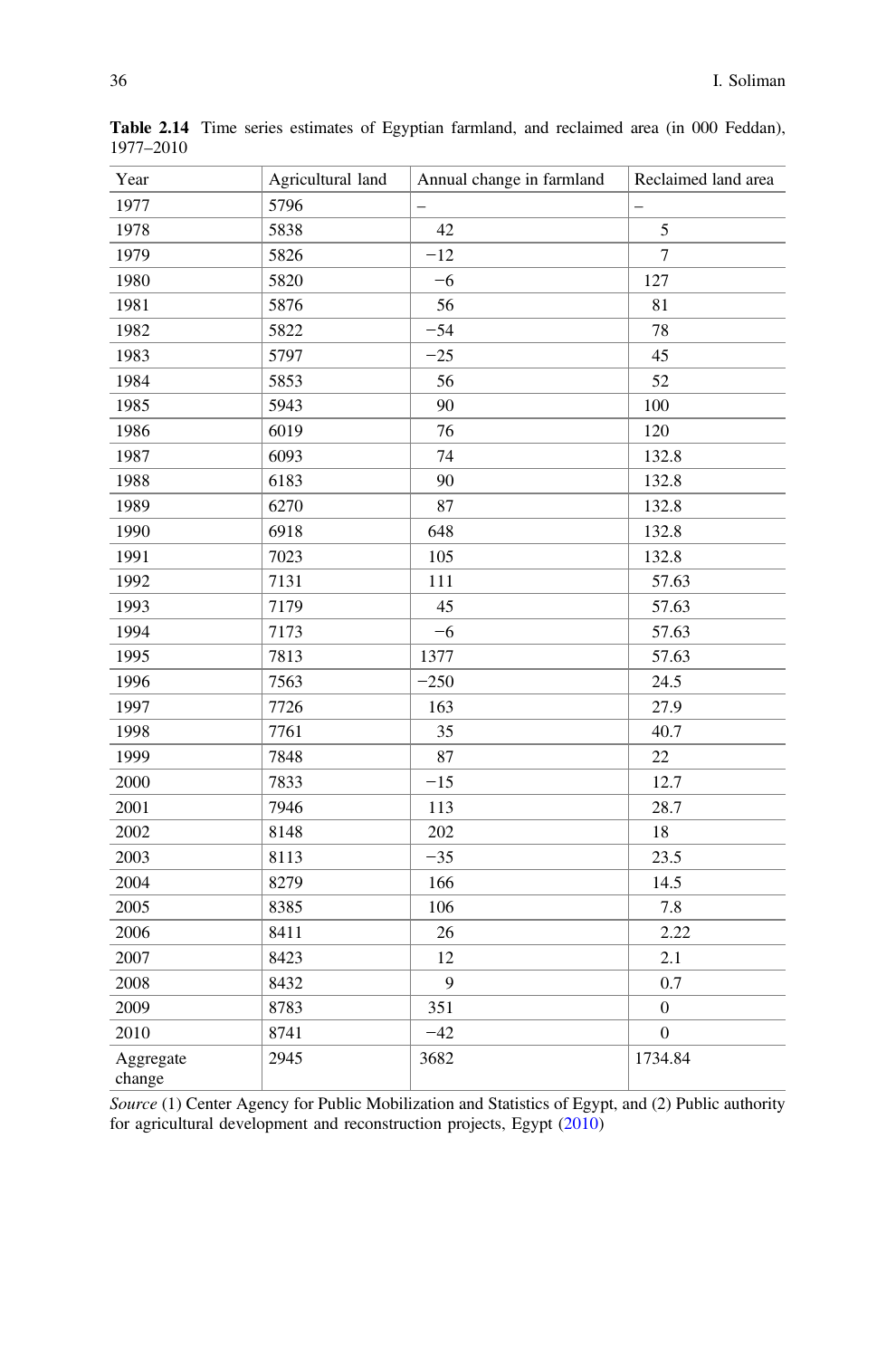These data are insufficient to obtain logical estimates of the land appropriated for non-agricultural purposes. The aggregate increase in agricultural land was 3682 million Feddan, according to the official statistics; it surpassed the reclaimed area by 1210 million Feddan.

This inaccuracy in agricultural land estimates forced the study to collect all published studies on the agricultural use of land resources to determine a realistic chronological trend for agricultural land use over time. There are few studies available on agricultural land appropriated for non-agricultural purposes. These studies presented the changes over discrete periods rather than on a continuous annual basis. One of the main conclusions from these studies was that land re-appropriation has two main patterns. The first is a legal appropriation of agricultural land with official approval for either public utilities and/or private enterprises. The second could be for related agricultural activities. Patterns of legal appropriation of land include the establishment of animal and poultry farms, stores for seed and fertilizer, shelters for machines and/or finally the construction of houses within the planned urban belts. The second pattern involves the illegal appropriation of agricultural land. Some people simply leave the land fallow until they have the opportunity to build on it. Other illegal practices include dredging the agricultural land and selling the silt for making bricks for construction before building on this degraded land at a later date. Some individuals build concrete buildings either for activities related to the agricultural sector, such as cattle and poultry pens, or for warehouses and storage/packaging plants. However, an increasing area has been used for residential construction, particularly in villages adjacent to big cities. Such residential areas are the nucleus of "slums" which are called "Ashoaiatt" in Egypt. Such slums have become the focus of social unrest as the inhabitants demand the provision of services and infrastructures through social pressure, despite the fact that they are illegal residents.

Table 2.15 shows the estimates of the total land appropriated for non-agricultural purposes during the period from 1970 to 2010. The cumulative total of agricultural

| Time interval | Total farmland withdrawn in successive time periods | Annual average |
|---------------|-----------------------------------------------------|----------------|
| 1970–1980     | (1)500                                              | 50             |
| 1980–1990     | (1)270                                              | $27*$          |
| 1990–2000     | (2, 1)140                                           | $14^{**}$      |
| 2000-2010     | (2)350                                              | 135            |
| 2011          | 14.3                                                | 14.3           |
| Total         | 1274.3                                              | 40             |

Table 2.15 Total agricultural land withdrawn for non-agricultural purposes (in 000 Feddan), 1970–2010

\*Act 116 of 1983 to prevent construction on the agricultural land

\*\*Issuing of the military Governor (Prime Minister) Command in 1996

\*\*\*Issuing of the new urban space map of the villages and rural towns for the period 2008/2012 *Source* Compiled and calculated by (1) Soliman and Rizk ([1991\)](#page-45-0)

(2) Ministry of Agriculture and Land Reclamation, Directorate General of Land Protection, unpublished data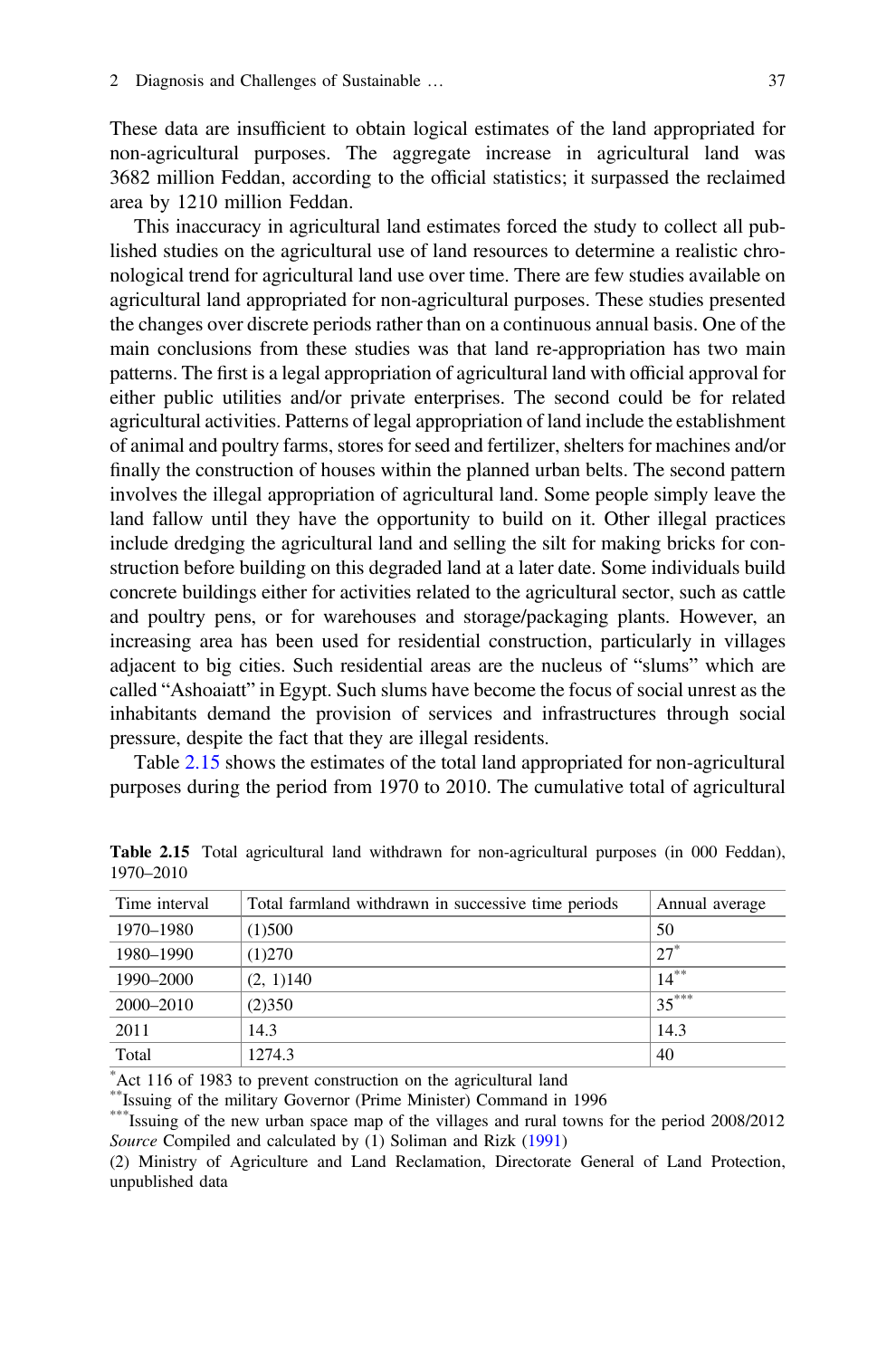land re-appropriated over the period concerned reached 1274 million Feddan with an average annual rate from 40,000 to 50,000 Feddan/year. This rate fluctuated periodically. While 40 % of the total land was appropriated for non-agricultural use during the 1970s, this rate decreased to only 27,000 Feddan during the 1980s as a result of Law No. 116 issued in 1983 concerning the prevention of construction on agricultural land. During the 1990s, the figure fell even further to about 14,000 Feddan/year due to the military rule witnessed in 1996 which prohibited all non-agricultural construction on agricultural land. Between the beginning of the 21st century and January 2011, the annual rate of agricultural land appropriated for non-agricultural use has once again increased to 35,000 Feddan/year due to implementation of the planned program of urbanization, particularly in the Nile Delta Governorates that do not have desert borders. Lawlessness has been dominant in Egyptian society since the revolution of January 25, 2011, which resulted in a boom in construction on agricultural land. The General Directorate for the Protection of Land reported that more than 14,000 Feddan had been re-appropriated by mid-February 2012.

The total agricultural land illegally appropriated (Table 2.16) represented no more than 9.1 % of the total land appropriated for non-agricultural purposes over the same period. This means that most of the land withdrawn was done so legally. The appropriation of agricultural land for non-agricultural use was therefore influenced by government policies rather than individuals.

#### 2.4.1.1 Social and Economic Attitudes

The intensive demand for withdrawing agricultural land for non-agricultural uses was the result of the estimated price of land for non-agricultural purposes being 10–15 times higher than the price for agricultural use (Soliman and Rizk [1991\)](#page-45-0). Such a price difference was responsible for 71 % of the area re-appropriated for other non-agricultural purposes. The same study showed that the agricultural land market was oriented by the demand for non-agricultural purposes. Soliman and

| Time interval | Total  | Annual average        |
|---------------|--------|-----------------------|
| 1983-1987     | 19.325 | 3865                  |
| 1988-1992     | 17.290 | 3458                  |
| 1993-1995     | 7734   | 2578                  |
| 1996-2005     | 11,743 | 1174                  |
| 2011          | 14.296 | $14,296$ <sup>*</sup> |
| Total         | 70,388 | 2427                  |

Table 2.16 Agricultural land withdrawn illegally for urban purposes (1987–2011)

\* Since the 25th of January 2011 until 15 February 2012

*Source* Compiled and calculated by (1) Abdul Aziz ([2007\)](#page-43-0)

(2) Report of the Directorate General for the protection of land, The Seventh Day (newspaper), 15 February/2012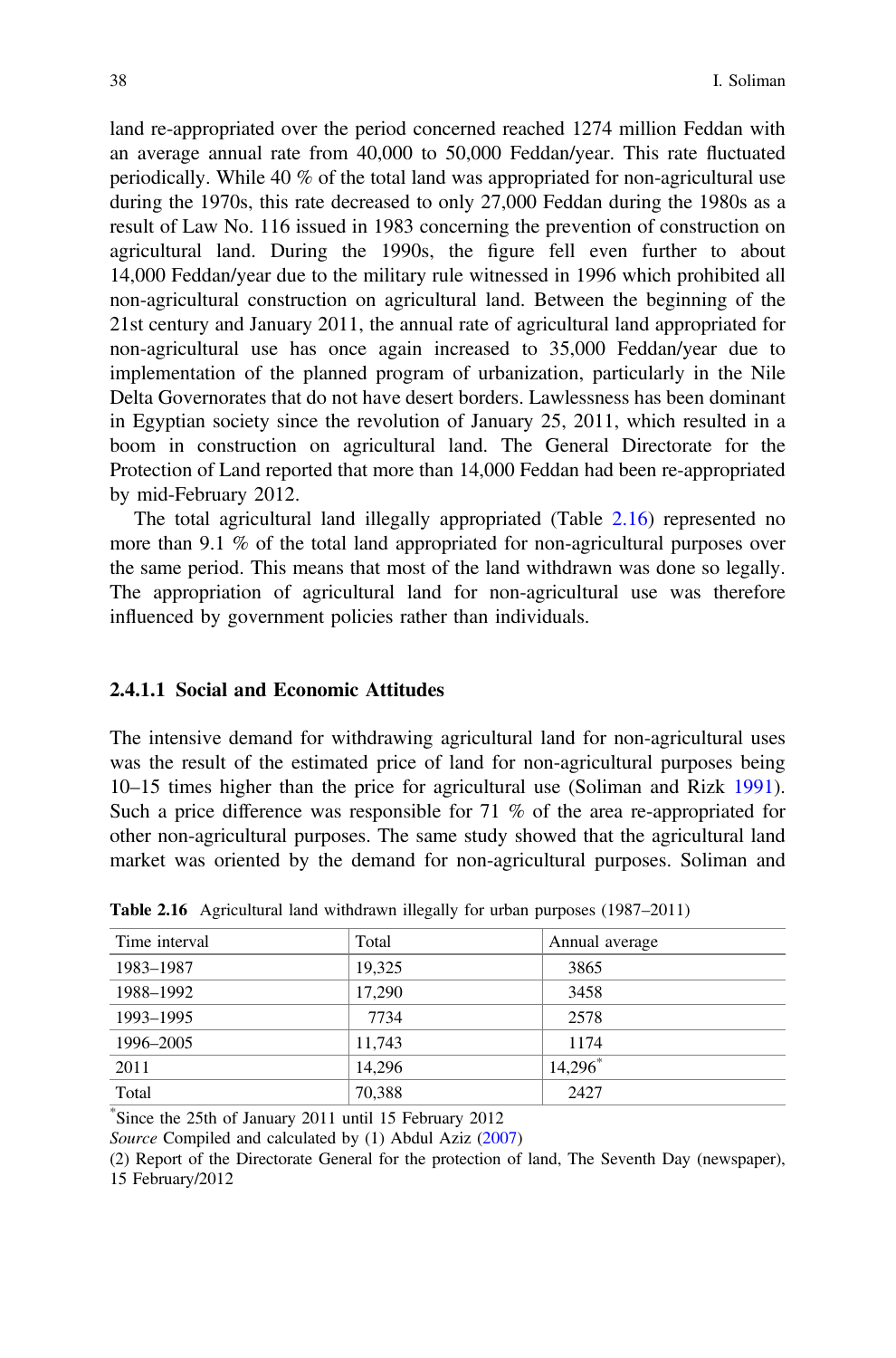Rizk [\(1991](#page-45-0)) estimated the price elasticity of demand for land for non-agricultural use as 0.9, while it was close to zero for the demand for land for agricultural purposes. However, the same study showed that a 10 % improvement in soil fertility reduced the demand for urban purposes by around 3 %.

The increase in population was another important factor behind the increased demand for land for non-agricultural purposes in the Egyptian countryside. The same study showed that a 10 % population increase would increase the re-appropriation of agricultural land for the purposes of construction by about 4.4 %. This figure doubled in villages near the cities.

#### 2.4.1.2 Deterioration in Soil Fertility and Quality

A study of the economic efficiency of agricultural resources in Arab countries (Soliman [2006a,](#page-45-0) [b\)](#page-45-0) showed how valuable irrigated land is in comparison to rain-fed areas. Agricultural production in Arab countries did not show a significant response to changes in rain-fed areas. However, each additional acre of irrigated land showed an additional value in agricultural production of about US\$4000 per year (2004, constant price). The study also showed that the value (price) of one acre of irrigated land in Arab countries was about US\$100,000 (at 2004 prices).This value is assumed to be much higher as agricultural land in Egypt is fully surface-irrigated with a high density of cultivation, as the crop density coefficient reached nearly 1.76 in the agricultural season in 2009 (Egyptian Ministry of Agriculture 2010). Furthermore, as the Nile flood no longer occurs following the construction of the High Dam in Aswan, the opportunity cost of Nile valley agricultural land is assumed to be much higher because no more silt is added to this soil. An acre lost could not, therefore, be replaced by a newly reclaimed one as Abdul Aziz [\(2007](#page-43-0)) estimated the costs of reclaiming one acre at US\$2200. In addition the productivity of an acre of newly reclaimed land would be less than the old one in the Nile valley.

As shown earlier in this section, the higher the soil fertility, the lower the demand for Egyptian agricultural land for urban use. However, Soliman and Rizk [\(1991](#page-45-0)) provided evidence that the main reason behind the decline in Egyptian agricultural soil fertility is that the groundwater level has been raised closer to the surface due to the imbalance between the speed of expansion of the drinking water network and the very limited expansion in the sewage network in rural areas. This is responsible for 25 % of the deterioration in soil fertility in Egypt. That study also showed that a 10 % increase in the groundwater level resulted in an 8.6 % deterioration in soil fertility. The latest statistical report (CAPMAS [2010a,](#page-43-0) [b](#page-44-0)) showed that the proportion of Egyptian village houses connected to drinking water had reached 81.6 % while the houses connected to the sewage network did not exceed 12.8 % in the Egyptian countryside

The extended contamination of agricultural land due to the many sources of pollution is another dimension underlying a qualitative waste of land resources. Numerous villages release household and other waste directly into the soil, making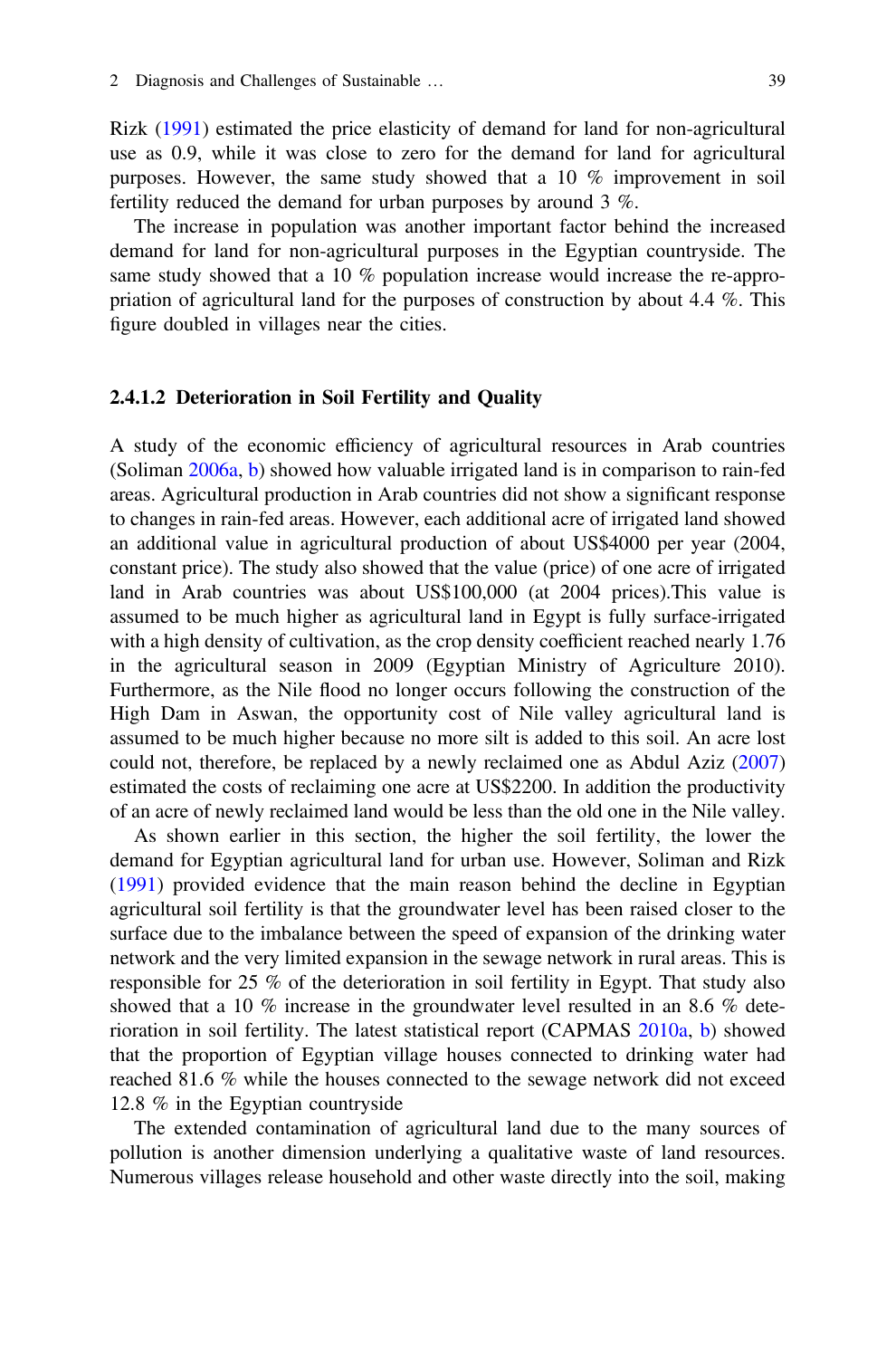it a source of environmental pollution. A recent study (AlSaid [2011\)](#page-43-0) showed the deterioration in soil fertility due to the increase in its salt content as a result of poor drainage. The negative externalities of degradation in the chemical and physical characteristics of the soil result from excessive use of chemical fertilizers, especially nitrogen, the irrational use of pesticides and the release of sewage and industrial waste into water canals and at the farmland borders. Moreover, the desertification of farmland results from the moving of the sand dunes which cover the soil and lead to a degradation in soil fertility, especially in Upper Egypt where the strip of fertile land is very narrow.

#### 2.4.2 Irrigation Water Resources

Although water resources govern any agricultural development program, the water available in Egypt has reached a level below the critical per capita water poverty line. The per capita share has dropped annually from about  $1024 \text{ m}^3$  in 2002 to about 901  $m<sup>3</sup>$  in 2010 (CAPMAS [2012](#page-44-0)). Egypt is located within the dry belt. However, Egyptian water resources amounted to around 70.9 billion  $m<sup>3</sup>$  in 2010. Although 78.27 % comes from the sustainable source of the Nile, it will become an unsecured water source due to ongoing conflicts relating to water distribution between the countries upstream and downstream. Non-renewable sources included about 8.88 % from depleted groundwater in the valley and the delta in 2010 while 1.83 % was derived from unstable natural resources and water harvesting. The recycling of agricultural drainage water accounted for 9.16 % of Egyptian water resources in 2010 while the recycling of wastewater represented 1.84 %. About 10.7 % was therefore derived from unstable natural sources (groundwater and rainfall) and about 11 % from water resources of unstable quality, i.e. exposed to potential contamination (recycling of drainage water and wastewater).

Agriculture accounted for roughly 82.5 % of total water resources used to irrigate nearly 8.7 million acres. The irrigating network covers more than 10 million fields and measures about 40,000 km via a network of canals and channels. The agricultural drainage network stretches about 20,000 km. Households use approximately 12.9 % of the total water supply, followed by industry, which consumes 1.6 %. Water lost to the sea was about 3 % of the total water available in 2010. Such huge surface irrigation networks face technical and economic difficulties with regard to management and suffer from numerous sources of waste. Furthermore, as the old agricultural system was deeply rooted in human culture, a number of inherited social traditions remain which guide the farmers' behavior towards water use. These customs also contribute to either quantitative or qualitative waste. The latter has negative externalities which cause pollution that in turn affects human, animal and fish health as well as the agronomic production in Egypt (USAID, Egypt, 2002).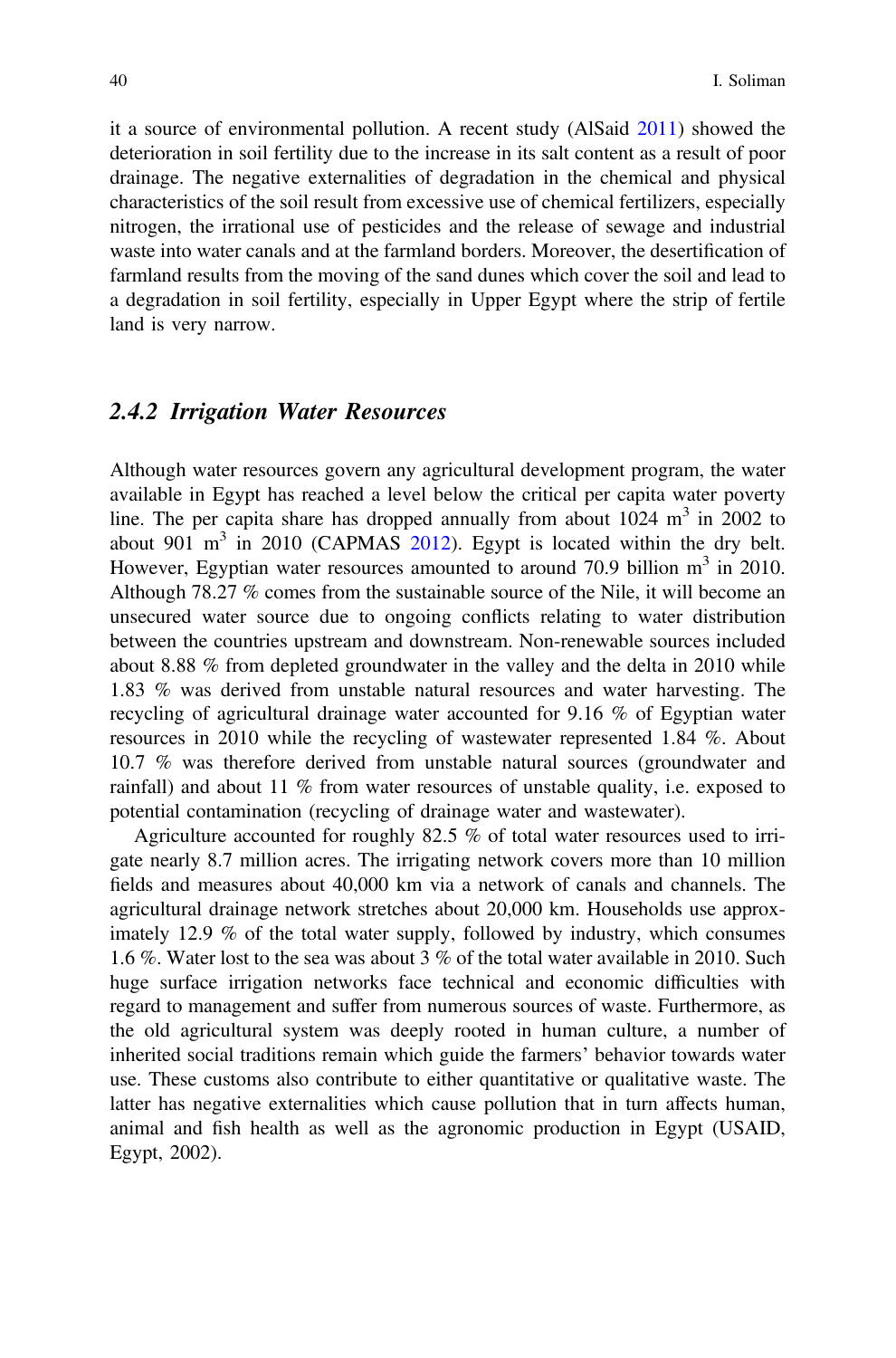#### 2.4.2.1 Types of Quantitative Waste in the Water Resources

From the literature, the study identified four types of quantitative waste in water resources. The first type stems from inefficient water delivery. Previous studies (Abdul Aziz [2007](#page-43-0); AlSaid [2011](#page-43-0)) estimated the efficiency of irrigation water from Aswan to the fields as shown in Table 2.17. The most important conclusions drawn from the findings of these studies were that losses from the irrigation network were much higher than suggested by official statistics. The latter estimated the annual loss at 2.2 billion  $m^3$ , which is equivalent to only 2.5 % of the amount of water at Aswan, while the studies estimated the loss at between 19.5 % and more than 29.21 %. These studies confirm the frequent complaint of farmers, especially in the summer season, of insufficient water flow reaching their fields. They claim that the fields receive even less than the quantity determined theoretically by the Ministry of Irrigation. In conclusion, it seems that the agricultural sector is not only the major consumer of the limited water resources; it is also the main culprit with regard to water loss. This loss is the result of using the huge network of open channels which carry water to the fields. Huge water loss is therefore expected through evaporation and seepage as well as poor maintenance of pumping stations.

The second type of loss is caused by inefficient irrigation systems. Emad El-din  $(1990)$  $(1990)$  showed that it would be possible to save about 2 billion  $m<sup>3</sup>$  of water if the irrigation water distribution and consumption patterns were rationalized. Al Saied [\(1997](#page-43-0)) cited the lack of efficient surface irrigation. He estimated an average irrigation efficiency of 60 % for crops and about 50 % for rice irrigation.

The third source of water loss is inefficient water management at the farm level, which is incompatible with the principle of sustainable development. It also stems from uneven withdrawal from groundwater reservoirs and the lack of rainwater surplus reserves. A case study in "Kafr El-Sheikh governorate" in the Nile Delta region provided evidence of such water loss. It showed that there was a loss in the current charge of irrigation water of around 68 % above the recommended charge. Another study showed that the current flow of mixed water (freshwater and irrigation drainage water) exceeded the recommended flow by about 17.6 % (Moftah and Al Safty [2005\)](#page-45-0).

| Period                 | Water charge at                  | Losses $(\% )$                  |                                      |               |                              |  |  |  |
|------------------------|----------------------------------|---------------------------------|--------------------------------------|---------------|------------------------------|--|--|--|
|                        | Aswan (milliard)<br>cubic meter) | From Aswan to<br>canal openings | From canal openings<br>to the fields | Total<br>loss | Water delivery<br>efficiency |  |  |  |
| 1981-1986              | 51.69                            | 10.2                            | 15.4                                 | 25.6          | 74.4                         |  |  |  |
| 1987-1992              | 55.04                            | 9.8                             | 9.6                                  | 19.5          | 80.6                         |  |  |  |
| 1993-2008              | 53.99                            | 17.4                            | 11.7                                 | 29.1          | 70.9                         |  |  |  |
| Official<br>statistics | 53.57                            | <b>NA</b>                       | NA                                   | 2.2           | 97.8                         |  |  |  |

Table 2.17 Water charge at Aswan and loss percentage from source to destination (1981–2008)

*Source* (1) Suhair ([1997](#page-46-0))

(3) Central Agency for Public Mobilization and Statistics ([2012\)](#page-44-0)

<sup>(2)</sup> AlSaid ([2011](#page-43-0))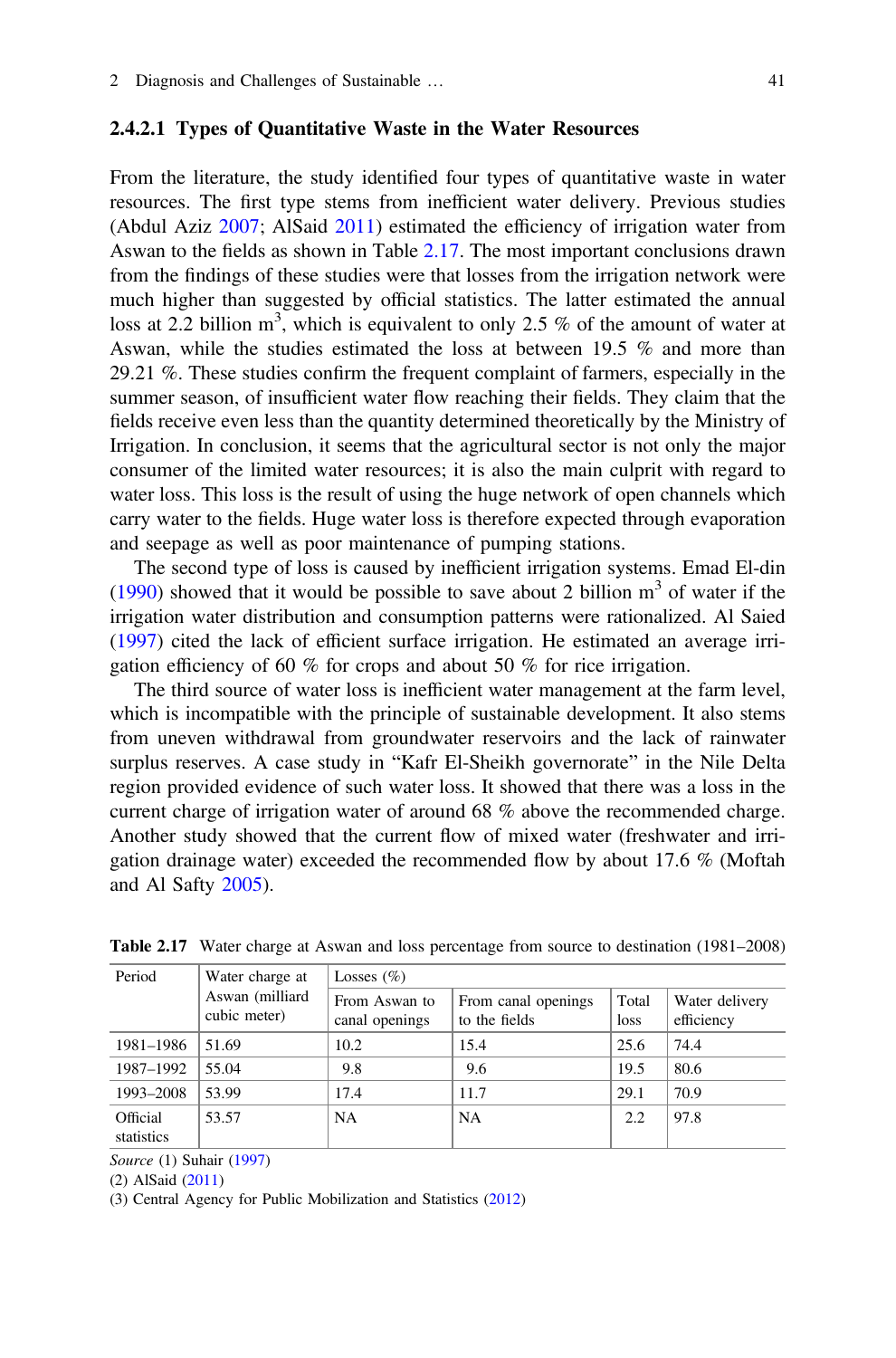The fourth source of water loss is indirect. It is derived from existing cropping patterns which make inefficient use of irrigation water (Al Kholi [2009;](#page-43-0) AlSaid [2011\)](#page-43-0). The studies concerned with rationalizing the use of water according to an economic rationale usage had obtained varied results due to different times and different crop and input prices. Some did not accurately estimate the rental value of an acre of land, in particular after the liberalization of the land market in 1997. There is now a distinct difference in rental prices between agricultural areas as well as between the old and new territories in Egypt. For example, the study of AlSaid [\(2011](#page-43-0)) indicated that the proposed cropping pattern based on economic rationale did not differ greatly from the existing one. Another study by Al Kholi [\(2009](#page-43-0)) showed that there would be no place for grain crops if the economic costs of a cubic meter of water were taken into account and there would only be a room for the expansion of fruit and vegetable farming at the expense of cereals.

This study concluded that the misuse of water at the farm level derived from the third and fourth types of water loss was mainly the result of the water market failure. Keeping the economic principals, the irrigation water in Egypt is provided free of charge. The farmers bear only the cost of lifting the water from the tertiary canals to their fields, while the energy price used for water pumps is subsidized (Soliman and Owaida [1998](#page-45-0)). Thereof, the farmers take their decisions on the basis of the profit calculated from a financial budget, ignoring the opportunity cost of water and considering only its operating costs.

#### 2.4.2.2 Waste in the Quality of Water Resources

The growing waste in water quality means deterioration in the validity of water for different uses due to harmful changes in its physical and chemical characteristics and/ or its microbial content (Guweili et al. [1988](#page-44-0); The Shura Council [1997;](#page-44-0) AlSaid [2011\)](#page-43-0). The main reason underlying the deterioration of water quality is the disposal of municipal waste, agricultural drainage, the remnants of chemical fertilizers and pesticides and industrial waste in canals. Such materials seep into the water courses and aquifers. Another reason lies in the imbalance between the expansion of drinking water networks to villages and rural towns and the limited commitment to similar sewage network programs. An indirect cause results from saltwater intrusion in the groundwater due to excessive withdrawal of the fresh aquifer water. Successive governments over the past five decades have paid insufficient attention to pollution of the Nile which is combined with an absence of environmental awareness, not only among members of the community but also within the official institutions.

Egyptian literature has provided some estimates of the social costs of the negative externalities resulting from pollution suffered by the individual members of the community (Soliman [1995\)](#page-45-0).These externalities range from chronic disease to potential death. This study evaluated the positive and negative externalities associated with the establishment of the High Dam and showed that the social cost of the death of a person due to pollution amounted to 150 thousand US\$ using 1994 prices (Soliman [1995](#page-45-0)).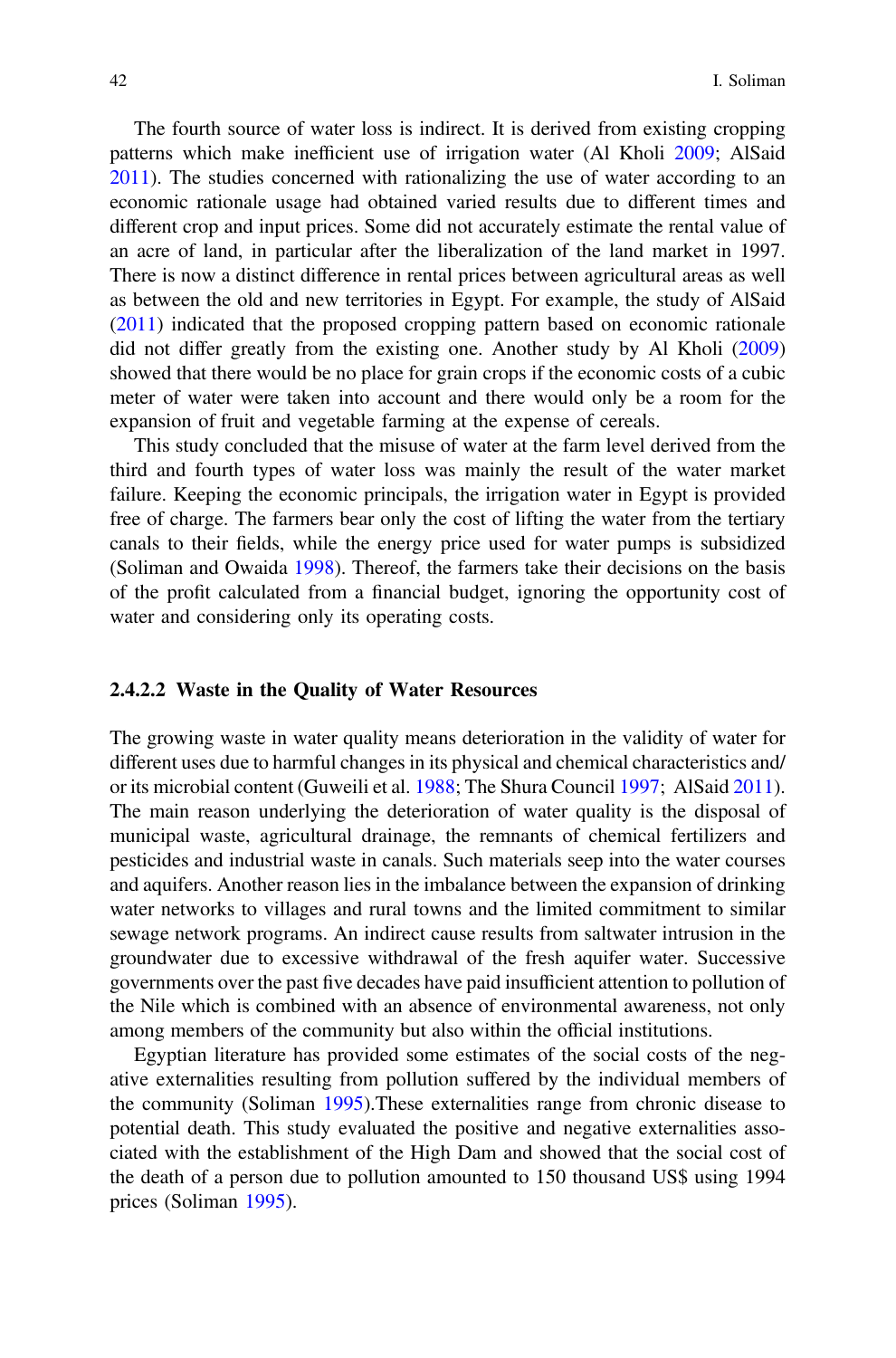## 2.5 Worrying Demographic Trends and Migrations

This section presents an analytical profile of the indicators of migration, employment and unemployment in rural communities throughout Egypt over time together with some major impacts of the changes occurring in these indicators on the community concerned.

## 2.5.1 Migration Indicators

The demographic changes in population structure (Table [2.18\)](#page-26-0) highlighted a very important issue that has greatly affected the performance of the Egyptian economy and the rural community in particular. While the total population size grew from about 52 million inhabitants in 1986 to around 78 million in 2008 at an annual growth rate of about 1.9 % and the urban population grew at 1.8 % per year, the rural population showed vital demographic changes over that period. The share of the agricultural population in rural society declined from almost 50 % in 1986 to only 29 % in 2008 at an annual rate of decline of 0.5 %. At the same time, the nonagricultural rural population increased from only  $7\%$  of the total rural population in 1986 to more than 27 % in 2008 at an annual growth rate of 8.2 %. The result was a growth in the total non-agricultural population living in either rural or urban regions from 51 % of the total population to more than 71 % between 1986 and 2008. This phenomenon, i.e. the rapid increase in the non-agricultural rural population at the expense of agricultural inhabitants, has been more drastic during the past few years. Table [2.18](#page-26-0) shows that the agricultural population in rural territories decreased from 29 % in 2008 to 27 % in 2012, at a larger annual rate of decline of 0.7 % than the comparable rate between 1986 and 2008. Furthermore, the share of the non-agricultural rural population in the rural community as a whole increased from 27 % in 2008 to 30 % in 2012. It seems that the shrinkage of the agricultural population in rural territories to the benefit of the non-agricultural sector was due to the fall in manual farming employment, to be replaced by mechanization. Moreover, the agricultural sector has become unable to offer a satisfactory wage (income) to rural people to ensure a reasonable standard of living. A previous section in this study presented the poverty profile in rural regions over time while the following section will show the impact of agricultural mechanization on human labor employment.

It seems that the newly urbanized rural population has not only shifted from being food producers to mere consumers, but they have also adopted the urban propensity to consume, in terms of both quantity and quality. In addition to this, such a large non-agricultural population usually faces a lack of employment opportunities offering satisfactory income, either in rural or urban regions. They have therefore placed extra pressure on demand in the agro-food sector without contributing to expanding its supply (Soliman [2000](#page-45-0)).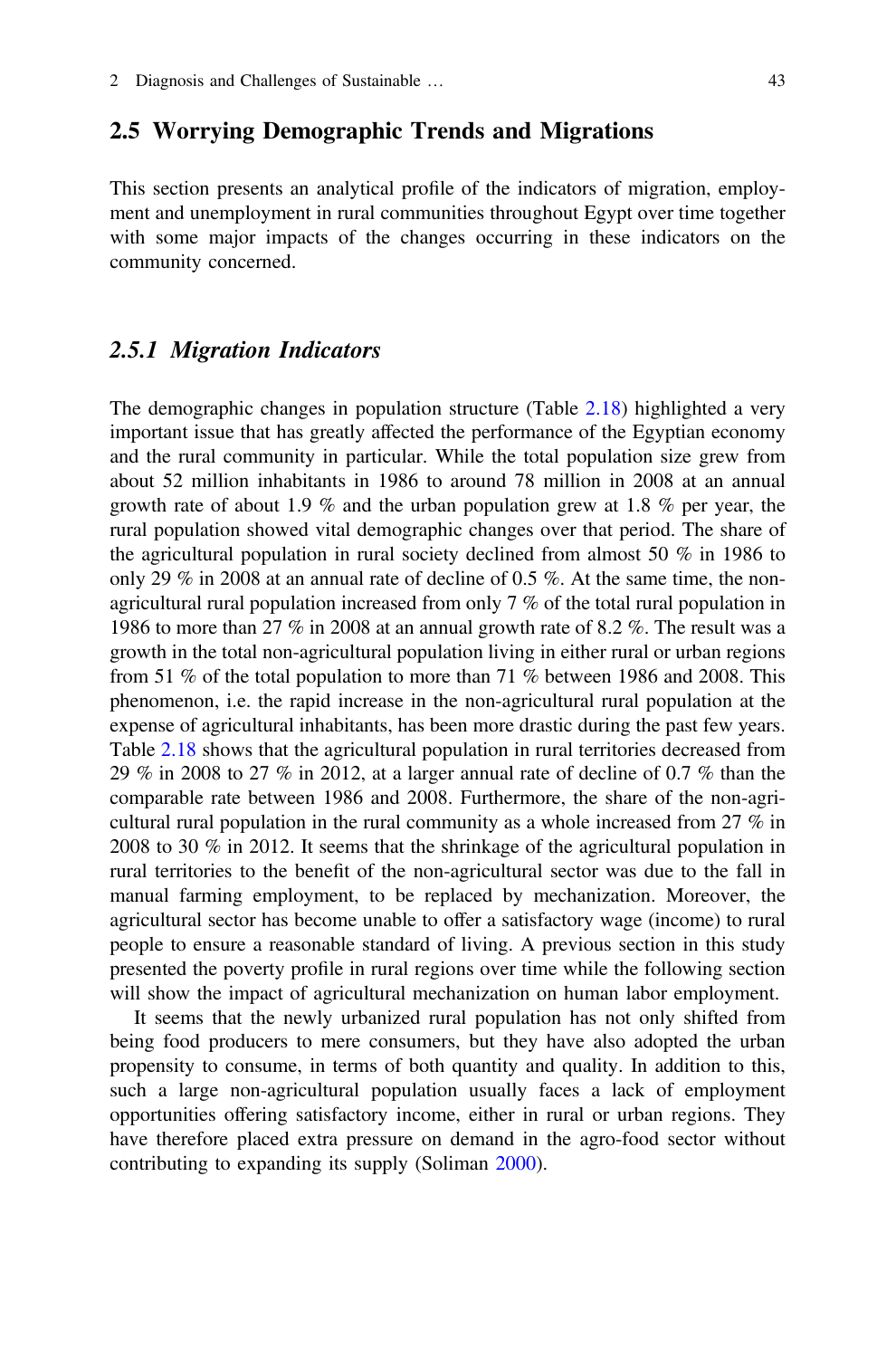| Population                 | 1986                        |                            | 2008              |                            | 1986–2008                                                                                                                                                                              | 2012   |                               | 1986-2012 |
|----------------------------|-----------------------------|----------------------------|-------------------|----------------------------|----------------------------------------------------------------------------------------------------------------------------------------------------------------------------------------|--------|-------------------------------|-----------|
| structure                  | (000)<br><b>Inhabitants</b> | Total<br>population $(\%)$ | (000)<br>Habitant | Total<br>population $(\%)$ | Total<br>(000)<br>Annual growth<br>Inhabitants<br>population $(\%)$<br>rate $(\%)$<br>100<br>1.86<br>83,958<br>1.78<br>36,696<br>44<br>1.92<br>56<br>47,262<br>27<br>$-0.50$<br>22,325 |        | Annual growth<br>rate $(\% )$ |           |
| Total<br>population        | 52,063                      | 100                        | 78,323            | 100                        |                                                                                                                                                                                        |        |                               | 1.74      |
| Urban                      | 22,884                      | 44                         | 33,840            | 43                         |                                                                                                                                                                                        |        |                               | 2.03      |
| Rural                      | 29,179                      | 56                         | 44,483            | 57                         |                                                                                                                                                                                        |        |                               | 1.51      |
| Agricultural               | 25,607                      | 49                         | 22,949            | 29                         |                                                                                                                                                                                        |        |                               | $-0.69$   |
| Non-<br>agricultural       | 3,572                       | 7                          | 21,534            | 27                         | 8.17                                                                                                                                                                                   | 24,937 | 30                            | 3.67      |
| Total non-<br>agricultural | 26,456                      | 51                         | 55,374            | 71                         | 3.36                                                                                                                                                                                   | 59,256 | 71                            | 1.69      |

<span id="page-26-0"></span>Table 2.18 Population structure and growth rate by demographic category in Egypt (1986–2012)

*Source* Calculated from FAOSTAT; Statistical Data Base, FAOSTAT/© FAO Statistics Division 2013/February 2010 [www.FAO.org](http://www.FAO.org), and Ministry of Agricultural and Land Reclamation, Egypt (2010) Economic Affairs Sector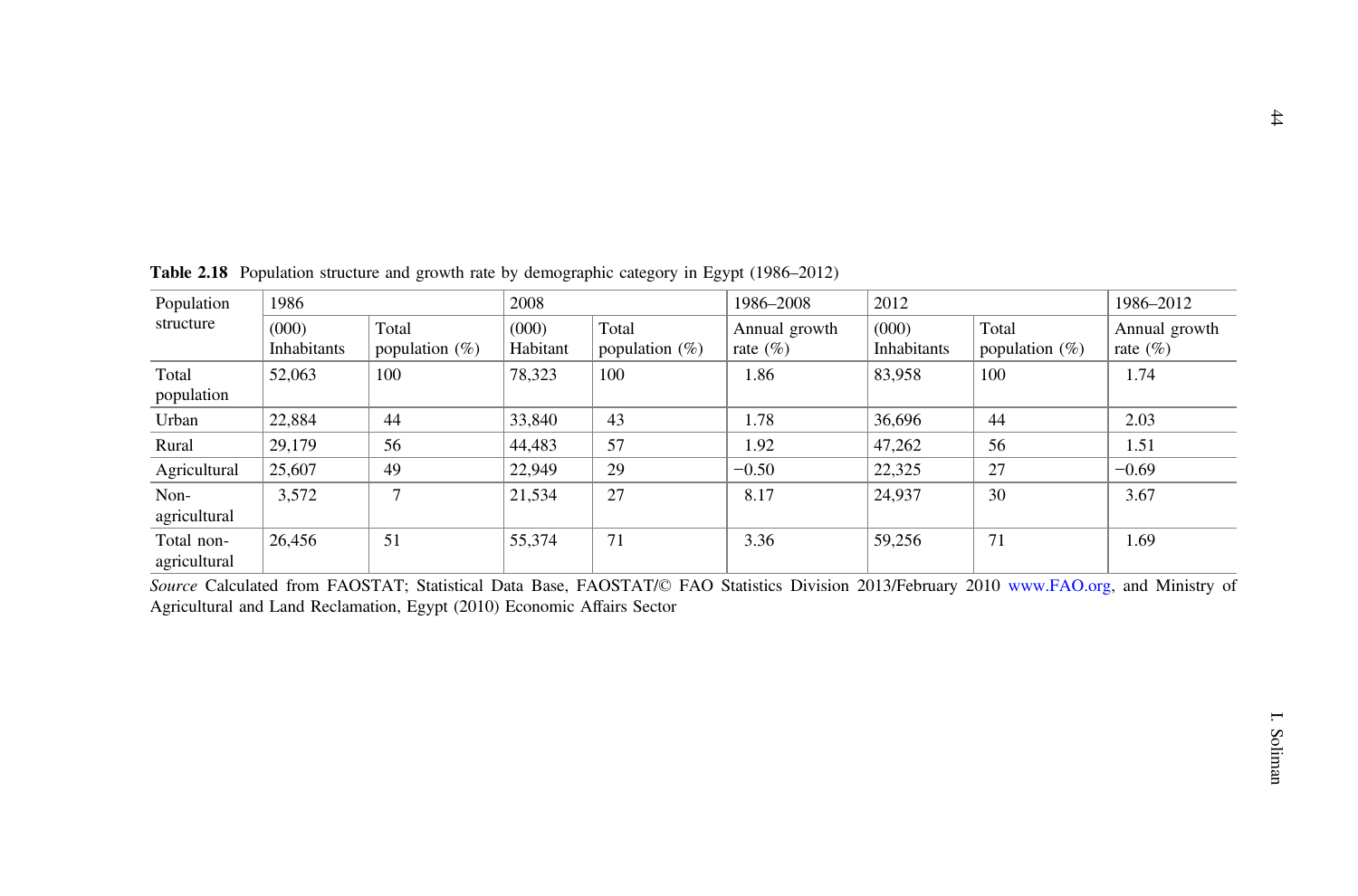Irrespective of whether the non-agricultural population have stayed in rural communities or migrated to new urban communities, they continue to suffer from a lack of satisfactory jobs to cover their ambitious acquired desire to improve their consumption attitudes. Accordingly, they have become a main factor in the expansion of the categories under the poverty line and an increase in the government budget for food and service subsidies (ILO [2008\)](#page-44-0).

The reasons for leaving rural societies outweigh the reasons for staying, particularly with the liberalization of the agricultural market by 1986/1987. This was due to the lack of integrated rural development programs. Since 1994, Egypt's Human Development Reports and the growing number of indicators of well-being have consistently shown the persistent level of deprivation of rural communities. They are deprived in terms of physical infrastructure facilities as well as access to education. Moreover, the quantity and diversity of job opportunities is far more restricted in rural Egypt and can explain the strong tendency towards rural-urban migration and the very fast expansion of the informal slums (Ashwaiyat) which offer intermediate earnings and living conditions between rural and urban regions (UNDP Egypt Human Development Report [2010\)](#page-46-0).

Migration broadens young people's opportunities while offering them a means of earning higher income and gaining skills (World Bank [2004](#page-46-0)). However, while many Egyptian youths hope to migrate, few actually succeed in doing so. According to SYPE [\(2010](#page-46-0)), 15 % of young Egyptians aged 18–29 want to live or work abroad, but only 1.6 % manages to do so. By now, it is well established that migration from Egypt is mostly made up of temporary migration to other Arab countries, whereas the proportion of young returning migrants from European destination countries is almost negligible, perhaps because those who go there do not return (UN Department of Social and Economic Affairs [2009\)](#page-46-0).

Surprisingly, education appears to be a powerful motivator for the migration of both young men and young women. Both the intended and actual migration rates increase steadily with education. It ranges from 4.5 % for those with no school certificates to 20.9 % for those with a university education (ILO and Ministry of Manpower and Migration [2009](#page-44-0)). University-educated young men are nearly 3.5 times as likely to migrate as men with no school certificates and university-educated women are more than 8 times more likely to migrate than their counterparts with no school certificates. This would suggest that the higher the education level in Egypt, the fewer employment opportunities there are (Migration (DRC) [2007\)](#page-45-0). However, El-Kogali and Al-Bassusi ([2001\)](#page-44-0) add that the increase in both intended migration levels and actual migration as the education level increases reflects the role of education in facilitating migration. Men from urban slums and rural areas are much more likely to migrate than men from urban non-slum areas (El-Kogali and Soliman [2001\)](#page-44-0). The lack of job opportunities  $(51 \%)$ , poor living conditions  $(33.9 \%)$ , the relatively low income in Egypt compared to other countries (33.0 %), the need to assist their families financially  $(14.7 \%)$  and the need to earn money  $(12.7 \%)$  are the main motivations underlying migration.

Table [2.19](#page-28-0) shows that a high proportion of the Cairo and Giza populations are the result of internal migration. The majority of migrants are from rural areas in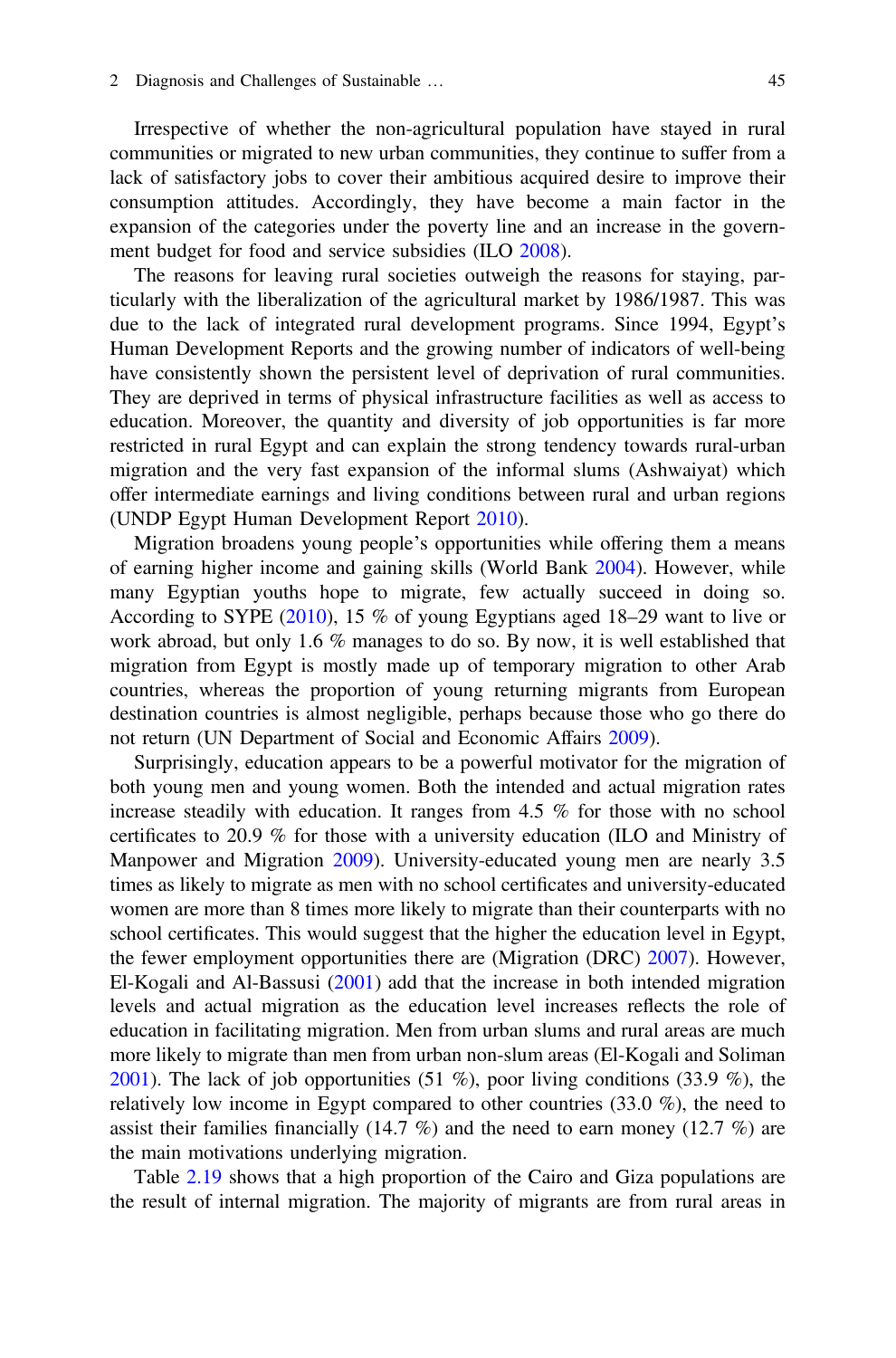| Region         | Internal migration | Region       | Internal migration |
|----------------|--------------------|--------------|--------------------|
| Cairo          | 11.9               | Bani Suif    | $2.2\,$            |
| Alexandria     | 6.7                | Fayoum       | 0.6                |
| Port Said      | 34                 | Menia        | 0.7                |
| Suez           | 37.9               | Asyut        | 1.2                |
| Ismailia       | 31.3               | Suhag        | 0.6                |
| Damietta       | 5.4                | Oena         | 1.4                |
| Dakahlia       | 1.9                | Luxor        | 1.3                |
| Sharkia        | 4.6                | Region       | 3.6                |
| Kalyoubia      | 14.4               | Red sea      | 28.7               |
| Kafr El Sheikh | 2.6                | New valley   | 16.7               |
| Gharbia        | 1.7                | Matrouh      | 13.5               |
| Menoufia       | 2.1                | North Sinai  | 14.1               |
| Behera         | 4.1                | South Sinai  | 27.4               |
| Giza           | 20.4               | <b>EGYPT</b> | 6.6                |

<span id="page-28-0"></span>Table 2.19 Internal migration as percentage of total population in 2008

*Source* Collected from data of several issues of "The Official Labor Force Survey", carried out on a quarterly basis

Upper Egypt, which are communities with the lowest relative incomes. This may explain the increase in the numbers of slum-dwellers in Cairo and Giza, which amounted to more than 6 million people, representing about 50 % of slum-dwellers in Egypt in January 2008 (ILO [2008\)](#page-44-0). According to data from the Central Agency for Public Mobilization and Statistics, some studies point to the negative impact on the educational process of this massive immigration to the "Cairo and Giza" perilurban metropolitan region (El-Kogali and Soliman [2001\)](#page-44-0). Furthermore, the three cities along the western bank of the Suez Canal—Port Said, Ismailia and Suez have showed the highest rate of migration among their populations. However, this was mainly due to dual migration (from and to) during the conflicts around the Suez Canal over the period 1967–1973 (UN [2009\)](#page-46-0). Most rural immigrants to Arab countries and their job opportunities are observed in the farming and construction sectors, as unskilled labor came from rural areas in Egypt. These opportunities were the main source of savings in the form of remittances of young rural household members working abroad. Such income sources are invested by those young entrepreneurs in projects (Zohry and Harrell-Bond [2003\)](#page-46-0).

## 2.5.2 Labor Force and Employment by Sector

A small proportion of young people in Egypt (about 11 % in 2006) have never been enrolled at school. These young people have never been unemployed. If they enter the labor force, they usually work at an early age, generally in either agriculture or the informal economy (ILO [2008\)](#page-44-0). The economic slow-down resulting from the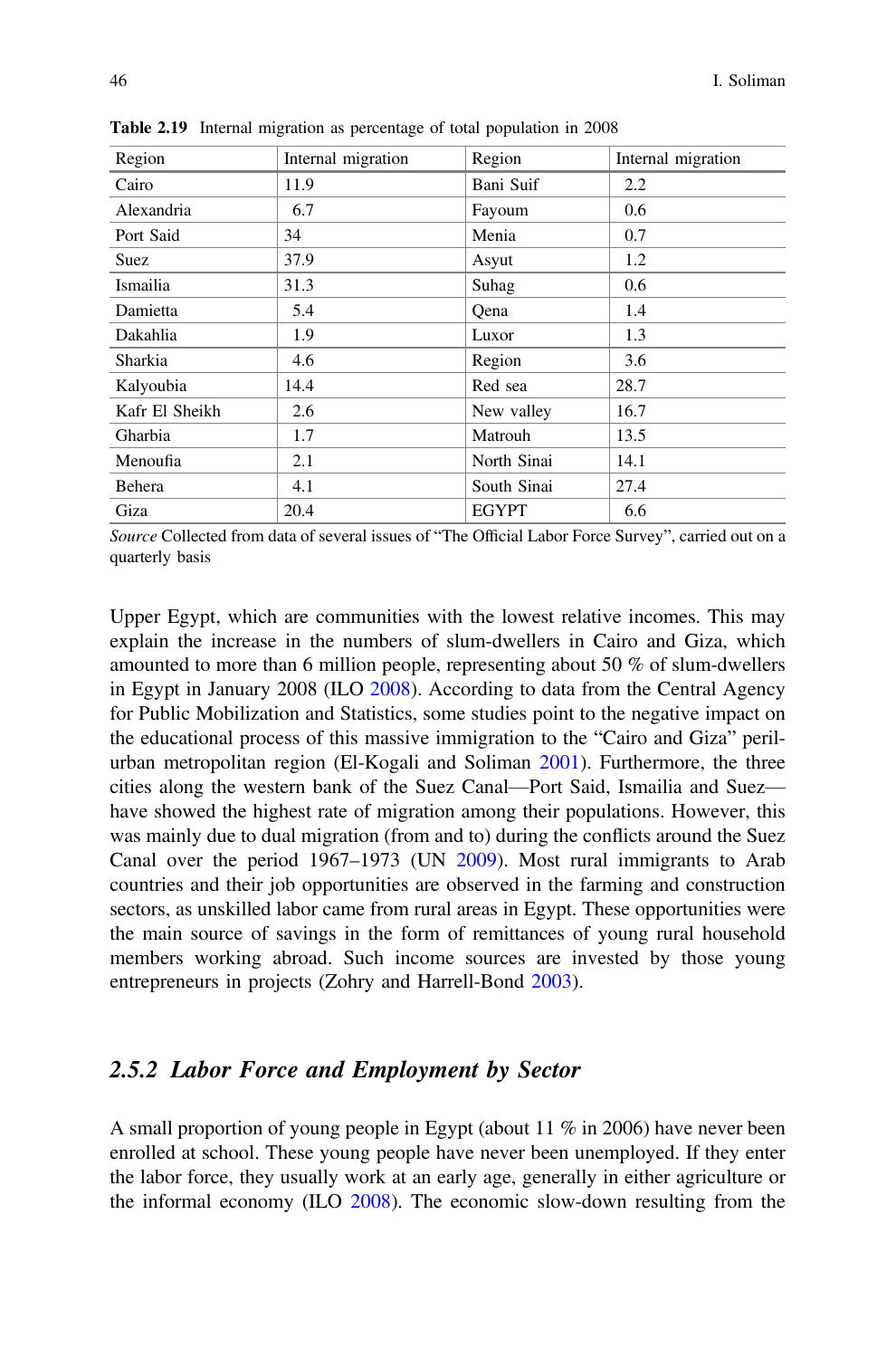onset of the world financial crisis in 2008 led to an increase in male joblessness for all educational categories except university graduates, which enlarged the proportion of unemployment.

The total residential population of Egypt approached 84 million inhabitants in 2012, of which about 27.5 million were economically active, i.e. approximately one-third, and agricultural labor approached 24 % of the labor force. There has been a declining trend in the share of agricultural labor in the total labor force over the last two decades. This share was more than one-third in 1997 but decreased to almost 23.5 % in 2012 (Table 2.20). It seems that the major reason behind the shrinkage in the share of agricultural labor in the total active labor force was a decrease in agricultural male labor of 0.3 % a year over the last two decades. Surprisingly, the female share in agricultural labor increased, at the expense of the male share, from 35 % in 1997 to 41 % in 2012. Non-agricultural male labor increased over the same period by 3.2 %. The share of agricultural female labor increased at a positive annual rate of 0.3 %. Nevertheless, non-agricultural female labor expanded quickly at an annual growth rate of 4.6 %. One main reason behind the decrease in agricultural labor, particularly for men, was an increase in mechanization in agricultural production over the last three decades, as shown in Table [2.21,](#page-30-0) where less area per tractor over time means a greater density of mechanization.

| Year                                                               | 1997   | 2007   | 2008   | 2011   | 2012   |
|--------------------------------------------------------------------|--------|--------|--------|--------|--------|
| Total population                                                   | 64,200 | 76,942 | 78,323 | 82,537 | 83,958 |
| Rural population                                                   | 36,763 | 43,750 | 44,483 | 46,599 | 47,262 |
| Rural/total population $(\%)$                                      | 57.3   | 56.9   | 56.8   | 56.5   | 56.3   |
| Agricultural population                                            | 23,642 | 23,070 | 22,949 | 22,501 | 22,325 |
| Agricultural population/rural<br>population $(\%)$                 | 36.8   | 35.3   | 34.5   | 33.3   | 32.4   |
| Total economically active                                          | 18,540 | 24,550 | 25,167 | 26,977 | 27,560 |
| Total labor force/total population $(\%)$                          | 28.9   | 31.9   | 32.1   | 32.7   | 32.8   |
| Male economically active                                           | 14,443 | 18,350 | 18,763 | 19,998 | 20,403 |
| Male labor force/total labor force $(\%)$                          | 77.9   | 74.7   | 74.6   | 74.1   | 74.0   |
| Total economically active in<br>agriculture                        | 6210   | 6630   | 6635   | 6599   | 6569   |
| Labor force in agriculture/agricultural<br>population $(\%)$       | 26.3   | 28.7   | 28.9   | 29.3   | 29.4   |
| Labor force in agriculture/total labor<br>force $(\%)$             | 33.5   | 27.0   | 26.4   | 24.5   | 23.8   |
| Male economically active in<br>agriculture                         | 4033   | 3998   | 3984   | 3925   | 3899   |
| Male labor force in agriculture/total<br>agricultural labor $(\%)$ | 64.9   | 60.3   | 60.0   | 59.5   | 59.4   |

Table 2.20 Agricultural population and labor force (in 000) in Egypt

*Source* Compiled and calculated from FAO Statistics Division (12 March 2013)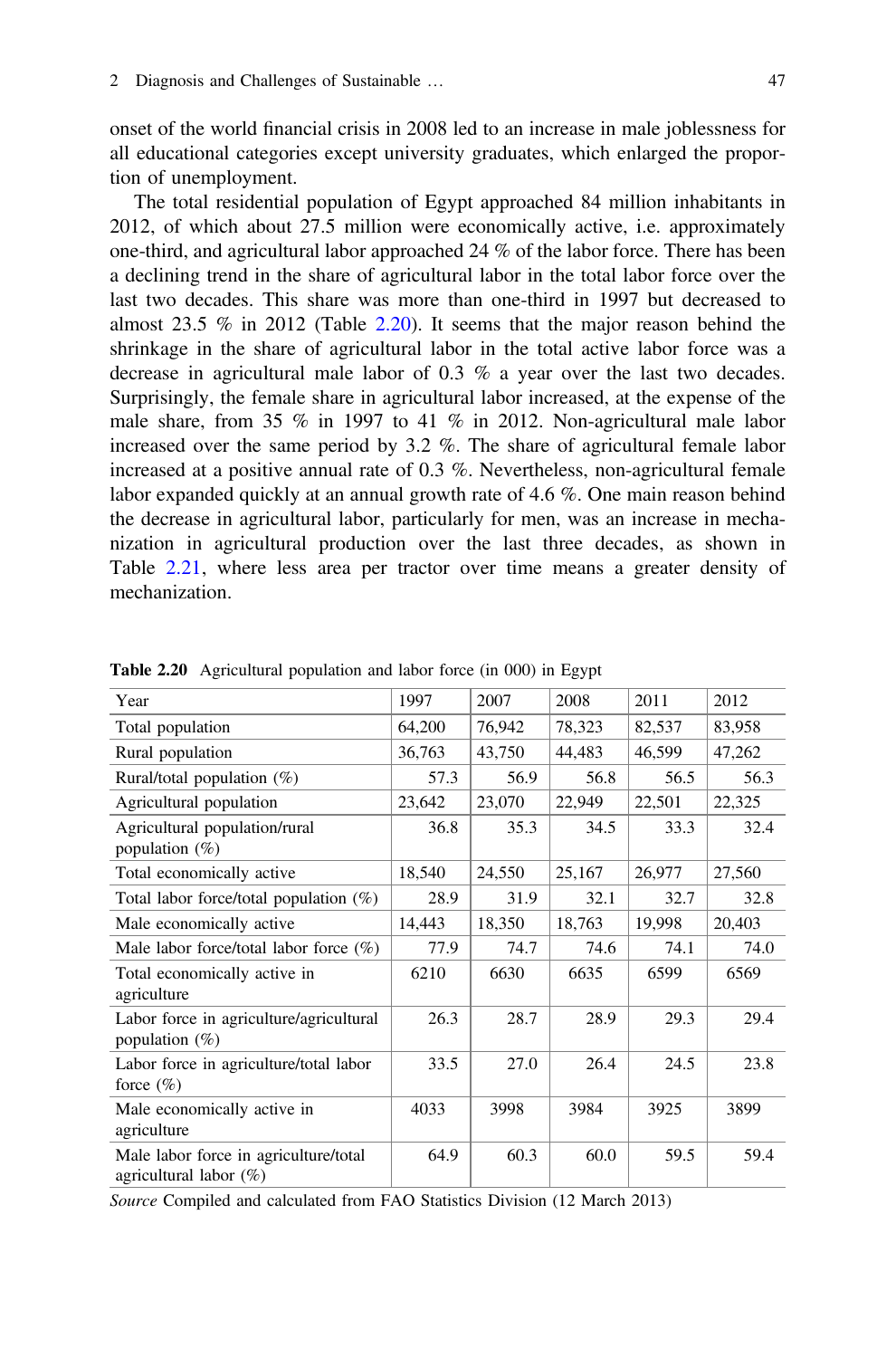| Year | Agricultural area<br>$(000)$ hectares | $(000)$ Tractors | Hectare/tractor | Agricultural<br>labor (h/year/ha) |
|------|---------------------------------------|------------------|-----------------|-----------------------------------|
| 1986 | 2567                                  | 52,000           | 49              | 3335                              |
| 1987 | 2547                                  | 52,290           | 49              | 3400                              |
| 1988 | 2581                                  | 53,000           | 49              | 3395                              |
| 1989 | 2571                                  | 55,000           | 47              | 3445                              |
| 1990 | 2648                                  | 57,000           | 46              | 3377                              |
| 1991 | 2643                                  | 59,000           | 45              | 3415                              |
| 1992 | 2900                                  | 61,000           | 48              | 3139                              |
| 1993 | 3246                                  | 78,099           | 42              | 2821                              |
| 1994 | 3246                                  | 78,846           | 41              | 2800                              |
| 1995 | 3283                                  | 89,080           | 37              | 2837                              |
| 1996 | 3286                                  | 88,000           | 37              | 2856                              |
| 1997 | 3300                                  | 86,000           | 38              | 2877                              |
| 1998 | 3300                                  | 86,000           | 38              | 2910                              |
| 1999 | 3483                                  | 86,000           | 41              | 2789                              |
| 2000 | 3291                                  | 86,255           | 38              | 2987                              |
| 2001 | 3338                                  | 92,203           | 36              | 2979                              |
| 2002 | 3424                                  | 93,340           | 37              | 2931                              |
| 2003 | 3409                                  | 94,482           | 36              | 2983                              |
| 2004 | 3478                                  | 96,265           | 36              | 2965                              |
| 2005 | 3523                                  | 98,051           | 36              | 2965                              |
| 2006 | 3533                                  | 100,317          | 35              | 2979                              |
| 2007 | 3538                                  | 102,584          | 34              | 2994                              |
| 2008 | 3542                                  | 105,121          | 34              | 3018                              |

<span id="page-30-0"></span>Table 2.21 Time trend of machinery and human labor density per hectare in Egypt (1986–2008)

*Source* (1) Calculated from FAO Statistics Division, December 2010, [http://faostat.fao.org/site/](http://faostat.fao.org/site/570/default.aspx#ancor) [570/default.aspx#ancor](http://faostat.fao.org/site/570/default.aspx#ancor)

(2) Ministry of Economic Development, Economic Indicators [http://www.mop.gov.eg/English/](http://www.mop.gov.eg/English/english.html) [english.html,](http://www.mop.gov.eg/English/english.html) December 2010

The author of this paper conducted a series of studies on the agricultural mechanization system in Egypt for major summer and winter crops and with different mechanization systems. Those studies concerned the estimated substitution relationships between human labor and machinery. Some major findings were drawn from those studies. The marginal return per one dollar spent on machinery was much higher than the marginal return of one dollar spent on human labor. They also showed that the least cost combination of labor forces (human and machinery) was for increased expansion in machinery at the expense of human labor. Use of machinery would increase the yield of major crops much more than human labor would. Mechanization would also reduce the production costs due to fewer seeds, saving irrigation water due to leveling the soil and consequently saving on chemical fertilizers. Therefore, higher farm income can be achieved by decreasing human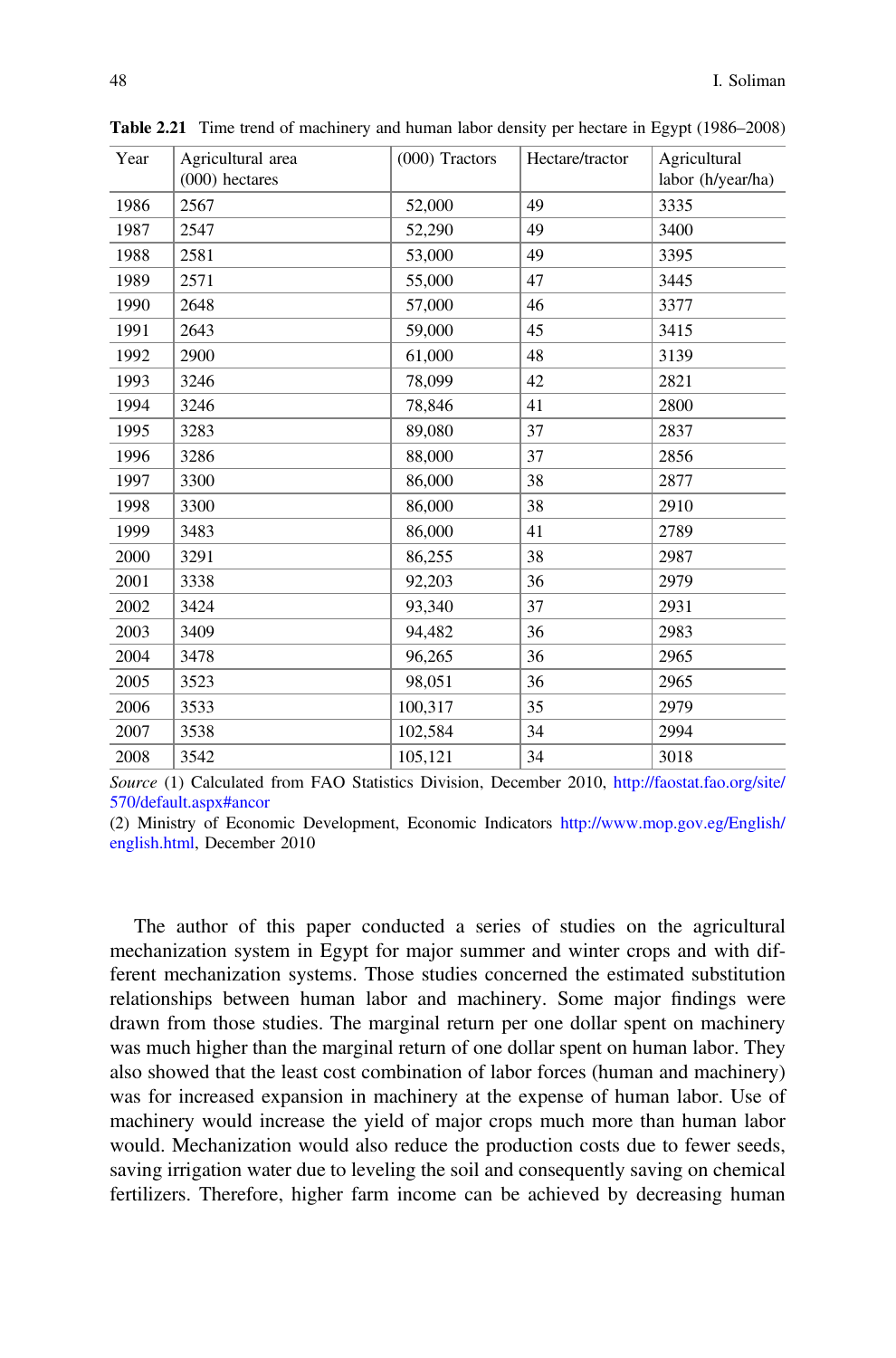labor on farms, which means that rural inhabitants cannot acquire satisfactory opportunity income from agricultural labor (Soliman [1992;](#page-45-0) Soliman et al. [1994a,](#page-45-0) [b](#page-45-0), [c](#page-45-0), [d](#page-46-0); Soliman and Owaida [1998](#page-45-0)).

Egypt, like much of the Middle East, faces a major unemployment problem exacerbated by its relatively young population. Agriculture continues to dominate the Egyptian employment market with more than 30 % of the population working in the agricultural sector. The end of the 20th century saw a huge population shift towards the cities, particularly Cairo, because rural agricultural workers have moved in search of better wages.

Employment grew at a slower rate than the population and the labor force, resulting in a worsening unemployment situation. Official figures kept the rate of unemployment around 12 %. This figure probably understated the problem, because other informed sources put the rates at 20–25 % (Gualdoni [2013\)](#page-44-0). Analysts cited a multitude of reasons for the rapid increase in unemployment including high population and low economic growth rates, the inability of industry to absorb a larger numbers of workers, high capital intensity in new industrial enterprises and the focus of successive Five-Year Plans on the infrastructure over the last four decades.

Although Egypt had a high percentage of high school and college graduates, the country continued to face shortages in skilled labor. An estimated 35 % of civil servants and 60 % of people working in public-sector enterprises were unskilled or illiterate. The lack of skilled labor was blamed, among other things, on the cultural bias against manual work, the theoretical nature of courses provided by the higher educational institutions and the emigration of skilled personnel abroad where they received higher wages. There were complaints that the implementation of development plans was hampered by the insufficient supply of skilled labor.

#### 2.5.3 Unemployment Indicators

The number of unemployed people in Egypt increased to 3,519,000 in the fourth quarter of 2012 from 3,357,000 in the third quarter of 2012 (Fig. [2.3](#page-32-0)). As reported by CAPMAS ([2012\)](#page-44-0), the number of unemployed in Egypt from 2003 to 2012 averaged 2,500,000, reaching a record high of 3,519,000 in November 2012 compared to 2,022,000 in February 2003. In Egypt, the unemployed are deemed to be individuals who are without a job and actively seeking work.

The unemployment rate in Egypt, reported by CAPMAS [\(2012](#page-44-0)) increased to 13 % in the fourth quarter of 2012 from 12.50 % in the third quarter of 2012. Historically, from 1993 until 2012, unemployment in Egypt averaged 10.26 %, reaching a record high of 13 % in December 2012 and a record low of 8.10 % in June 1999. In Egypt, the unemployment rate measures the number of people actively looking for a job as a percentage of the labor force. In addition to unemployment, economists point to underemployment, or disguised unemployment. There was a consensus that underemployment was rampant in government bureaucracy, because of overstaffing and low remuneration.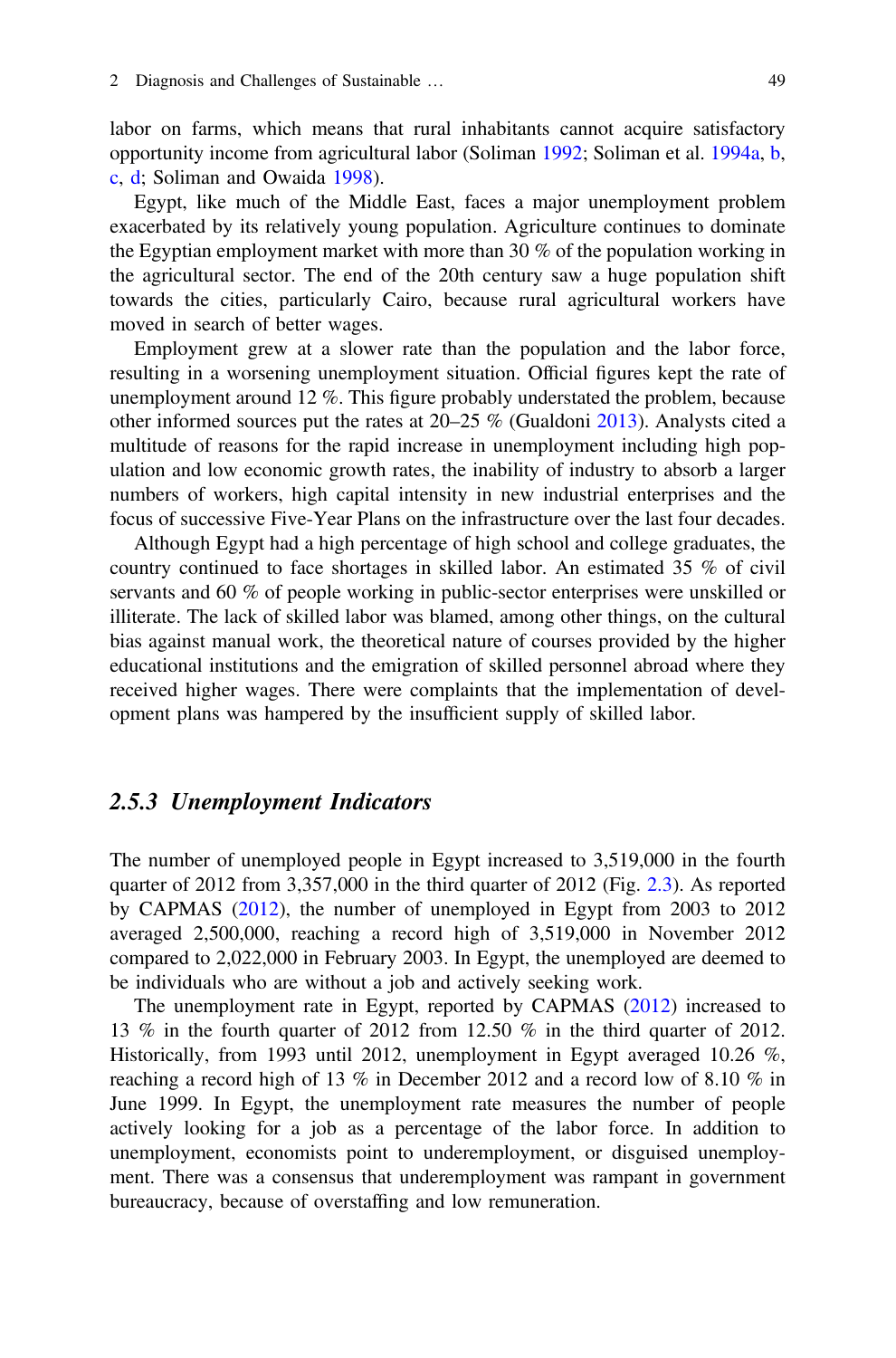<span id="page-32-0"></span>

SOURCE: WWW.TRADINGECONOMICS.COM | CENTRAL AGENCY FOR PUBLIC MOBILIZATION & STATISTICS

Fig. 2.3 Monthly trend of unemployment rate in Egypt (2011–2013)

Although the private sector has been the leading investor for development plans over the last two decades in Egypt, the formal private sector has not expanded its employment sufficiently to absorb the large number of educated individuals streaming into the job market every year. On the other hand, government hiring of secondary school and university graduates has been severely curtailed in recent years. Faced with poor prospects of getting formal jobs in either the public or private sectors, young people are forced to accept any jobs they can get in the informal economy. Youth unemployment is the dominant form of unemployment in Egypt. In 2006, over 80 % of the unemployed were under the age of 29 and 82 % of the unemployed had never worked before (ILO [2008](#page-44-0)).

The unemployment rate is a very partial measure of the health of the labor market that depends as much on the level of expectations about getting formal employment. Thus, to ascertain what a decline in unemployment rates means, it is necessary to examine a number of other labor market indicators including alternative definitions of unemployment. The unemployment rate is based on two alternative definitions, namely the "standard unemployment rate" and "the broad unemployment rate". The International Conference of Labor Statisticians that takes place under the auspices of the International Labor Organization (ILO [2009\)](#page-44-0) bases both definitions on recommendations.

The standard definition of unemployment requires a person not to have worked a single hour during a reference week, to want to work, to be ready and available to start work within two weeks and to have actively searched for work during some past reference period, typically the past month. The standard unemployment rate decreased from about 27 % of the labor force (15–59 year-olds) in 1996 to 18 % in 2008. In cases where labor markets are less structured or where searching for work appears futile, international recommendations allow for a broader definition that drops the active search criterion. Thus, the broad definition of unemployment includes, within the ranks of the unemployed, individuals who are not working, ready and available for work, but have not engaged in any search activity. That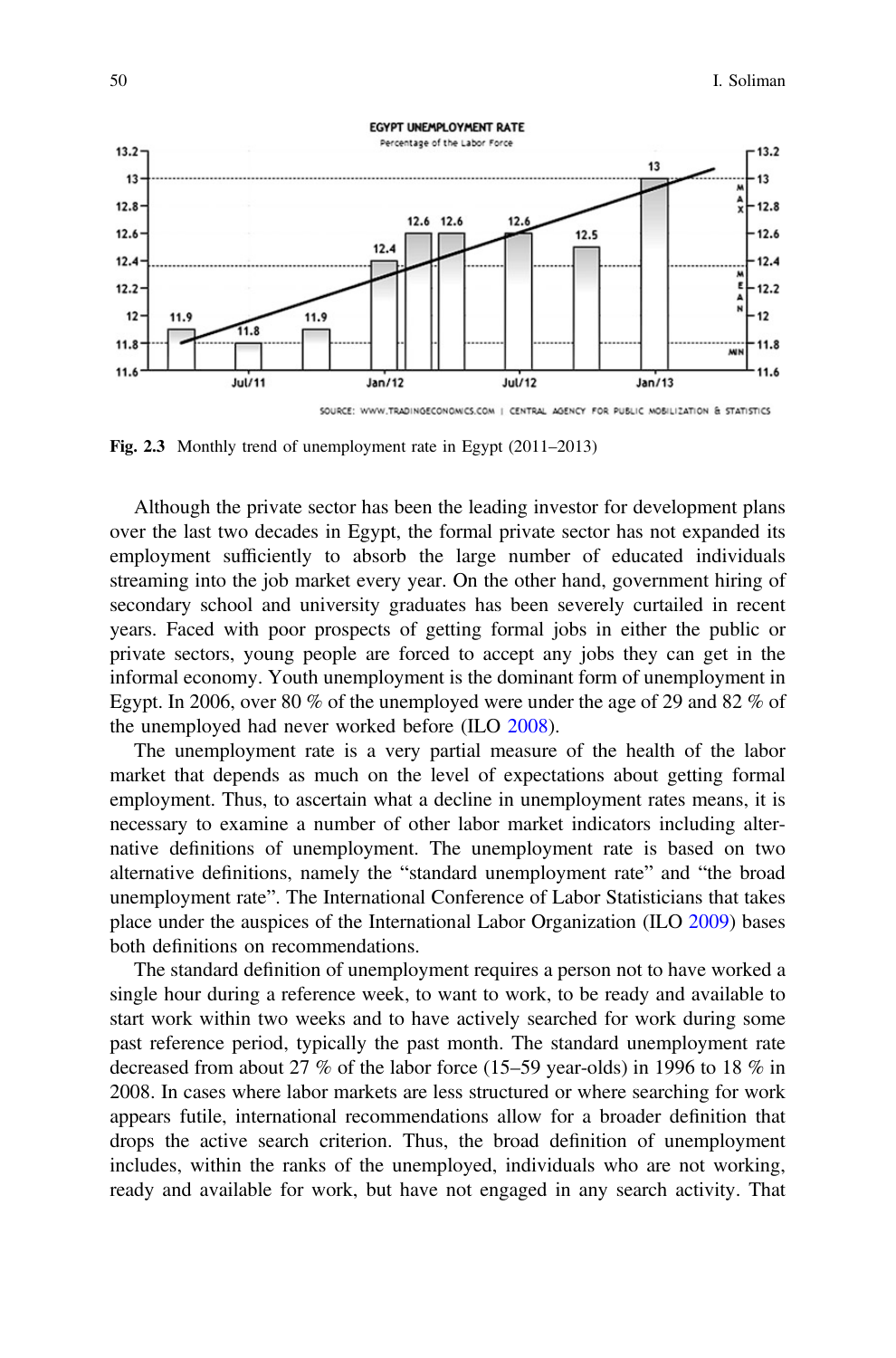| Region | Standard rate $(\% )$ |      | Broad rate $(\%)$ |      |
|--------|-----------------------|------|-------------------|------|
|        | 2006                  | 2008 | 2006              | 2008 |
| Urban  | 21.5                  | 17.9 | 24.2              | 23.0 |
| Rural  | 13.9                  | 15.8 | 15.5              | 22.2 |
| Egypt  | 16.9                  | 16.7 | 19.1              | 22.6 |

Table 2.22 Standard and broad youth unemployment rates (% of 15–59 year olds)

*Source* (1) The Egypt Labor Market Panel Survey Carried out by the Economic Research Forum (ERF) in cooperation with CAPMAS (Central Agency for Public Mobilization and Statistics), Cairo, Egypt, 1998 and 2006

(2) The Survey of Young People in Egypt (2009), carried out by the Population Council in cooperation with the Information and Decision Support Center of the Council of Ministers

group is often referred to as the "discouraged unemployed". The definition includes individuals who have worked an hour or more during the reference week, but who wish to work more hours. The latter are considered employed but are considered visibly underemployed (Assad et al. [2009](#page-43-0)).

As shown in Table 2.22, both standard and broad unemployment rates decreased in urban regions while they increased on aggregate between 2006 and 2008. A different face of unemployment can be seen in the unemployment rate in both urban and rural regions of Egypt. Rural unemployment was only 7 % of the total labor force while this figure rose to more than 11 % in urban regions. However, unemployment in rural regions requires further specialized research study. There are specific rural labor market behaviors. Such behaviors are related to farm family labor, seasonal demand for hired labor and the impact of an expansion in agricultural mechanization over the last three decades (Soliman [2006a,](#page-45-0) [b\)](#page-45-0).

## 2.6 Public Health Concerns

The interdependence of factors influencing health outcomes in a vision of sustainable human development was exemplified in the Millennium Development Goals (MDGs) that place health at the heart of development with health-related aspects in each of the eight goals. Accomplishing each goal can therefore have a positive impact on health outcomes. Health is ultimately dependent on the vitality of nature's lifesupporting processes and the fact that investment in stronger multi-sector public health and primary preventive capacities within national policies can provide quick and positive health returns (League of Arab States and United Nations [2007\)](#page-44-0).

Although household access to piped water has reached almost 100 % in both urban and rural Egypt, the rate of households with access to sanitation networks reached on average 62.5 % of Egyptian households in 2008. Whereas the sanitation network reached about 97 % of households in urban governorates, and 93 % of Lower Egypt urban households, it was accessible to only 76 % of urban households in Upper Egypt.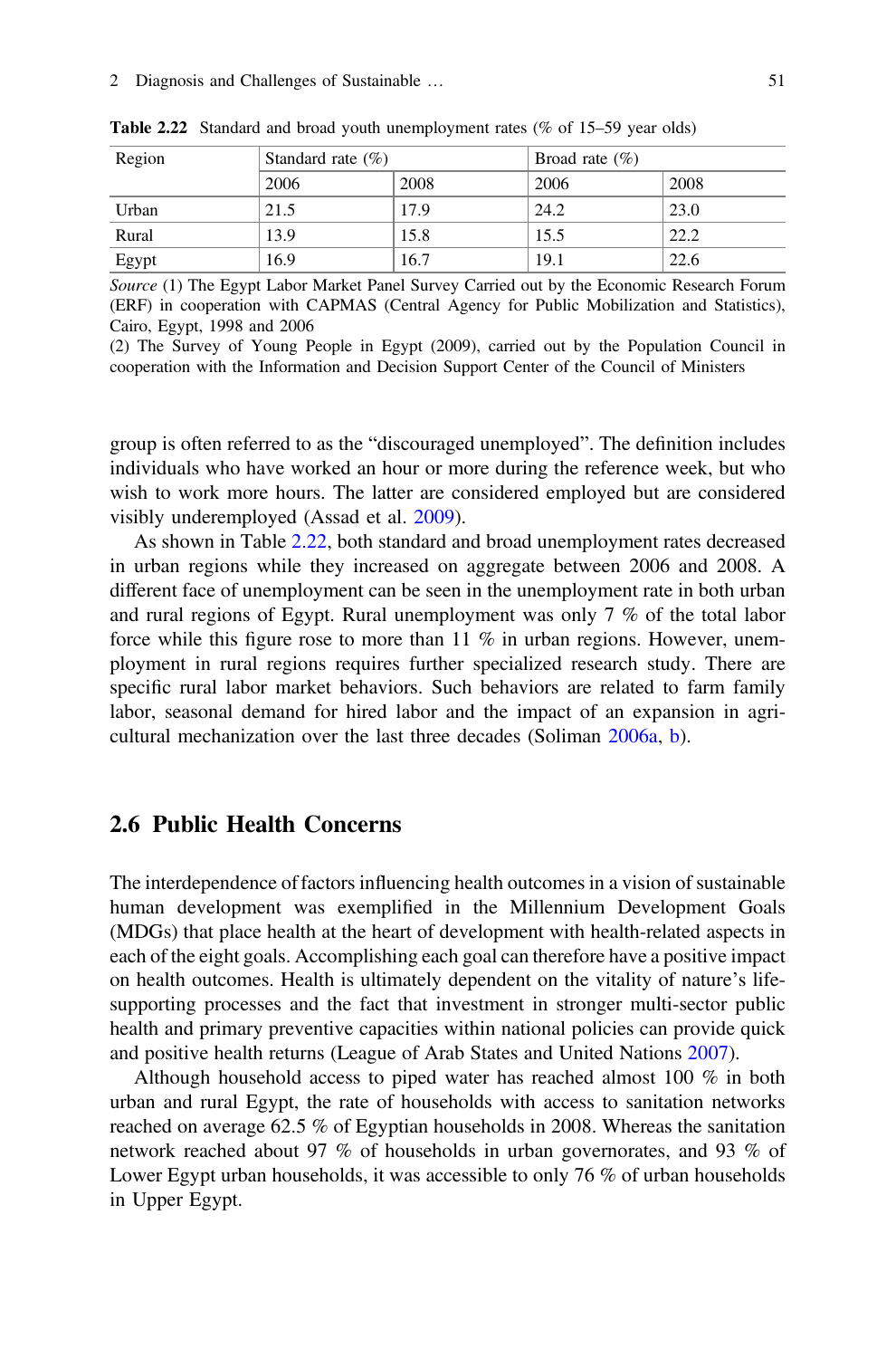In rural regions, the imbalance between access to piped water and sanitation network was the worst of all Egyptian regions. While piped water reached 97 % of rural households, only one-third of them have access to the sanitation network. Only 13 % of rural households in Upper Egypt had access to sanitation in 2008.

On the other hand, estimates of the density of hospital beds per 10,000 people were only available for urban regions, obviously because hospitals are centralized in cities and towns. Whereas there are 30 beds for 10,000 people in major cities, fewer than 20 beds are available for the same number of people in the rest of Egypt, with 13 doctors serving 10,000 urban citizens but only 2 doctors treating the same density of rural citizens (Table [2.23](#page-35-0)). There is a higher ratio of nurses to doctors in rural regions than urban regions in Egypt. This phenomenon probably implies not only the lack of doctors in rural regions but also the fact that rural females prefer to work as nurses within the vicinity of their home villages for social reasons and because other employment opportunities in rural areas, particularly for women, are rare.

## 2.7 Education System Performance Indicators

The Egypt Human Development Report of 2010 (UNDP 2010) measures the performance of the education system as a basic human development criterion by using a weighted average of the literacy rate (over 15 s) and combined basic, secondary and tertiary (higher) education as a gross enrolment ratio for all educational levels. This is because data on enrolment by age are not available, especially for primary education ratios. Similarly, data on enrolment in university and higher education per governorate are not available. The combined gross enrolment ratios for various governorates are derived after distributing total tertiary enrolment at the national level according to the relative shares of the governorates in pre-university (basic and secondary) enrolment. The literacy rate represents the percentage of young people who can both read and write—and understand—a simple, short statement related to their everyday life. These data are published through population censuses while CAPMAS provides data on the illiterate population.

Literacy rates are almost the only educational indicator available, at present, for both rural and urban areas (Ministry of Education and CAPMAS [2007](#page-45-0)). As rural regions are the ultimate target for the estimates in this study, several indicators were omitted because certain values were absent for rural areas in the approved public references. Therefore, only the estimated literacy rate was presented in Table [2.24](#page-36-0). It is concluded from these estimates that the lowest literacy rate is to be found in rural Upper Egypt, i.e. about 57 %. Even though the highest rate of about 79 % can be found in urban Lower Egypt, more than one-fifth of the population is nevertheless illiterate.

One of the major measurements of the human development indicators (HDI) is the literacy gap between rural and urban areas (Table [2.25](#page-36-0)). It is obtained by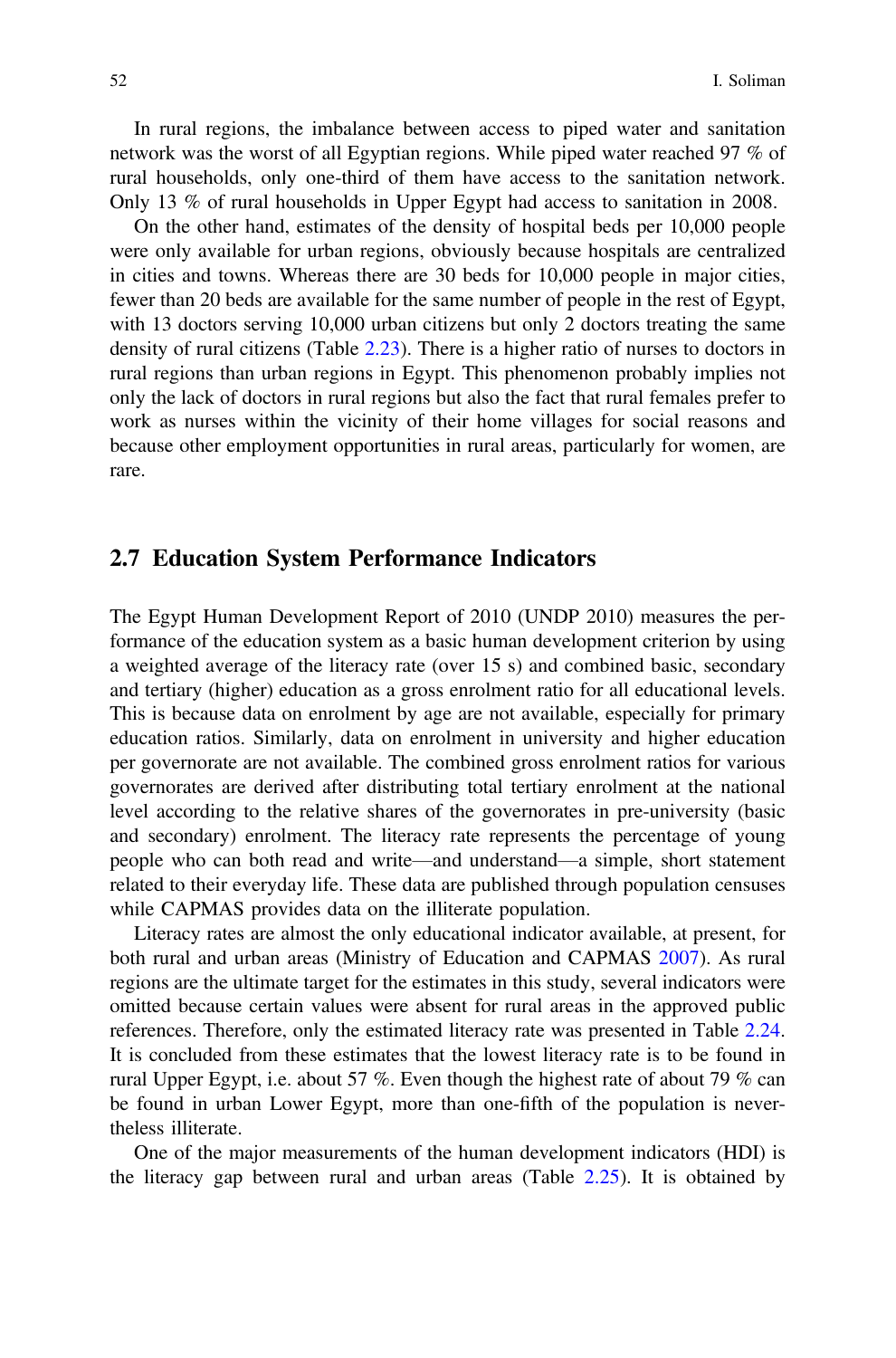$\boldsymbol{\omega}$ 

| Region             | Sub    | Households with access to |                   |                           | Ministry of health capabilities |                        |                  |                    | Health units/10,000 |
|--------------------|--------|---------------------------|-------------------|---------------------------|---------------------------------|------------------------|------------------|--------------------|---------------------|
|                    | region | Piped water<br>$(\%)$     | Sanitation<br>(%) | Doctors/10,000<br>persons | Nurses/10,000<br>persons        | Nurses/doctors $(\% )$ | persons<br>Total | Ministry<br>health | persons             |
| Urban governorates |        | 99.90                     | 96.80             | 12.9                      | 15.5                            | 120                    | 29.8             | 9.9                | 3.6                 |
| Lower              | Urban  | 99.80                     | 93.10             | 24.6                      | 47.7                            | 194                    | 14               | 7.3                |                     |
| Egypt              | Rural  | 98.10                     | 52.60             | 2.3                       | 10.3                            | 448                    |                  |                    |                     |
| Upper              | Urban  | 100.00                    | 76.50             | 16.8                      | 30.6                            | 182                    | 19.2             | 11.9               | 2.8                 |
| Egypt              | Rural  | 95.00                     | 13.50             | 1.9                       | 6.7                             | 353                    |                  |                    |                     |
| Total              | Urban  | 99.80                     | 89.80             | 13.1                      | 21.6                            | 165                    |                  |                    |                     |
| Egypt              | Rural  | 96.70                     | 37.50             | 2.1                       | 8.9                             | 424                    |                  |                    |                     |
|                    | Total  | 98.20                     | 62.50             | 6.9                       | 14.3                            | 207                    | 18.2             | 8.4                | 2.6                 |

<span id="page-35-0"></span>Table 2.23 Some major health service performance indicators in Egypt

*Source* Ministry of Health Cairo, Egypt, with El Zanaty and Associates, and Macro International (2009) "Egypt Demographic and Health Survey <sup>2008</sup>"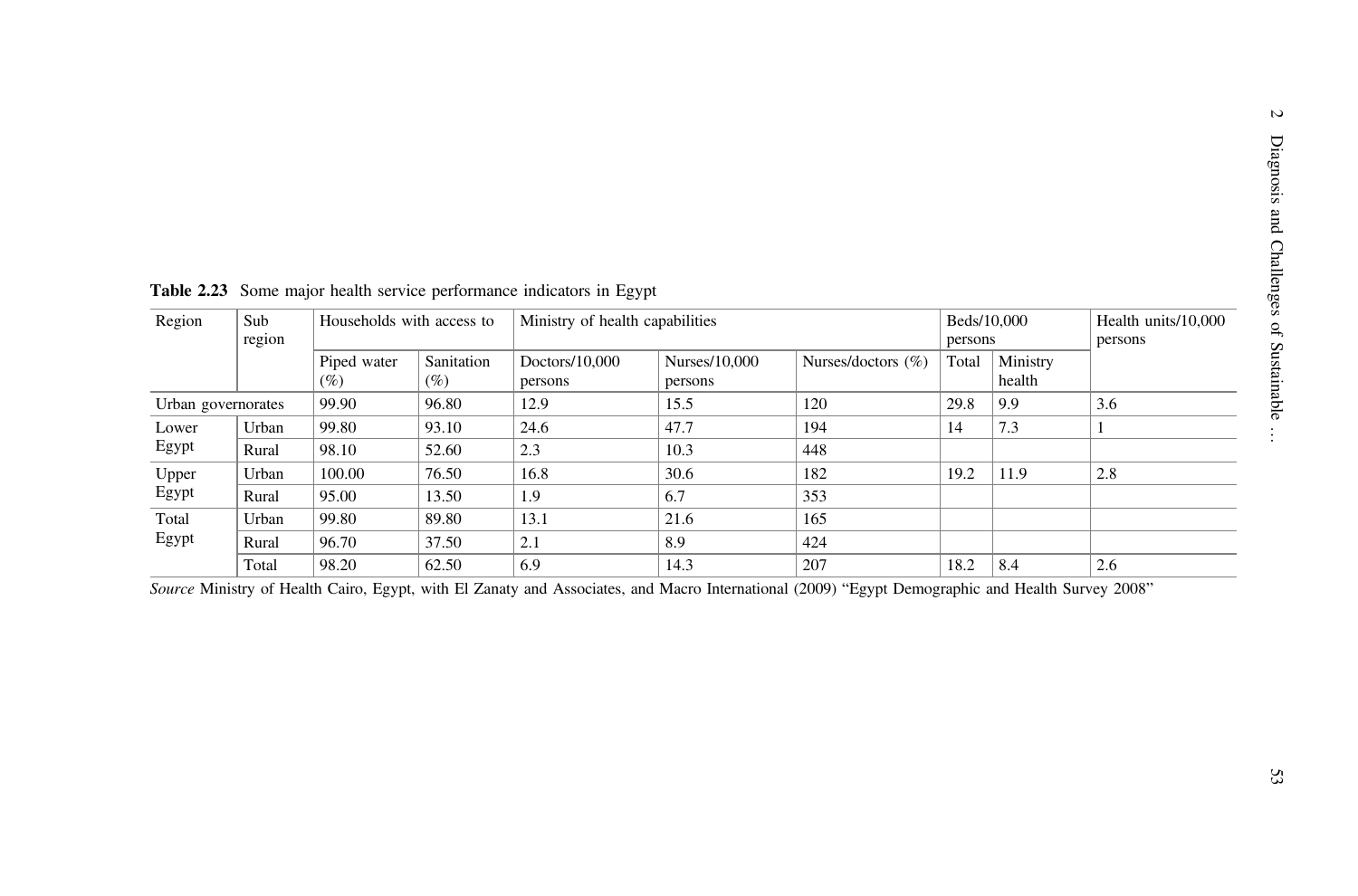| Region                          | Urban        | Lower Egypt |       | Upper Egypt |       |       | Egypt |       |       |       |
|---------------------------------|--------------|-------------|-------|-------------|-------|-------|-------|-------|-------|-------|
|                                 | governorates | Total       | Urban | Rural       | Total | Urban | Rural | Total | Urban | Rural |
| Literacy rate<br>$(15+)$ $(\%)$ | 77.6         | 77.2        | 78.8  | 65.8        | 64.4  | 76.9  | 57.1  | 70.4  | 78.1  | 62    |

<span id="page-36-0"></span>**Table 2.24** Literacy rate  $(15+)$  year olds)  $(\%)$ 

*Source* Extracted from UNDP ([2010\)](#page-46-0)

Table 2.25 Relative gap between rural and urban

| Rural/                   | 1995 | 1997/1998 | 2000/2001 | 2003 | 2004 | 2005 | 2008 | 2010 |
|--------------------------|------|-----------|-----------|------|------|------|------|------|
| urban                    |      |           |           |      |      |      |      |      |
| Literacy<br>rate $(\% )$ | 55.0 | 62.5      | 63.7      | 67.6 | 67.7 | 67.7 | 78.4 | 79.4 |

*Source* UNDP Egypt Human Development Report in 1990, 1996–1997, 2001, 2002–2003, 2004, 2008, and 2010

calculating the rural literacy rate as a percentage of the urban literacy rate with a clear reduction in the gap over the past two decades. Between 1995 and 2010, the gap in the literacy rate decreased from 45 to 21 % in 2010.

#### 2.8 Strategy Towards Rural Development

Income is only a means of reducing poverty and not the ultimate goal (UNDP [1990\)](#page-46-0). A successful strategy for rural development must therefore recognize three challenges. First, the rate of transfer of people out of low-productivity agricultural work and related activities into more rewarding spheres will be slow; given the relative size of the modern sector, it will remain slow. Second, the majority of people in rural areas face varying degrees of poverty and their position is likely to get worse if the population expands at unprecedented rates while limitations continue to be imposed by the resources and technology available as well as the institutions and organizations. Third, rural areas have labor, land and at least some capital which, if mobilized, could reduce poverty and improve the quality of life (El Hydari [1998](#page-44-0)). This implies more extensive development of existing resources including the construction of infrastructure such as roads and irrigation systems, the introduction of new production technology and the creation of new types of institutions and organizations.

Rural development is concerned with the modernization and monetization of rural society and the transition from traditional isolation to integration with the national economy. Since rural development is intended to reduce poverty, it must be clearly designed to increase production and raise productivity. However, improved food supplies and nutrition, together with basic services such as health and education, would not only improve the physical well-being and quality of life of the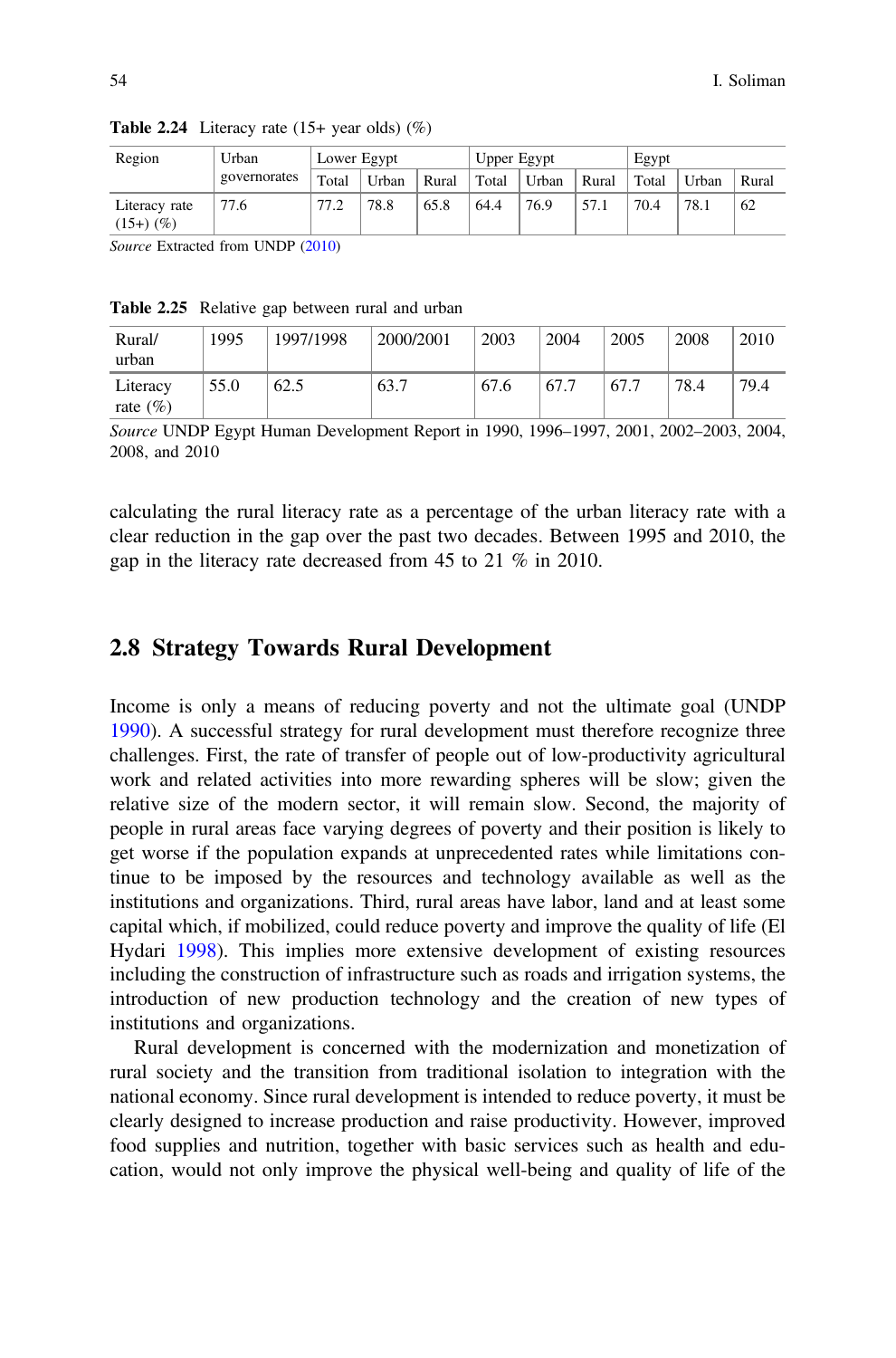rural poor, but could also, indirectly, enhance their productivity and their ability to contribute to the national economy (Bush [2007](#page-43-0)).

Rural development is a strategy designed to improve the economic and social life of the rural poor. It involves extending the benefits of development to the poorest among those who seek a livelihood in rural areas. This group includes small-scale farmers, tenants and the landless. The objectives of rural development therefore extend beyond any particular sector. They encompass improved productivity, increased employment and thus higher incomes for target groups as well as minimum acceptable levels of food, shelter, education and health. To achieve such goals, a national program of rural development should include a combination of activities including projects to increase agricultural output or to create new output. Such a program might be made up of single-sector or multi-sectorial projects with components implemented concurrently or in sequence. The components and phasing must be formulated both to remove constraints and to support those forces prevailing in the target area, which are favorable to development (World Bank [1975\)](#page-46-0).

Rural development programs influence rural people's livelihood patterns. These patterns are environmental including soil erosion, water supply and forest cover; economical including work opportunities, income and the cost of living; social including culture, access to healthcare and education; and institutional including farmers' organizations, women's groups and political leadership. The focus should therefore be on understanding these patterns within a particular community and how they interact with the intermediate and macro-level patterns (Wilde [2001](#page-46-0)).

The human development concept is focusing on the human resource development and enlarging rural people's choices as the ultimate benefits of its fruits (UNDP 1990). Accordingly, there are three issues to be considered for rural development planning. First, explicit attention is given to the linkages between economic, environmental, social and institutional patterns that together constitute the development context. Second, understanding gender, wealth, caste and other social differences in communities should be considered as fundamental to understanding livelihood strategies and development priorities. Third, planning for the future should be founded on the analysis of the current situation and should stem from incorporating ideas and methods from rural people.

At the onset of this century all development concepts were brought under the umbrella of sustainability, which is based on the fact that the development objective should seek to generate sustainable economic growth while ensuring future generations' ability to do the same by not exceeding the regenerative capacity of nature. In other words, sustainable development is a pattern of resource use that aims to satisfy human needs while preserving the environment so that these needs can be met not only in the present, but also for future generations. The term was used as development that "meets the needs of the present without compromising the ability of future generations to meet their own needs" (United Nations [1987](#page-46-0)).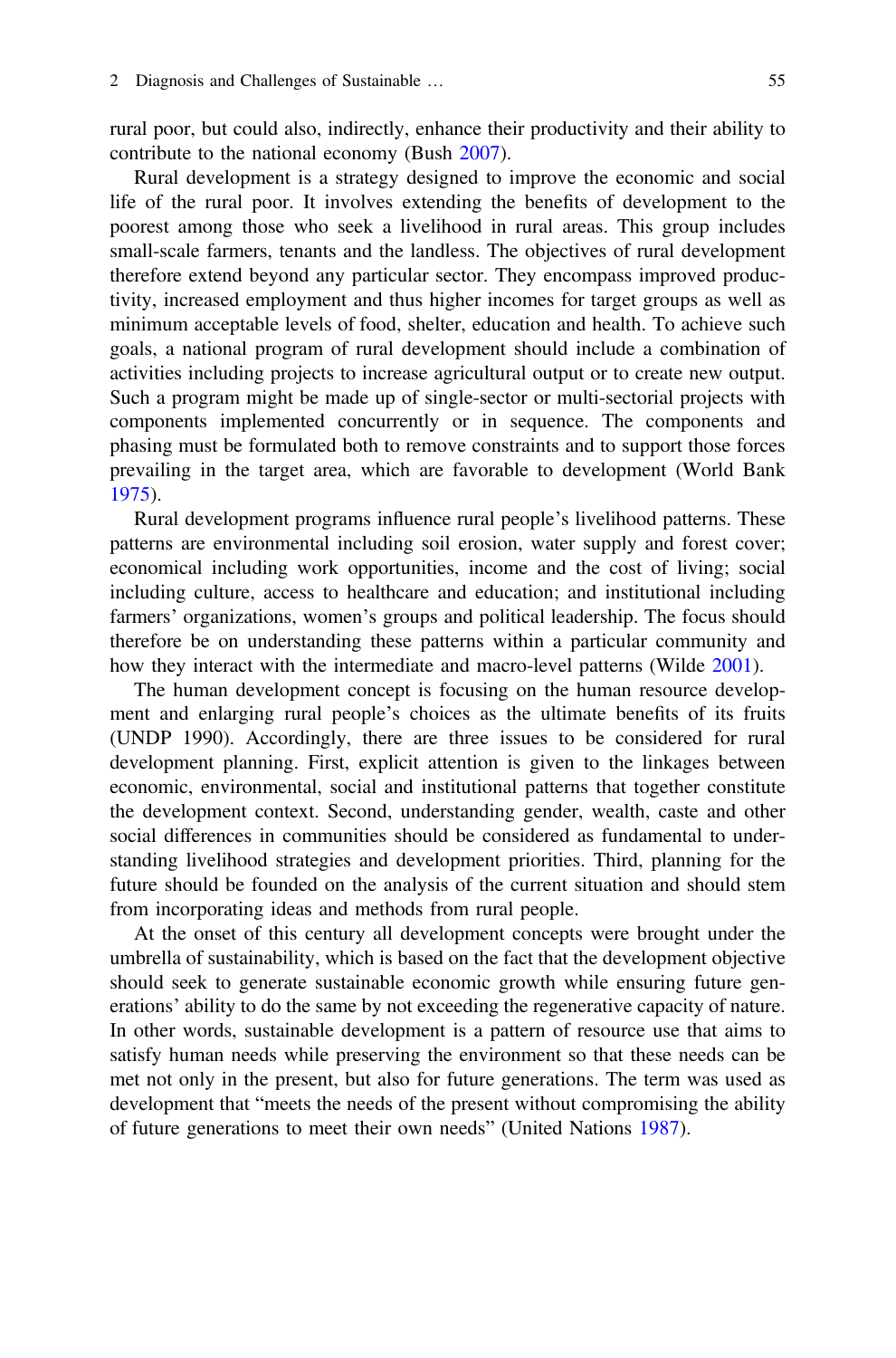## 2.8.1 The Road Map

It seems that being poor is very much a characteristic of residing in rural Egypt and thus having less access to public goods and services. Lack of access to schooling in turn becomes a major determinant of low-quality work opportunities throughout life and thus the poverty cycle reproduces itself (Smith and Rees [2003](#page-45-0)). The poverty assessment indicates the concentration of the poor in rural areas and particularly those in Upper Egypt. Even though rural regions are poorer than urban centers, inequality in income distribution is less prevalent in rural areas than urban centers in Egypt. However, more income distribution equality in rural areas combined with much lower income levels than in urban areas is a disadvantage, as it means that poverty is broad and more pervasive in rural areas than in urban centers.

Several lessons were learned from the application of previous strategies in the eighties, nineties and at the onset of this century. The price liberalization element of the structural reform program has, to a great extent, reached its ultimate goal, while the associated institutional reform suffered from a major response lag and needs further reform. The limited water resources have not been handled with proper policies targeting the rationalization of water use. Although small farm holdings account for more than 91 % of the Egyptian agricultural system, such a majority of holders have not been supported with policies that protect them from the negative impacts of market liberalization and globalization and enable them to adapt to the dramatic changes that have occurred since the nineties of the 20th century in the Egyptian agricultural sector.

The newly reclaimed land, which totals about one million hectares, has generated communities that lack the foundations of settlement and an efficient institutional framework as well as an efficient marketing system. The system of distributing the newly reclaimed land was biased against the real stakeholders in the agricultural system, i.e. small-scale farmers and agricultural graduates either from universities or agricultural high schools (Soliman and Jabber [2011](#page-45-0)).

Previous strategies lacked proper vision of how to achieve sustainable agricultural development through an integrated rural development program. Unemployment, risky migration to urban areas or abroad and the poverty gap have therefore all expanded in rural communities (Soliman [2011\)](#page-45-0). Little attention has been paid to the environmental impacts of production, marketing and foreign trade on the agricultural system in Egypt, in particular the impacts on output specifications, yield losses and barriers to exportation.

## 2.8.2 The Proposed Program to Alleviate Rural Poverty

The approach is based on the definition of a national program to improve the livelihoods of the poorest rural households in Egypt, which means:

- (A) Determining the poorest 25 % of Egyptian villages
- (B) Identifying the needs of households which are eligible for care and support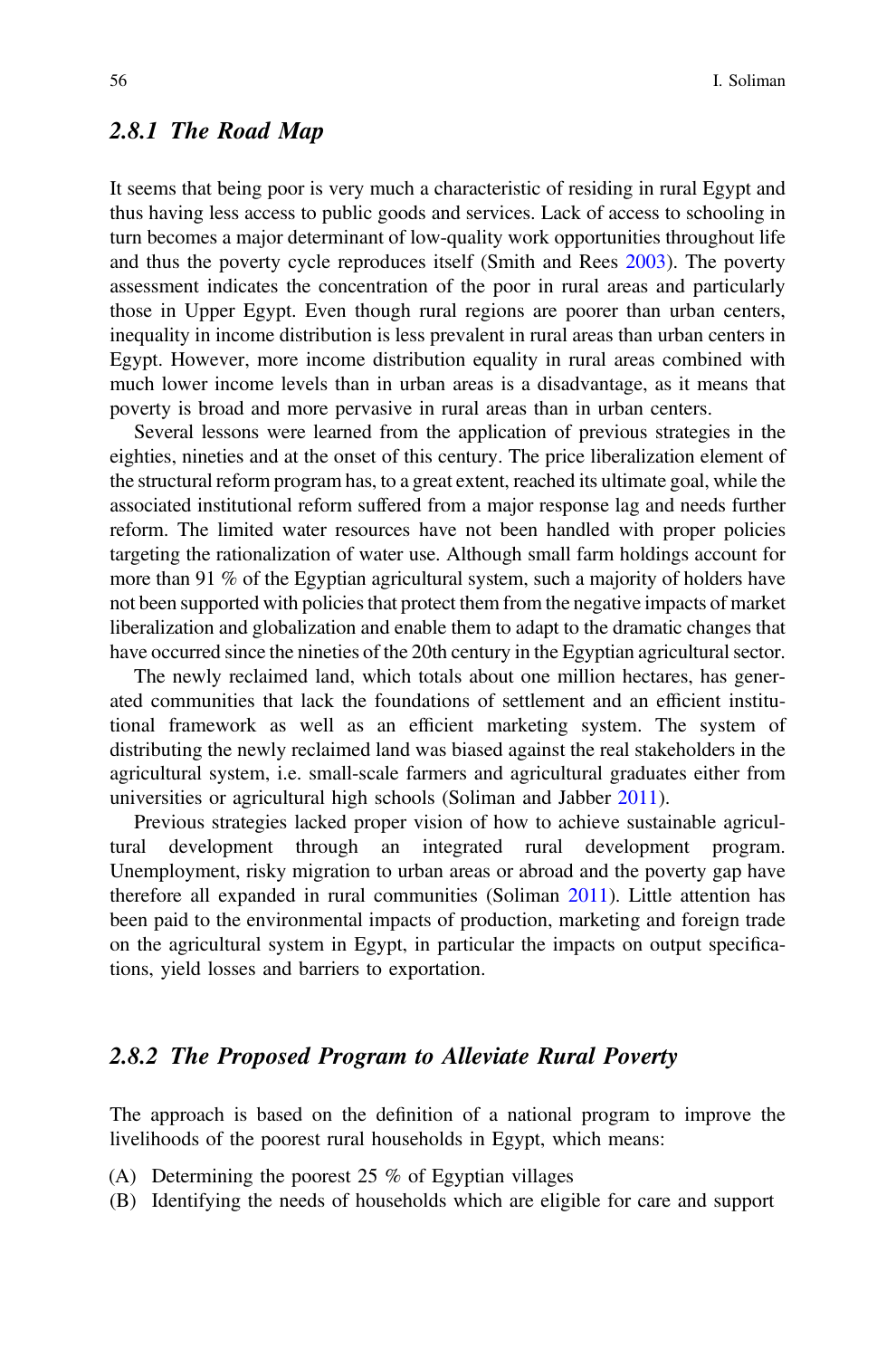- 2 Diagnosis and Challenges of Sustainable … 57
- (C) Determining the households most in need with regard to social welfare
- (D) Monitoring the appropriateness of services provided by the State to meet these needs
- (E) Developing social welfare policies and programs in a way that suits the needs of households
- (F) Consideration precautions: the program should be based on geographic targeting, i.e. on villages, with a view to ensuring the strong relationship between public services and poverty, as the approach is to break the vicious circle of poverty by removing the poor infrastructure conditions that perpetuate it.

#### 2.8.2.1 Determining the Poorest Egyptian Villages

A new "poverty assessment survey" was conducted to draw a "poverty map" in Egypt relying on a model that determines the criteria underlying the low standard of living and high rate of poverty in Egypt.

The implementation of this model requires a detailed and comprehensive map to be prepared for each household's condition (through social field research) together with a file for each household which determines the human and financial capacity of the households in addition to their livelihood needs. The measures should call on economic and social indicators of the household that are strongly related to the level of household expenditure. Each one reflects one or more of the economic and social dimensions related to poverty and the standard of living. These indicators can be divided into six categories:

The first relates to the head of the household (education, work, the existence of insurance or a pension and land ownership).

The second comprises housing data (type of dwelling, number of rooms, the value of the electricity bill and telephone, the ownership of a washing machine, color TV and vacuum cleaner).

The third relates to data concerning family members (family size, dependency ratio, the number of working individuals, the presence of an individual in special education and the presence of a sick or disabled person).

The fourth concerns utilities (the percentage of houses connected to a safe water network, connection to a sanitation network and connection to an electricity network).

The fifth relates to the education of the household members (literacy and enrolment rates).

The sixth focuses on employment (unemployment rates, the percentage of permanent workers, casual workers and temporary workers).

According to the resulting poverty map, the poorest 25 % of the villages are determined within all governorates. Accordingly, the total population of the poorest villages in Egypt is geographically determined. This map should identify the unequal distribution of public goods, including physical infrastructure (water, sanitation and roads), and public services, namely education and health facilities.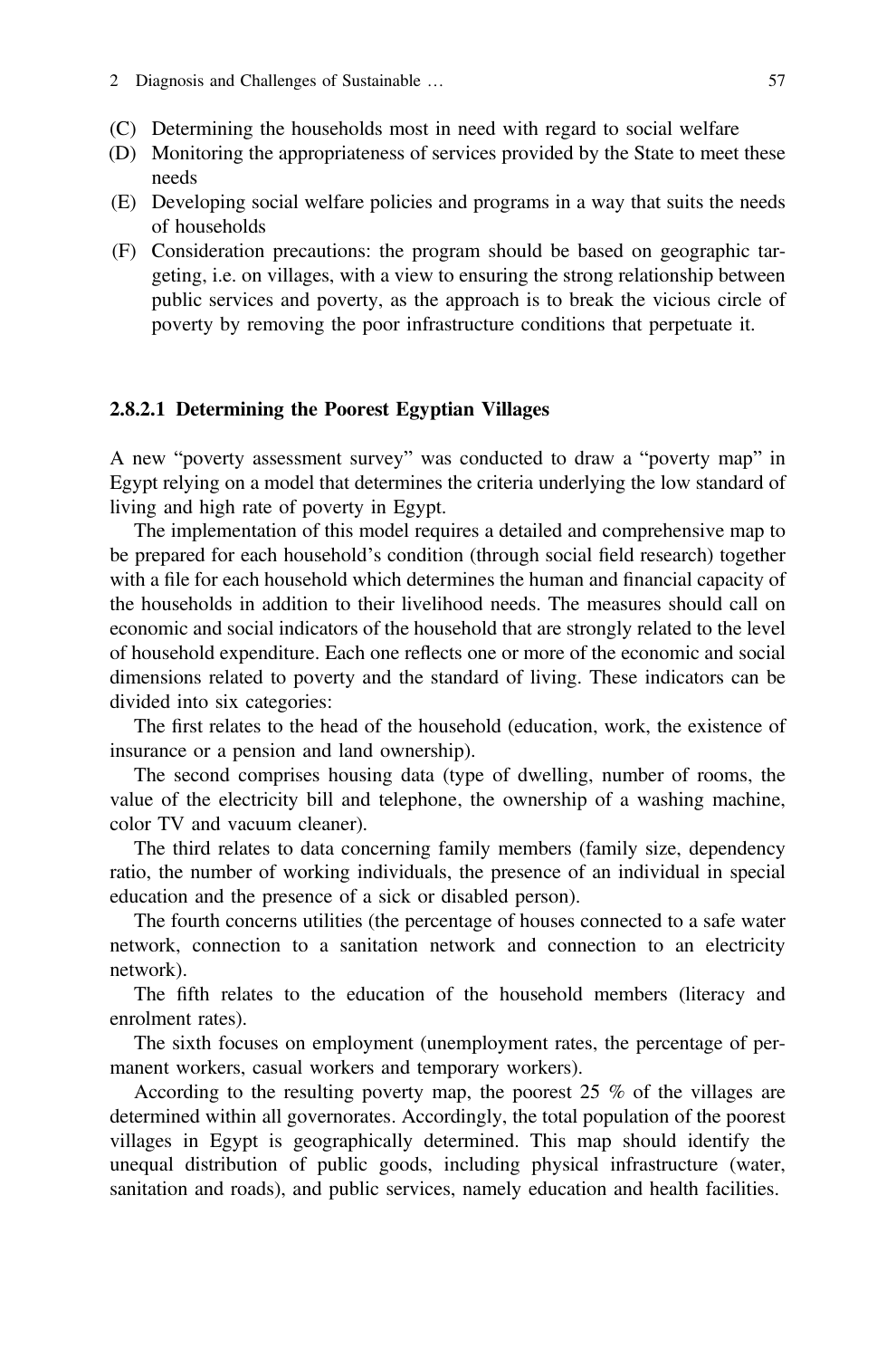## 2.8.2.2 Identifying the Needs of Households Which Are Eligible for Care and Support

Households are divided into four groups according to the degree of poverty, namely the extremely poor, the poor, the near-poor and non-poor. Each group has specific characteristics determining the extent and quality of the benefits they will receive. These characteristics are:

- 1. Family size
- 2. Percentage of working individuals among the household members
- 3. Household members per room
- 4. Existence of any social security for the household head
- 5. Availability of a private bathroom
- 6. The value of electricity consumption
- 7. Availability of communication facilities
- 8. Living in an independent apartment built of red brick or better

## 2.8.2.3 Monitoring the Appropriateness of Services Provided by the State

A ministerial group for social development should be formed to include the Ministers of Housing, Utilities and Urban Development, Environmental Affairs, Social Solidarity, Education, Higher Education, Health, Transport and Local Development, the Secretary of the Social Fund for Development, the Minister of Family and Population, the National Youth Council, the National Sports Council and the General Authority for Literacy and Adult Education. The group will be responsible for coordinating the design and implementation of the projects between the different ministries whose mission is to upgrade service delivery in the villages covered by the project.

Some restrictions and problems still prevail, reducing the positive impact of the newly enacted laws relating to agricultural investments. To eliminate such obstacles, a single entity responsible for allocating areas suitable for agricultural investments must be established with representatives from all the ministries concerned.

Globally speaking, the success or failure in applying programs for the 1000+ poorest villages in Egypt will rest on the ability of all parties to sustain the financial requirements necessary for this huge and ambitious project in all its phases. It will also require a high degree of coordination amongst all ministries and government bodies involved. In addition to the allocations provided for in the state investment budget, the program will be financed through the collaboration of the civil society organizations, businessmen and the private sector.

Activating the participation of civil society organizations in every local unit to assist in the implementation of housing and waste recycling projects is a vital element contributing to the success of integrated rural development.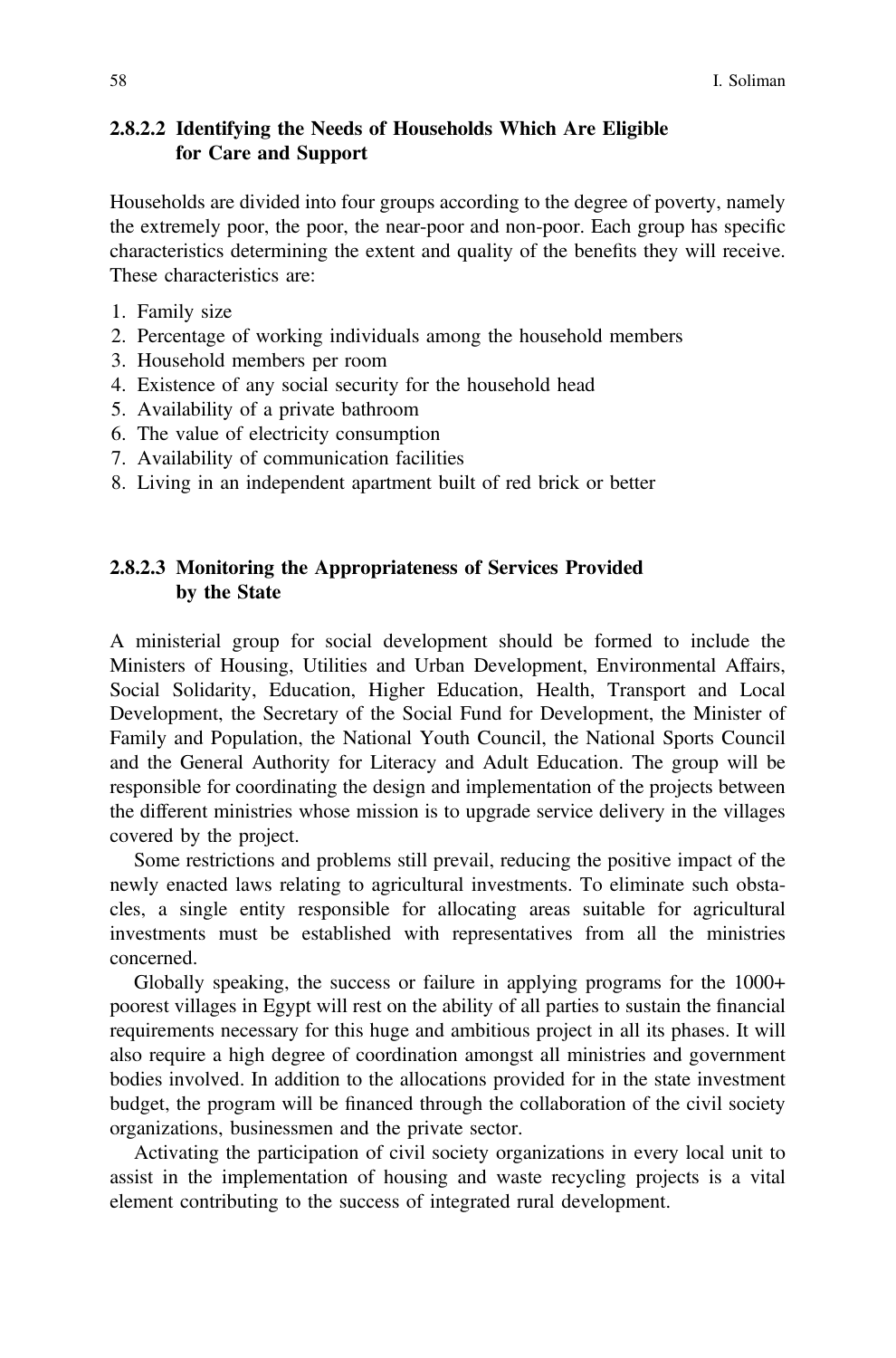For geographic targeting, financial availability, accessibility and adequacy, this largely expanded national project must be implemented in successive phases.

#### 2.8.2.4 Developing Appropriate Policies and Programs

The integrated rural development program for the poorest villages must be carried out through numerous developmental interventions:

- 1. Prioritizing the beneficiary households in providing housing units for each village from within the "National Project for Housing".
- 2. Improving the drinking water and sanitation services through the establishment or expansion and renovation of water networks and stations.
- 3. Establishment of stations for sanitation with home network connections.
- 4. Developing an integrated system to deal with the problems of collection and recycling of solid waste and the clearance of canals and drainage canals.
- 5. Establishing a fire-fighting and civil defense department and providing a fire truck in every local unit.
- 6. Training selected citizens in the work of fire-fighting and civil defense.
- 7. Upgrading the health units, providing equipped ambulances, organizing the medical convoys and providing qualified medical crews.
- 8. Improving the quality of basic education by developing or establishing new schools and training teachers.
- 9. Expanding the coverage of social security and social services and providing a social worker for every 50–70 households.
- 10. Eliminating illiteracy among 15–35 year-olds by making the education faculties in regional universities assume the task while also preparing trainers and training courses, by providing classrooms, textbooks and training assistance with the support of the Adult Literacy Authority and conducting the exams.
- 11. Providing employment opportunities for young people.
- 12. Paving and lighting the entrances to villages.
- 13. Improving environmental conditions and dealing with solid waste.
- 14. Improving the health, paramedic and emergency services.
- 15. Enhancing the quality of basic education.
- 16. Establishing a pilot project in one village of each governorate and providing training for youth in construction and building skills, carpentry, plumbing, etc., via training centers.
- 17. Preparation by the government of Egypt of a clear map for investing in agriculture, which defines areas assigned to the different types of investments and is periodically updated. The government authorities concerned have to design and implement an integrated program for upgrading human resource needs and skills to manage the information system. A special law should be enacted to regulate agricultural financial assistance procedures, with special incentives offered to small-scale farmers, particularly those who farm strategic crops and comply with the task of achieving the national objectives of agricultural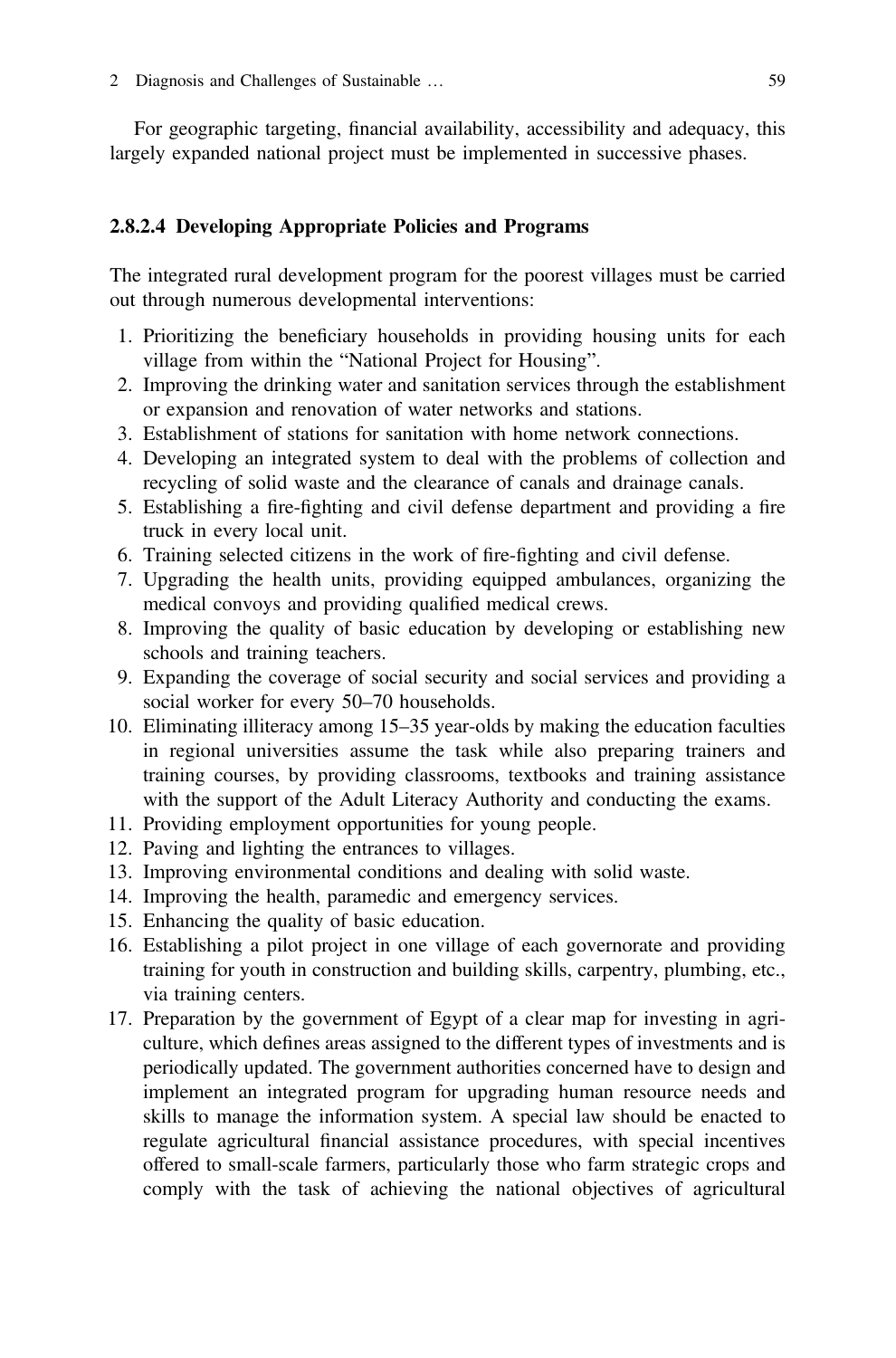development. The Principal Bank for Development and Agricultural Credit (PBDAC) should relinquish its role in the procurement and distribution of agricultural inputs to concentrate on its principal role of financing agricultural and banking activities.

- 18. Providing appropriate support to encourage cooperative organizations is at the top of the list of agricultural institutional reforms:
	- (a) Such support implies amending the current Cooperative Law (122/1982) in light of market economy requirements and international agreements. Reorientation of the role of the administrative mechanism to serve the interests of the members in a democratic manner is needed, associated with merging the small cooperatives into one economically viable entity and establishment of a training program for the staff based on a professionally functional structure and a defined business plan.
	- (b) A special program for funds to provide cooperatives with satisfactory credit facilities is required.
	- (c) The involvement of cooperatives in the agricultural development plan as centers for disseminating modern technology is also needed and a new regulation should be enacted to allow the cooperatives to establish and/or participate in agricultural banks and agricultural companies.
- 19. The civil society and other organizations should be involved in defining research plans, their execution and follow-up, as well as in applying the results. A unified law to regulate the establishment of special associations should be enacted instead of enacting a special law for each category of the special associations. Finally, the Ministry of Agriculture should provide technical support to all institutions and organizations and consider them as principal partners of the agricultural extension service in implementing extension plans and programs.
- 20. Rationalizing the existing subsistence food-price subsidy policies without fazing them out should be a main objective of food security, in accordance with a practical system to identify beneficiaries on the basis of incontestable criteria. A monitoring system should also be designed to assess its relevance and impact on low-income groups.
- 21. The experience acquired over a number of decades has shown that attempts to impose limits on the demand for housing in villages due to population increase were not respected because of the pressure of high price demand for agricultural land for urban use in adjacent towns. This urban demand pressure outweighed the influence of legislations issued to stop such depletion of agricultural land. Therefore, urban planning to face future population expansion in Egyptian villages (4702 villages) and adjacent cities must be a main parameter of rural development. It implies a final identification of distinct boundaries between residential and service areas within agricultural areas. In addition, the establishment of new villages in recently reclaimed land at the adjoining desert frontiers of the old agricultural land of the Nile Valley is absolutely necessary to absorb the increasing rural population of old village lands.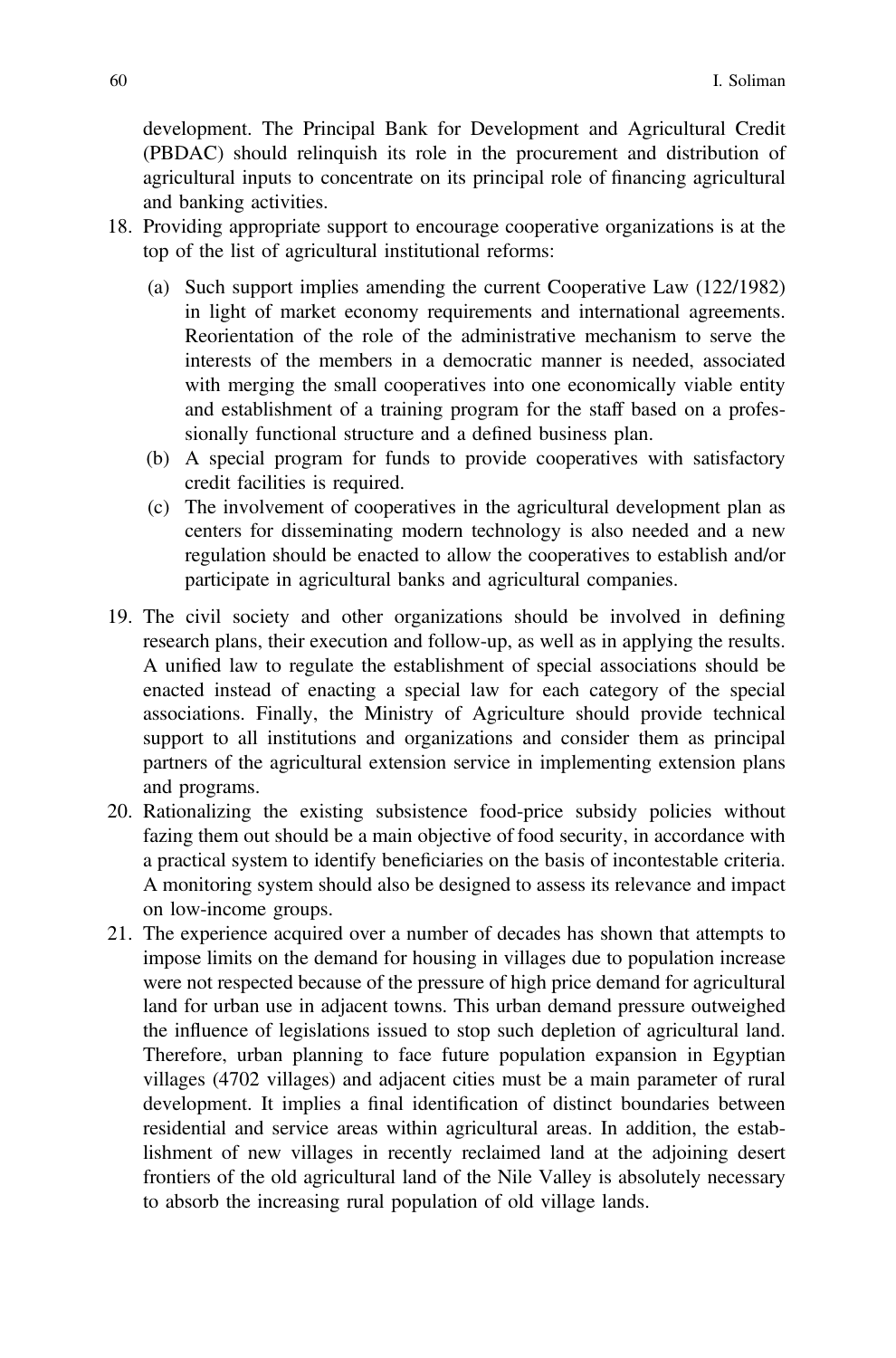<span id="page-43-0"></span>22. The planning policy for the sustainable development of rural Egyptian areas must be decentralized by applying the decentralized planning and monitoring of rural areas and strengthening the participation of local communities. Such a readjustment of village administration would accelerate the impacts of the programs in improving livelihoods in poor villages (The World Bank [2004](#page-46-0)).

Acknowledgments The author would like to acknowledge Dr. George Baourakis, Director of the Mediterranean Agronomic Institute of Chania (MAICh) for introducing him to the coordinating committee of the SustainMED project which this book is its final fruit. He also appreciates the valuable scientific and technical advice provided by Prof. Michel Petit and Prof. Etienne Montaigne, at the Mediterranean Agronomic Institute of Montpellier, CIHEAM and their colleagues of the coordinating committee of SustainMED for their rational and efficient management of such extended multidiscipline multinationals project.

## References

- Abdul Aziz, N. (2007). The role of agricultural policy in preserving Farmland. *Egyptian Journal of Agricultural Economics, 17*(4).
- Abdul Shafiq, N. A. (2006). The positive and negative impacts of economic liberalization policies on agricultural employment. *Egyptian Journal of Agricultural Economics, 16*(2).
- Adams, R. H. (1991). The economic uses and impact of international remittances in rural Egypt. *Journal of Economic Development and Cultural Change, 39*(4), 695–722, [http://www.jstor.](http://www.jstor.org/stable/1154591) [org/stable/1154591](http://www.jstor.org/stable/1154591)
- AlSaid Ahmed, I. (2011). The impact of agricultural policies on the efficient use of resources. *Ph. D. thesis*, Department of Agricultural Economics, Faculty of Agriculture, Menia University.
- Al Kholi, H. M. (2009). Analytical study of cropping in the new territories and the impact of the rate of water cost reimbursed. *Mansoura Journal of Agricultural Science, 34*(11).
- Al Saied, G. M. A. (1997). The economics of water resources and irrigation efficiency in Fayoum governorate. *Ph.D. thesis*, Department of Agricultural Economics, Faculty of Agriculture in Fayoum Cairo University.
- Amin, A. M. (2002). Study on employment of rural East County family. *Zagazig Journal of Agricultural Research, 29*(2).
- Assad, R., & El Badawy, A. (2004). Private and group tutoring in Egypt: Where is the gender inequality? In *Proceedings of ERF 11th Annual Conference on: Post Con*fl*ict Reconstruction, Beirut, Lebanon*, December 14–16, 2004.
- Assad, R., Roushdy, R., & Rashed, R. (2009). *Measuring and portioning job quality in Egypt*. The Population Council, Gender and Work in the MENA Region Working Papers Series Number 1, Cairo, Egypt.
- Bassiony, H. (2012). Impact of non-tariff barriers on Egyptian agricultural trade. In *Menia International Conference for Agriculture and Irrigation in the Nile Basin Countries*, (A SustainMED Published Working Paper), 26–29 Mar, 2012. Egypt: El-Menia University.
- Bloomberg, S. B., & Hess, G. (2002). The temporal links between conflict and economic activity. *Journal of Con*fl*ict Resolution, 46*(1), 74.
- Bush, R. (2007). Politics, power and poverty: Twenty years of agricultural reform and market liberalization in Egypt. *Third World Quarterly Journal, 28*(8), 1599–1615.
- CAPMAS (Central Agency for public Mobilization and Statistics). (2009). The official Labor Force Survey, carried on a quarterly basis, several issues, 2005, 2007, 2008 and 2009.
- CAPMAS (Central Agency for Public Mobilization and Statistics). (2010a). Statistical year book of Arab Republic of Egypt, Nasr City, Cairo, Egypt.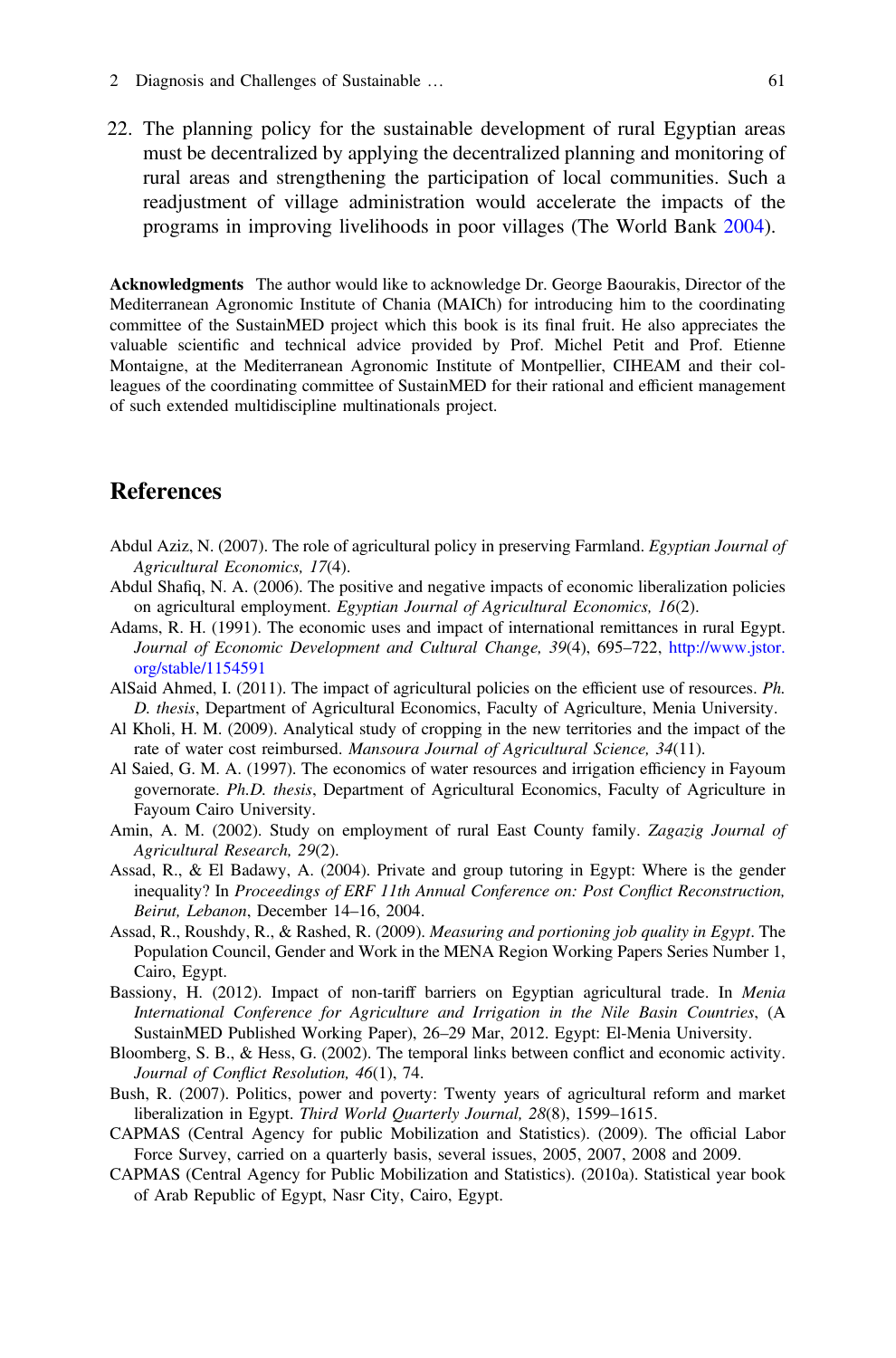- <span id="page-44-0"></span>CAPMAS (Central Agency for Public Mobility and Statistics). (2010b). Household income expenditure and consumption survey (HIECS), 1974/1975, 1990/1991 1994/1995, 1999/2000, 2004/2005 and, 2008/2009.
- CAPMAS (Central Agency for public mobilization and statistics). (2012). Egypt in figures.
- Central Agency for Public Mobilization and Statistics. (2012). Water resources statistics of Egypt, Nasr City, Cairo, Egypt.
- Collier, P. (1999). Doing well out of war. In *Proceedings of the Conference on Economic Agendas in Civil Wars*, London, April 26–27, 1999.
- Delegation of the European Union to Egypt, (2013).
- Dowidar, H. H., & Pasture, M. A. R. D. (2009). Water resources and future development in Egypt. *Magazine University of Agricultural Sciences, 34*(12).
- Egyptian Shura Council. (1997). The Report on Water Resources in Egypt and the Means of their Development.
- Egyptian Shura Council. (1998). The Human Development Report as a Basis for Economic Take-Off.
- El Asfahani, A., & Soliman, I. (1989). Planning for food and nutrition security: Social, economic and political consideration. *Food and Nutrition Bulletin, 11*(11), 61–64.
- El badawi, I. (1999). Civil war and poverty: The role of external interventions, political rights and economic growth. In *Proceedings of the World Bank*'*s Development Economic Research Group* (*DECRG*) *Conference on* "*Civil Con*fl*icts, Crime and Violence*" (pp. 22–23), February, 1999. Washington, D.C.:World Bank.
- El Hydari, A. R. (1998). Criticizing view and perspective view on: SHROOK project. Symposium of Rural Development: Between the Past, Present and Future. *Center of Rural development, Bourg El Arab, Alexandria, Egypt (in Arabic)*.
- El-Kogali, S., & Al-Bassusi, N. (2001). *Youth livelihood opportunities in Egypt*. New York: Population Council.
- El-Kogali, S., & Soliman, E. (2001). *Poverty, human capital and gender: A comparative study of Yemen and Egypt*. Economic Research Forum Working Paper Series, Working Paper 0123
- Emad El-din, A. A. (1990). Assessment of the socio-economic aspects of some land reclamation projects in Egypt. *Ph.D. thesis*. Department of Agricultural Economics, Faculty of Agriculture, Mansoura University.
- Gualdoni, A. (2013). Egypt's types of employment. eHow.com: Discover the expert in you. [http://](http://www.ehow.com/info_7756006_egypts-types-employment.html) [www.ehow.com/info\\_7756006\\_egypts-types-employment.html](http://www.ehow.com/info_7756006_egypts-types-employment.html)
- Guweili, A., Soliman, I., & Rizk, R. (1988). The economics of agricultural environment pollution. In *First National Conference of Environmental Studies and Research* (Vol. 1). The Institute of Environmental Studies and Research of Ain Shams University.
- Hazell, P., Perez, N., Siam, J., & Soliman, I. (1995). *Impacts of the structure adjustment program on agricultural production and resource use in Egypt*. IFPRI, EPTD, Paper No. 10, Washington D.C., USA.
- ILO (International Labor Organization) of the United Nations and Ministry of Manpower and Migration of Egypt. (2010). Egypt youth employment National Action Plan 2010–2015, January 2010, <http://www.ilo.org/public/english/region/afpro/cairo/downloads/>
- ILO (International Labor Organization) of UN. (2008). Global employment trends for youth, Geneva.
- ILO and Ministry of Manpower and Migration. (2009). Egypt youth employment: A National Action Plan 2010–2015. The Final Draft Report, Cairo, Egypt.
- IMF (International Monetary Fund). (2013). Direction of trade statistics.
- League of Arab States and United Nations. (2007). The millennium development goals in the Arab Region: A youth lens: An overview.
- Litchfield, A. (1999). Inequality: Methods and tools. World Bank (website), March 1999. [http://](http://www1.worldbank.org/prem/poverty/inequal/methods/litchfie.pdf) [www1.worldbank.org/prem/poverty/inequal/methods/litch](http://www1.worldbank.org/prem/poverty/inequal/methods/litchfie.pdf)fie.pdf
- Mashhour, A. (1999). Specification of income sources of Egyptian households. *Egyptian Journal of Applied Science, 14*(1).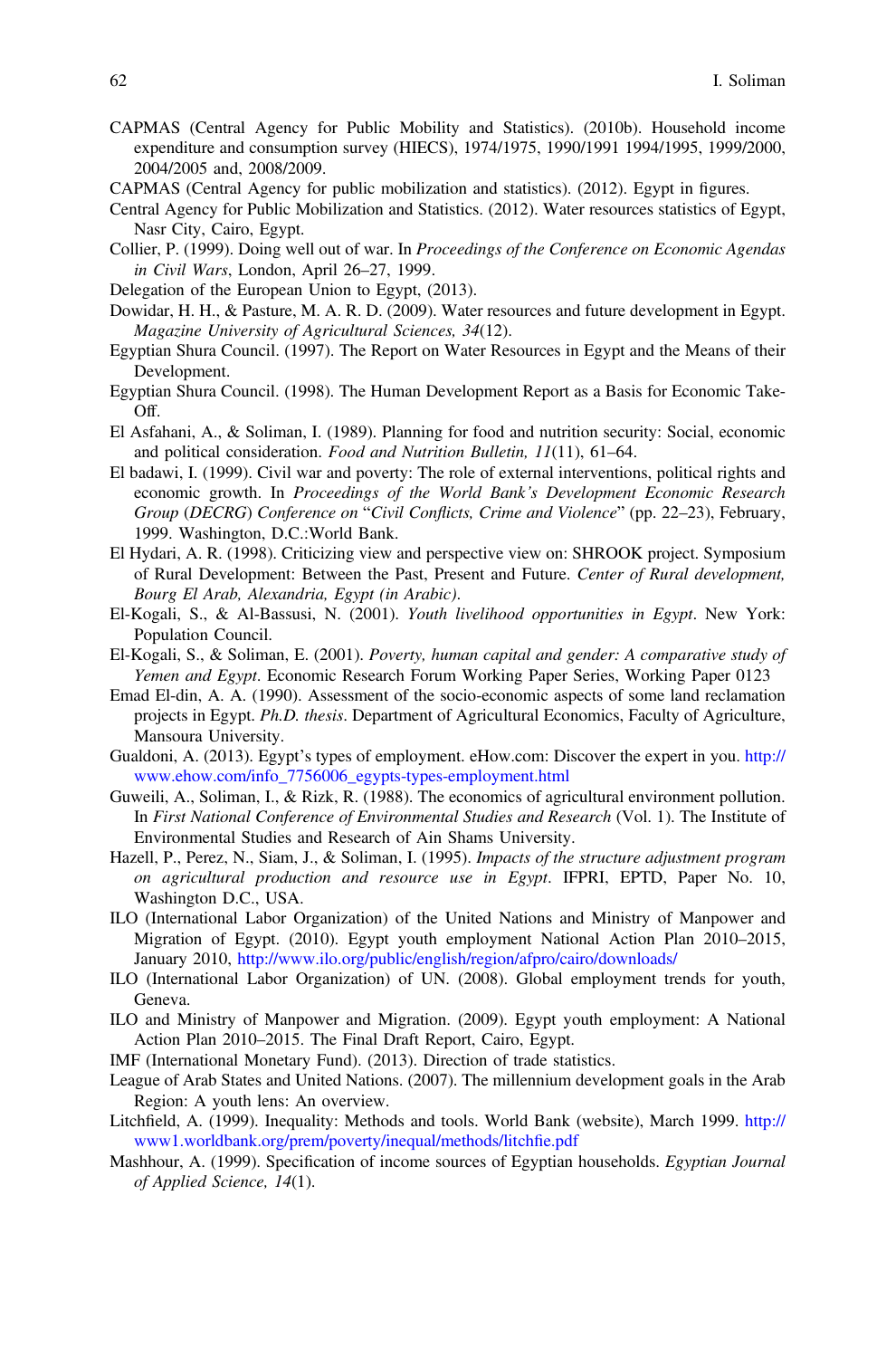- <span id="page-45-0"></span>Migration Development Research Centre (DRC). (2007). *Global migrant origin database on migration, globalization and poverty*. UK: University of Sussex. Version 4.
- Ministry of Agriculture and Land Reclamation. (2009). Annual agricultural statistics bulletin. The Economic Affairs Sector, Dokki in Cairo, Egypt.
- Ministry of Agriculture, Egypt, (2010). Agricultural census.
- Ministry of Education and Central Agency for Public Mobility and Statistics "CAPMAS". (2007). Egypt Household Education Survey (EDES).
- Moftah, M. M., & Al Safty, M. F. (2005). Appreciation index of economic efficiency of irrigation water use in the governorate of Kafr El-Sheikh. In *13th Conference of Agricultural Economists*. Agriculturalists Club, Dokki, Giza.
- Public Authority for Agricultural Development and Reconstruction Projects. (2010). Horizontal expansion strategy in land reclamation until 2017.
- Smith, C., & Rees, G. (2003). *Economic development* (2nd ed.). Basingstoke Macmillan.
- Soliman, I. (1992). Agricultural mechanization and economic efficiency of agricultural production in Egypt. In *Proceedings of the International Conference of Agricultural Engineering on* "*Agricultural Engineering and Rural Development*" (Vol. 1, pp. 51–59), (92-ICAE), Part 1, Keynote Papers. Beijing, People's Republic of China: International Academic Publishers, Xizhimen wai Dajie. ISBN 780003-199-3/312s.
- Soliman, I. (1995). A model for the appraisal of the environmental impacts of the projects. In *Proceedings of the Fifth International Conference on* "*Environmental Protection is a Must*" (pp. 536–555), Organized by the National Institute of Oceanography and Fisheries [NOF], United Scientists For Projects and Development [USPD], Social Development Fund [SDF], Europe-Arab Cooperation Center [EVA], Alexandria on April, 25–27.
- Soliman, I. (2000). Social and economic dimension of food security in the new world regime. A symposium on "food security: understandable and mechanisms". In *Proceedings of 8th Conference of Agricultural Development Research* (pp. 161–179). Faculty of Agriculture, Ain Shams University, Egypt.
- Soliman, I. (2006a). The economic efficiency of agricultural resources is a gateway to development, In *Proceedings of the 3rd Egyptian-Syrian Conference, on* "*Agriculture and Food Development In Arab Countries and The Challenges of the Future*" (Vol. III, No. 1), University of Menia.
- Soliman, I. (2006b). *Management of agricultural machinery systems*. Nasr City, Cairo, Egypt: Dar Al Fekr Al Arabi.
- Soliman, I. (2011). *Human development indicators in rural Egypt*. A SustainMED Working Paper.
- Soliman, I., & Eid, N. (1995). Impacts of Egyptian socio-economic environment on dietary pattern and adequacy. *Egyptian Journal of Agricultural Economics, The Egyptian Association of Agricultural Economics, 5*(2), 757–782.
- Soliman, I., & Jabber, M. (2011). *Rural development policies in Egypt*. A SustainMED Working Paper.
- Soliman, I., & Owaida, O. (1998). Impacts of technological changes and economic liberalization on agricultural labor employment and productivity. *Journal of Egypt Contemporary, 88*(445), 3–20 (Issued by Egyptian Association of Political Economic, Statistics and Legislation. Cairo, Egypt).
- Soliman, I., & Rizk, R. (1991). Economic study of the agricultural land market system in the Egyptian village. In *Proceedings of the First Annual Conference of Agricultural Economists*. Dokki, Giza, Egypt: Agriculturists Club.
- Soliman, I., Foad, S., & Fawzi, H. (2012). Livestock economics and small farming system in Egypt. *Zagazig Journal of Scienti*fi*c Research, 30*(1).
- Soliman, I., Jabber, M., & Ibrahim, A. (1994a). Farm wheat production function under non-conventional machining system. *Journal of Agricultural Research and Development in Menia, 16*(3).
- Soliman, I., Jabber, A., & Ibrahim, A. (1994b). Economic and social implications of non-traditional machining in wheat. *Journal of Agricultural Research and Development in Menia, 16*(3).
- Soliman, I., Jabber, M., & Ibrahim, A. (1994c). Investment in self-propelled agricultural machinery government and private sector management. *Annals Journal of Agricultural*